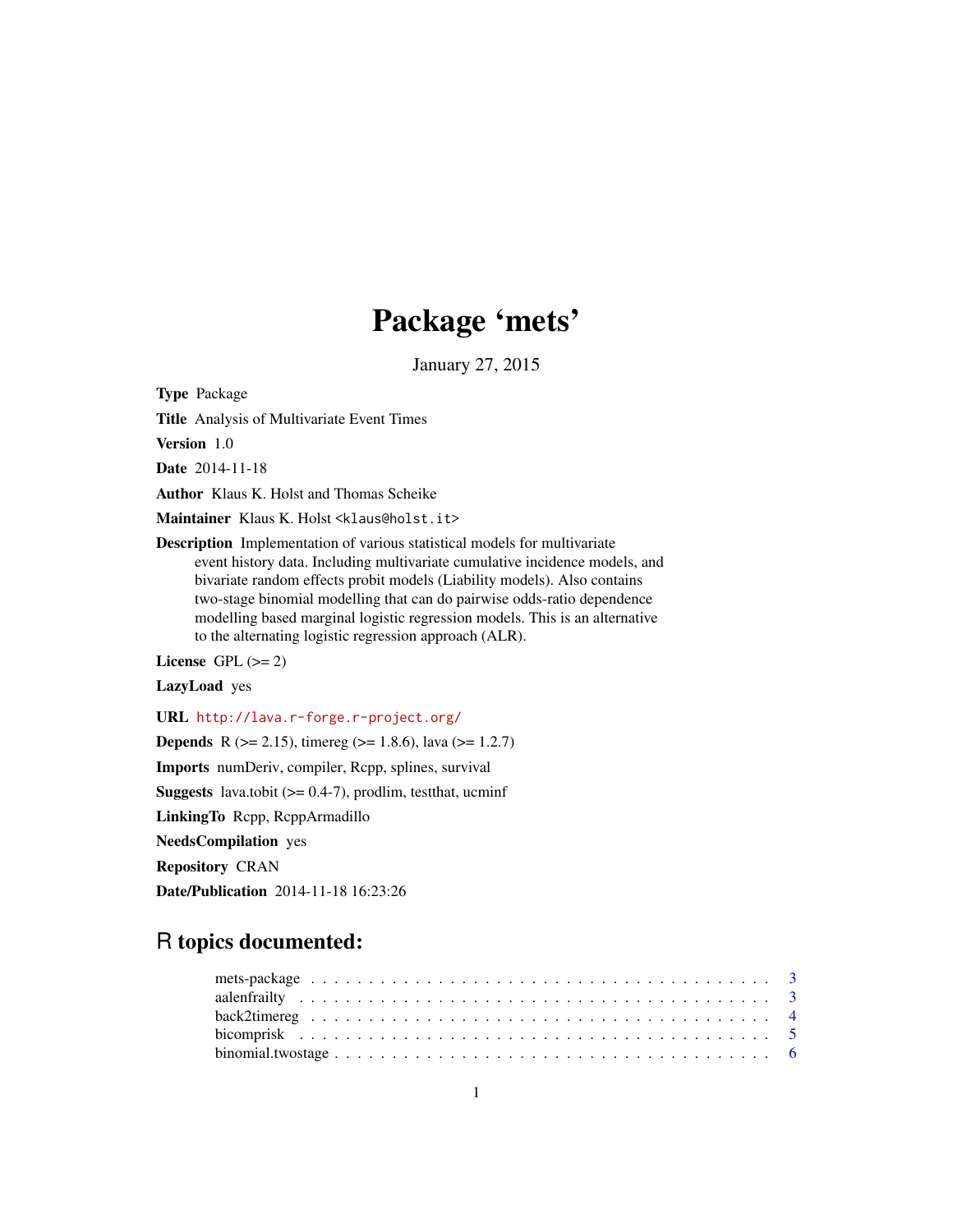|                      | 8  |
|----------------------|----|
|                      | 10 |
|                      | 11 |
|                      | 13 |
|                      | 14 |
|                      | 15 |
|                      | 17 |
|                      | 17 |
|                      | 21 |
|                      | 22 |
|                      | 23 |
|                      | 23 |
|                      | 24 |
|                      | 25 |
|                      | 28 |
|                      | 30 |
|                      | 31 |
|                      | 32 |
|                      | 33 |
|                      | 35 |
|                      | 38 |
|                      | 39 |
|                      | 40 |
|                      | 40 |
|                      | 40 |
|                      | 41 |
|                      | 41 |
|                      | 41 |
|                      | 42 |
|                      | 43 |
|                      | 43 |
|                      | 44 |
|                      | 46 |
|                      | 47 |
| $simClaytonOakesWei$ | 47 |
|                      | 48 |
|                      | 49 |
|                      |    |
| twin.clustertrunc    | 50 |
|                      | 51 |
| twinlm.              | 51 |
| twinsim              | 53 |
| twinstut             | 54 |
|                      | 55 |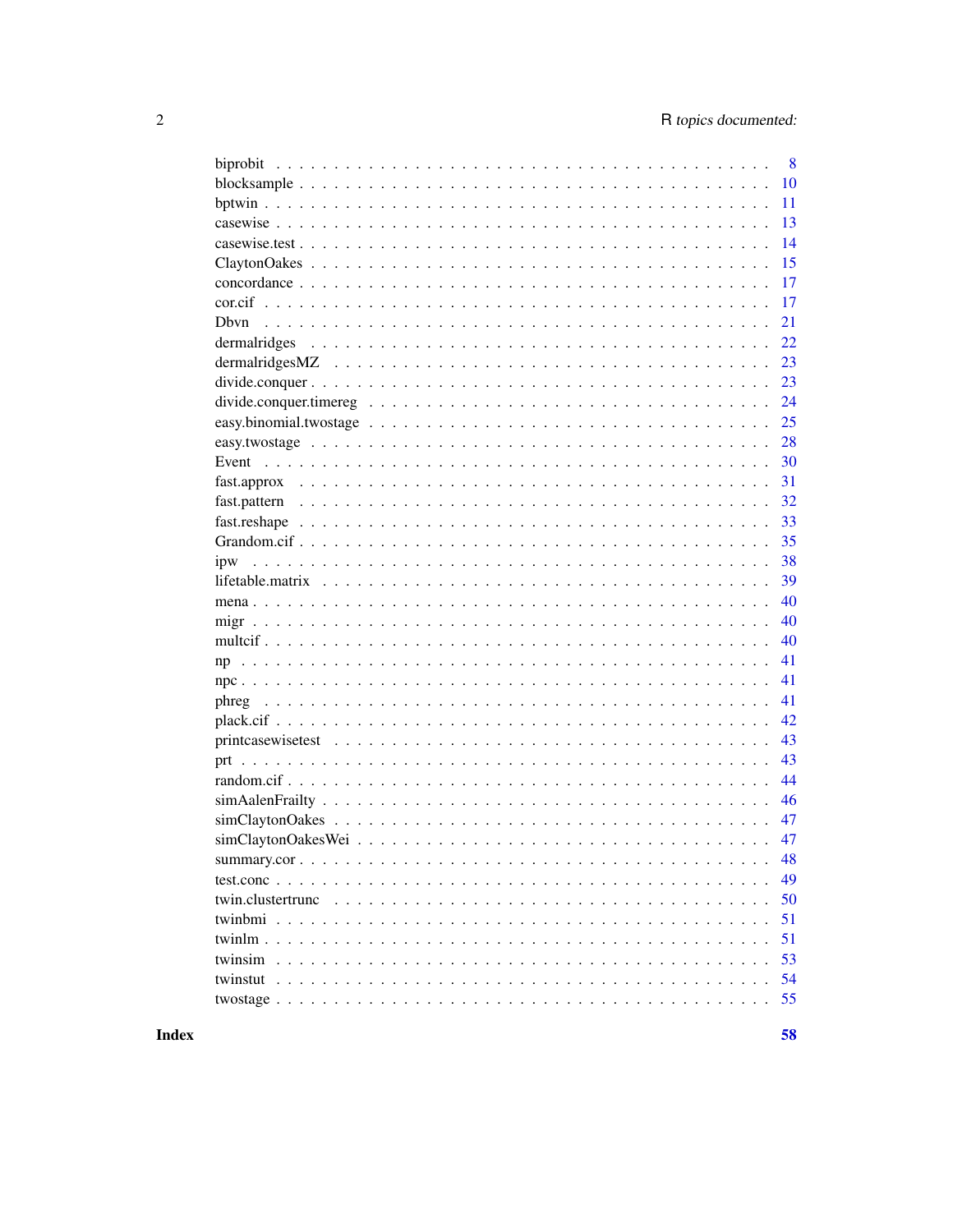<span id="page-2-0"></span>

### Description

Implementation of various statistical models for multivariate event history data. Including multivariate cumulative incidence models, and bivariate random effects probit models (Liability models)

### Author(s)

Klaus K. Holst and Thomas Scheike

#### Examples

## To appear

aalenfrailty *Aalen frailty model*

### Description

Additive hazards model with (gamma) frailty

#### Usage

```
aalenfrailty(time, status, X, id, theta, B = NULL, ...)
```
### Arguments

| time         | Time variable                                                                                                           |
|--------------|-------------------------------------------------------------------------------------------------------------------------|
| status       | Status variable $(0,1)$                                                                                                 |
| $\times$     | Covariate design matrix                                                                                                 |
| id           | cluster variable                                                                                                        |
| theta        | list of the tas (returns score evaluated here), or starting point for optimization<br>(defaults to magic number $0.1$ ) |
| <sup>B</sup> | (optional) Cumulative coefficients (update theta by fixing B)                                                           |
| $\ddotsc$    | Additional arguments to lower level functions                                                                           |

### Details

Aalen frailty model

#### Value

Parameter estimates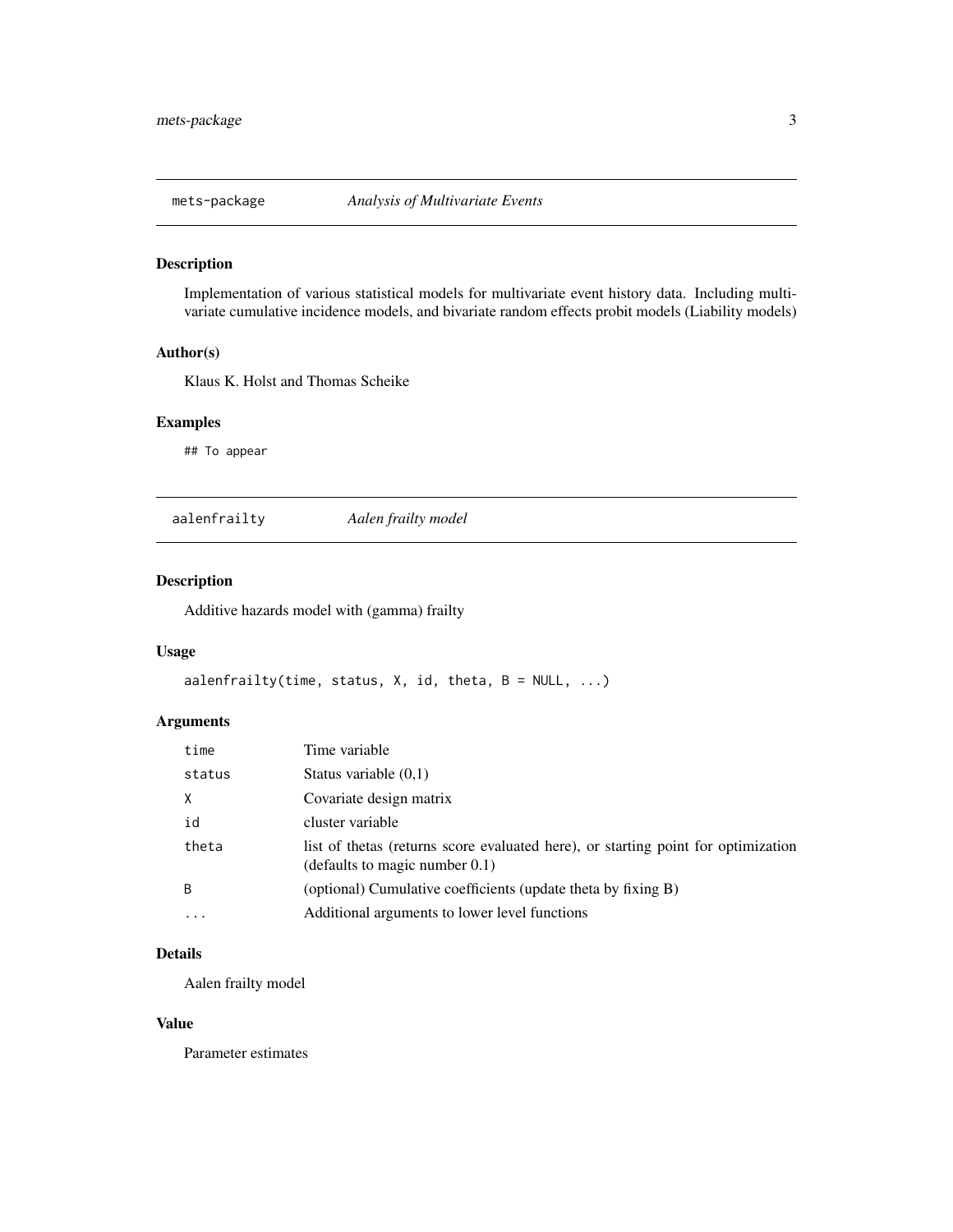### <span id="page-3-0"></span>Author(s)

Klaus K. Holst

### Examples

```
dd <- simAalenFrailty(5000)
f <- -1##+x
X \leq model.matrix(f,dd) ## design matrix for non-parametric terms
system.time(out<-aalen(update(f,Surv(time,status)~.),dd,n.sim=0,robust=0))
dix <- which(dd$status==1)
t1 <- system.time(bb <- .Call("Bhat",as.integer(dd$status),
                              X,0.2,as.integer(dd$id),NULL,NULL,-1,
                              package="mets"))
spec <-1##plot(out,spec=spec)
## plot(dd$time[dix],bb$B2[,spec],col="red",type="s",
## ylim=c(0,max(dd$time)*c(beta0,beta)[spec]))
## abline(a=0,b=c(beta0,beta)[spec])
##'
## Not run: thetas <- seq(0.1,2,length.out=10)
Us <- unlist(aalenfrailty(dd$time,dd$status,X,dd$id,as.list(thetas)))
plot(thetas,Us,type="l",ylim=c(-.5,1)); abline(h=0,lty=2); abline(v=theta,lty=2)
op <- aalenfrailty(dd$time,dd$status,X,dd$id)
op
## End(Not run)
```
back2timereg *Convert to timereg object*

### Description

convert to timereg object

### Usage

back2timereg(obj)

#### Arguments

obj no use

### Author(s)

Thomas Scheike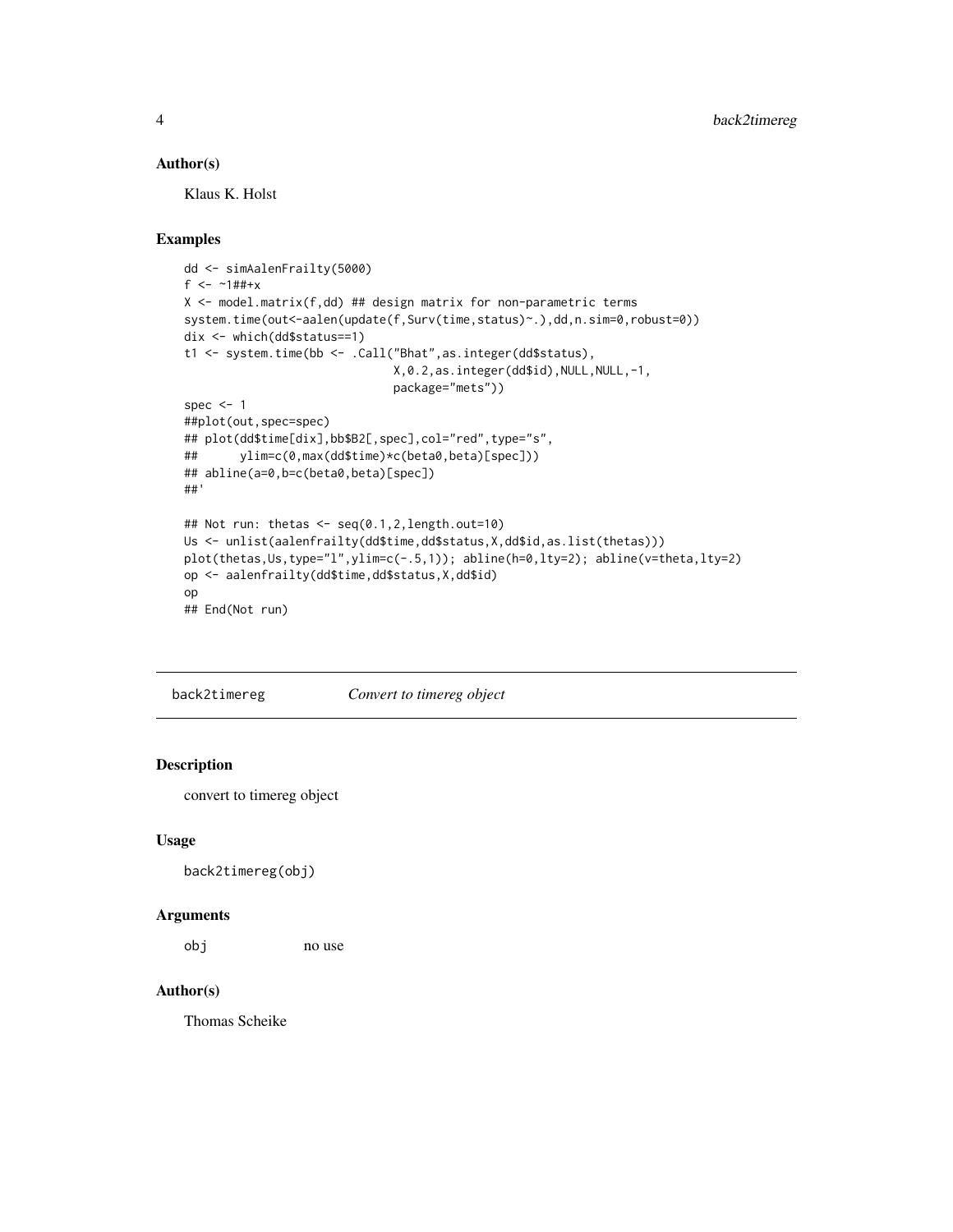<span id="page-4-0"></span>

### Description

Estimation of concordance in bivariate competing risks data

### Usage

```
bicomprisk(formula, data, cause = c(1, 1), cens = 0, causes, indiv,
  strata = NULL, id, num, max.clust = 1000, marg = NULL,
  se.clusters = NULL, prodlim = FALSE, messages = TRUE, model,
 return.data = 0, uniform = 0, conservative = 1, resample.iid = 1, ...)
```

| formula      | Formula with left-hand-side being a Event object (see example below) and the<br>left-hand-side specying the covariate structure                                             |
|--------------|-----------------------------------------------------------------------------------------------------------------------------------------------------------------------------|
| data         | Data frame                                                                                                                                                                  |
| cause        | Causes (default $(1,1)$ ) for which to estimate the bivariate cumulative incidence                                                                                          |
| cens         | The censoring code                                                                                                                                                          |
| causes       | causes                                                                                                                                                                      |
| indiv        | indiv                                                                                                                                                                       |
| strata       | Strata                                                                                                                                                                      |
| id           | Clustering variable                                                                                                                                                         |
| num          | num                                                                                                                                                                         |
| max.clust    | max number of clusters in comp.risk call for iid decompostion, max.clust=NULL<br>uses all clusters otherwise rougher grouping.                                              |
| marg         | marginal cumulative incidence to make stanard errors for same clusters for sub-<br>sequent use in casewise.test()                                                           |
| se.clusters  | to specify clusters for standard errors. Either a vector of cluster indices or a<br>column name in data. Defaults to the id variable.                                       |
| prodlim      | prodlim to use prodlim estimator (Aalen-Johansen) rather than IPCW weighted<br>estimator based on comp.risk function. These are equivalent in the case of no<br>covariates. |
| messages     | Control amount of output                                                                                                                                                    |
| model        | Type of competing risk model (default is Fine-Gray model "fg", see comp.risk).                                                                                              |
| return.data  | Should data be returned (skipping modeling)                                                                                                                                 |
| uniform      | to compute uniform standard errors for concordance estimates based on resam-<br>pling.                                                                                      |
| conservative | for conservative standard errors, recommended for larger data-sets.                                                                                                         |
| resample.iid | to return iid residual processes for further computations such as tests.                                                                                                    |
| $\cdots$     | Additional arguments to lower level functions                                                                                                                               |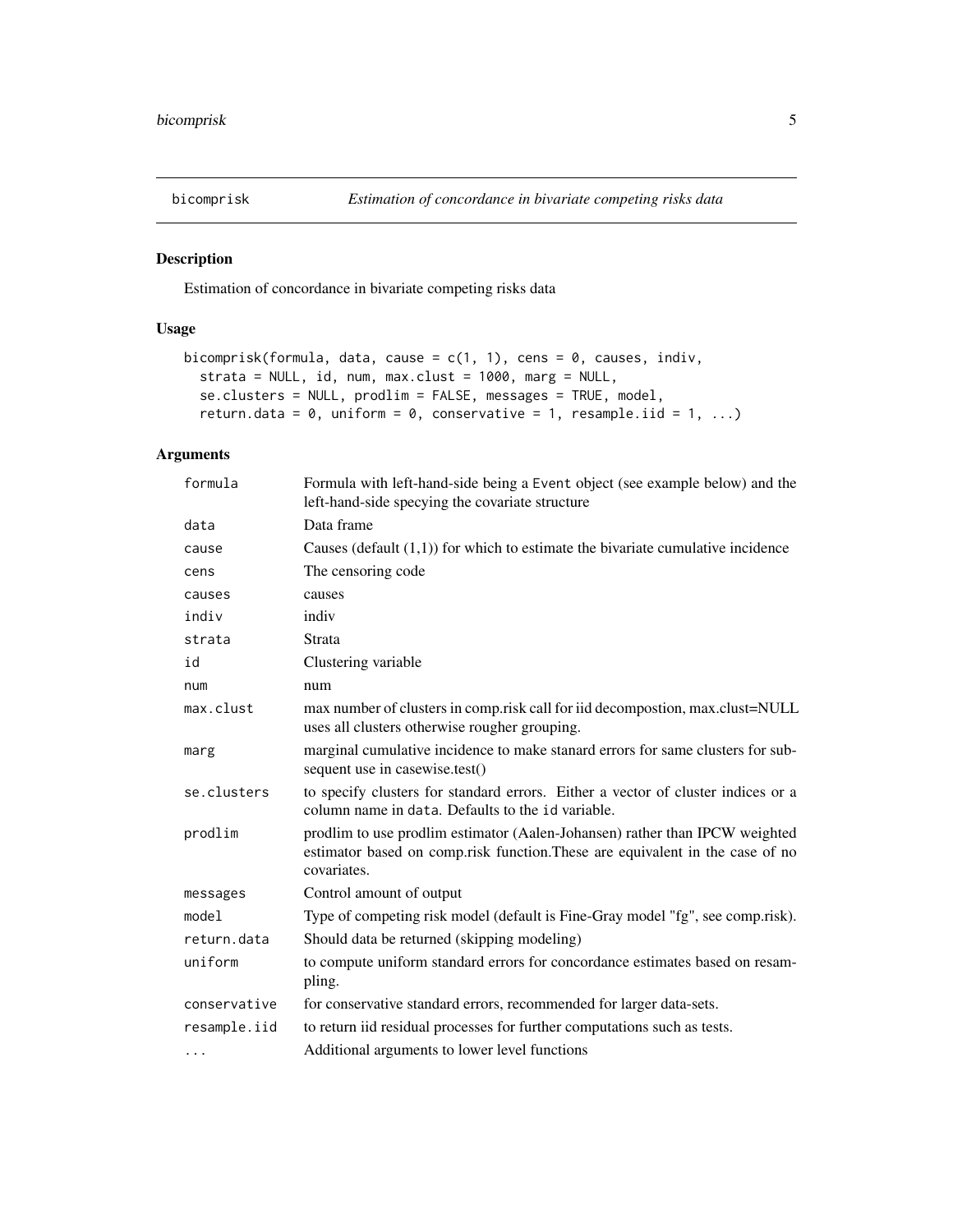#### Author(s)

Thomas Scheike, Klaus K. Holst

#### Examples

```
data(prt) ## Prostate data example (sim)
## Bivariate competing risk, concordance estimates
p33 <- bicomprisk(Event(time,status)~strata(zyg)+id(id),
                  data=prt,cause=c(2,2),return.data=1)
p33mz <- p33$model$"MZ"$comp.risk
## Concordance
```
plot(p33mz,ylim=c(0,0.1),axes=FALSE); axis(2); axis(1)

| binomial.twostage | Fits Clayton-Oakes or bivariate Plackett (OR) models for binary data |  |  |  |  |
|-------------------|----------------------------------------------------------------------|--|--|--|--|
|                   | using marginals that are on logistic form. If clusters contain more  |  |  |  |  |
|                   | than two times, the algoritm uses a compososite likelihood based on  |  |  |  |  |
|                   | all pairwise bivariate models.                                       |  |  |  |  |

### Description

The pairwise pairwise odds ratio model provides an alternative to the alternating logistic regression (ALR).

#### Usage

```
binomial.twostage(margbin, data = sys.parent(), score.method = "nlminb",
 Nit = 60, detail = 0, clusters = NULL, silent = 1, weights = NULL,
 control = list(), theta = NULL, theta = NULL, var.linalg = 1,iid = 1, step = 0.5, notaylor = 1, model = "plackett",
 marginal.p = NULL, strata = NULL, max.class = NULL,
  se.clusters = NULL, numDeriv = 0)
```

| margbin      | Marginal binomial model                                                           |
|--------------|-----------------------------------------------------------------------------------|
| data         | data frame                                                                        |
| score.method | Scoring method                                                                    |
| Nit          | Number of iterations                                                              |
| detail       | Detail                                                                            |
| clusters     | Cluster variable                                                                  |
| silent       | Debug information                                                                 |
| weights      | Weights for log-likelihood, can be used for each type of outcome in $2x2$ tables. |
| control      | Optimization arguments                                                            |

<span id="page-5-0"></span>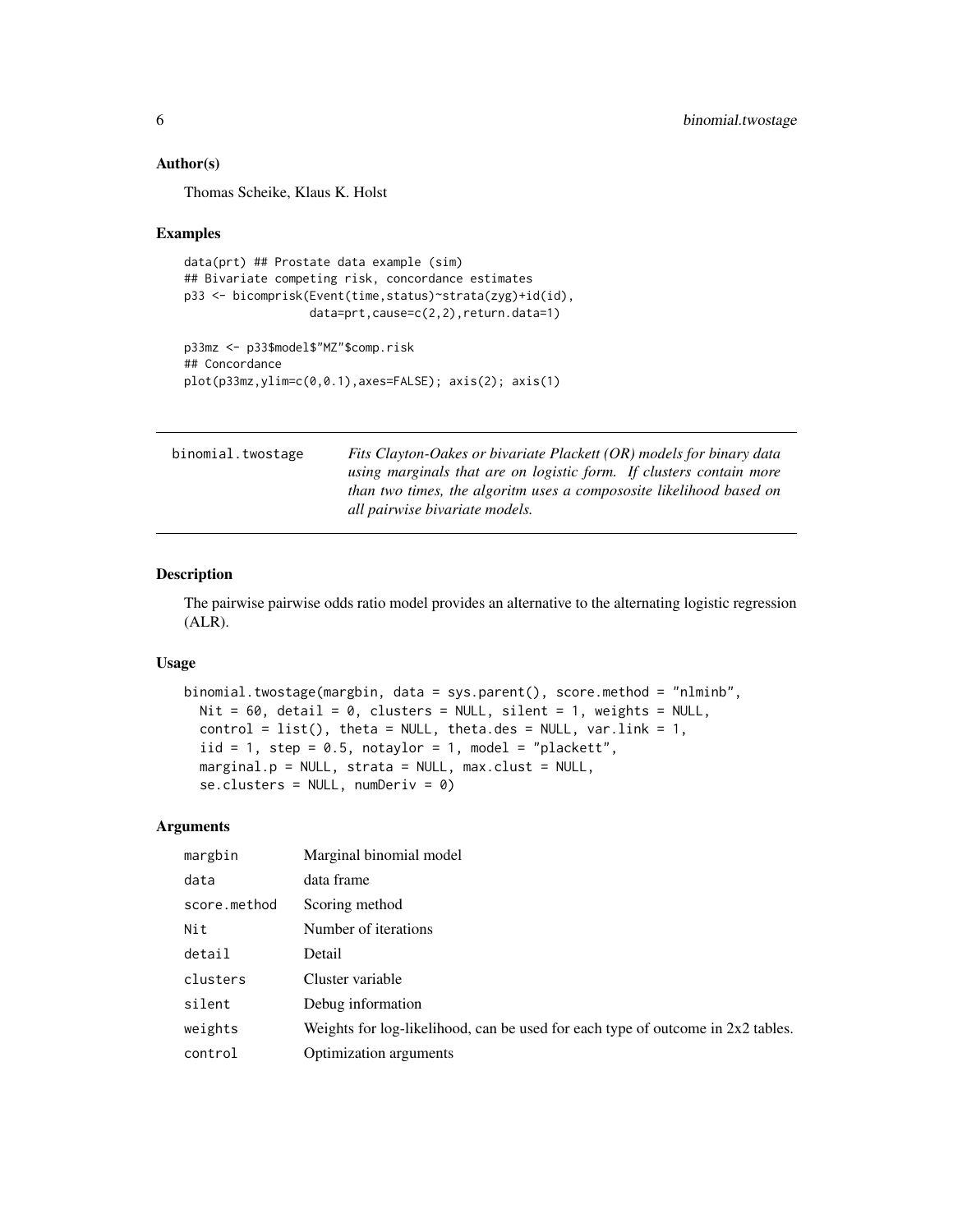### binomial.twostage 7

| theta       | Starting values for variance components                                                   |
|-------------|-------------------------------------------------------------------------------------------|
| theta.des   | Variance component design                                                                 |
| var.link    | Link function for variance                                                                |
| iid         | Calculate <i>i.i.d.</i> decomposition                                                     |
| step        | Step size                                                                                 |
| notaylor    | Taylor expansion                                                                          |
| model       | model                                                                                     |
| marginal.p  | vector of marginal probabilities                                                          |
| strata      | strata for fitting: considers only pairs where both are from same strata                  |
| max.clust   | max clusters                                                                              |
| se.clusters | clusters for iid decomposition for roubst standard errors                                 |
| numDeriv    | uses Fisher scoring aprox of second derivative if 0, otherwise numerical deriva-<br>tives |

#### Details

The reported standard errors are based on a cluster corrected score equations from the pairwise likelihoods assuming that the marginals are known. This gives correct standard errors in the case of the Plackett distribution (OR model for dependence), but incorrect standard errors for the Clayton-Oakes types model.

#### Author(s)

Thomas Scheike

#### References

Two-stage binomial modelling

### Examples

```
data(twinstut)
twinstut0 <- subset(twinstut, tvparnr<2300000)
twinstut <- twinstut0
theta.des <- model.matrix( ~-1+factor(zyg),data=twinstut)
margbin <- glm(stutter~factor(sex)+age,data=twinstut,family=binomial())
bin <- binomial.twostage(margbin,data=twinstut,
        clusters=twinstut$tvparnr,theta.des=theta.des,detail=0,
                 score.method="fisher.scoring")
summary(bin)
twinstut$cage <- scale(twinstut$age)
theta.des <- model.matrix( ~-1+factor(zyg)+cage,data=twinstut)
bina <- binomial.twostage(margbin,data=twinstut,
        clusters=twinstut$tvparnr,theta.des=theta.des,detail=0,
                 score.method="fisher.scoring")
```
summary(bina)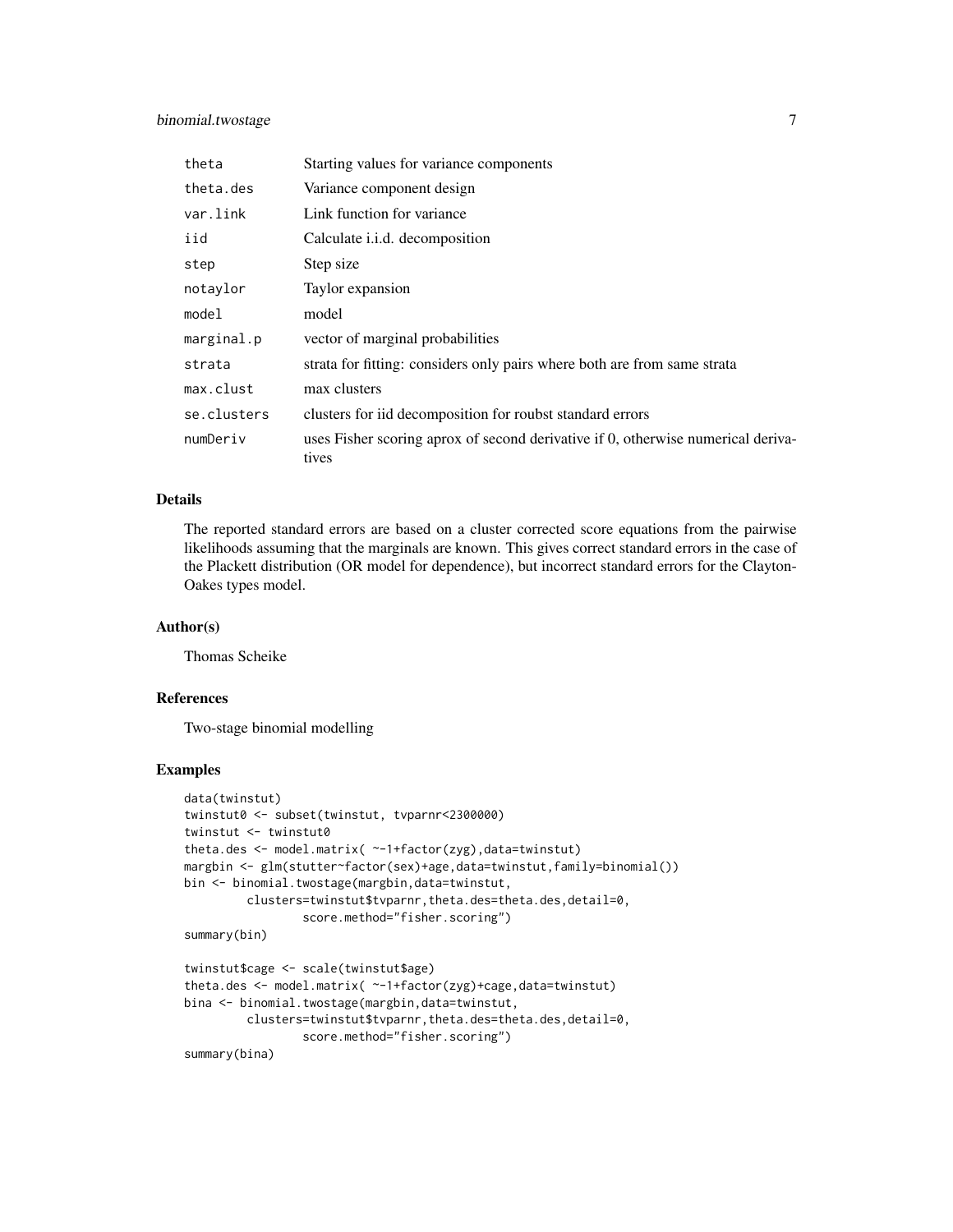```
theta.des <- model.matrix( ~-1+factor(zyg)+factor(zyg)*cage,data=twinstut)
bina <- binomial.twostage(margbin,data=twinstut,
         clusters=twinstut$tvparnr,theta.des=theta.des,detail=0,
                 score.method="fisher.scoring")
summary(bina)
twinstut$binstut <- (twinstut$stutter=="yes")*1
## refers to zygosity of first subject in eash pair : zyg1
## could also use zyg2 (since zyg2=zyg1 within twinpair's))
out <- easy.binomial.twostage(stutter~factor(sex)+age,data=twinstut,
                          response="binstut",id="tvparnr",
                    theta.formula=~-1+factor(zyg1),
                          score.method="fisher.scoring")
summary(out)
## refers to zygosity of first subject in eash pair : zyg1
## could also use zyg2 (since zyg2=zyg1 within twinpair's))
desfs<-function(x,num1="zyg1",num2="zyg2")
    c(x[num1]=="dz",x[num1]=="mz",x[num1]=="os")*1
out3 <- easy.binomial.twostage(binstut~factor(sex)+age,
      data=twinstut, response="binstut", id="tvparnr",
      score.method="fisher.scoring",theta.formula=desfs,desnames=c("mz","dz","os"))
summary(out3)
```
biprobit *Bivariate Probit model*

#### **Description**

Bivariate Probit model

#### Usage

```
biprobit(x, data, id, rho = \sim1, num = NULL, strata = NULL,
  eqmarg = TRUE, indep = FALSE, weights = NULL, biweight,
  samecens = TRUE, randomeffect = FALSE, vcov = "robust",
  pairs.only = FALSE, allmarg = samecens & !is.null(weights),
  control = list(true = 0), messages = 1, constrain = NULL,
  table = pairs-only, p = NULL, ...)
```

|      | formula (or vector)                                                       |
|------|---------------------------------------------------------------------------|
| data | data.frame                                                                |
| id   | The name of the column in the dataset containing the cluster id-variable. |
| rho  | Formula specifying the regression model for the dependence parameter      |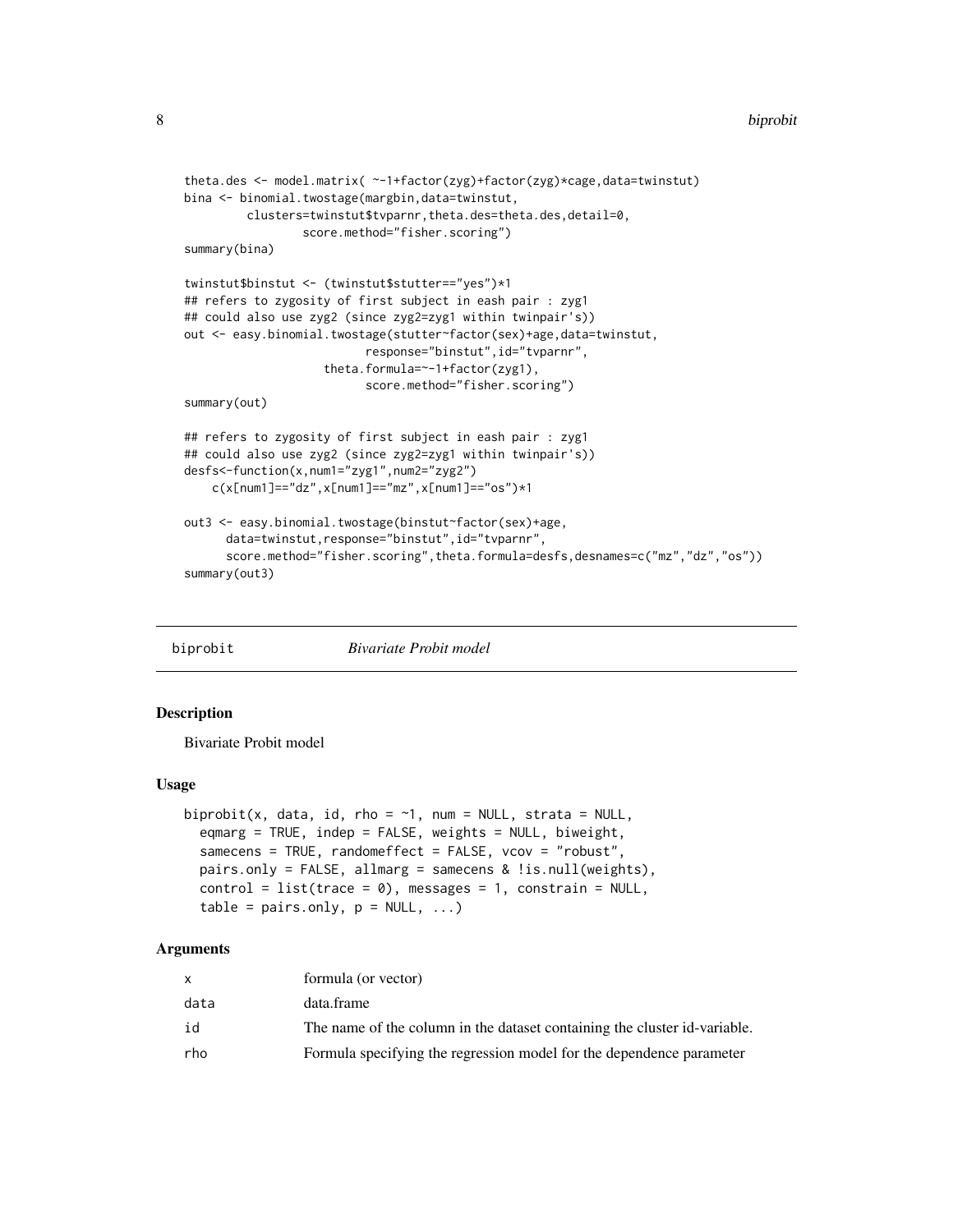#### biprobit 9

| num          | Optional name of order variable                                                                                                              |
|--------------|----------------------------------------------------------------------------------------------------------------------------------------------|
| strata       | Strata                                                                                                                                       |
| eqmarg       | If TRUE same marginals are assumed (exchangeable)                                                                                            |
| indep        | Independence                                                                                                                                 |
| weights      | Weights                                                                                                                                      |
| biweight     | Function defining the bivariate weight in each cluster                                                                                       |
| samecens     | Same censoring                                                                                                                               |
| randomeffect | If TRUE a random effect model is used (otherwise correlation parameter is esti-<br>mated allowing for both negative and positive dependence) |
| <b>VCOV</b>  | Type of standard errors to be calculated                                                                                                     |
| pairs.only   | Include complete pairs only?                                                                                                                 |
| allmarg      | Should all marginal terms be included                                                                                                        |
| control      | Control argument parsed on to the optimization routine. Starting values may be<br>parsed as 'start'.                                         |
| messages     | Control amount of messages shown                                                                                                             |
| constrain    | Vector of parameter constraints (NA where free). Use this to set an offset.                                                                  |
| table        | Type of estimation procedure                                                                                                                 |
| p            | Parameter vector p in which to evaluate log-Likelihood and score function                                                                    |
| $\cdots$     | Optional arguments                                                                                                                           |

### Examples

```
data(prt)
prt0 <- subset(prt,country=="Denmark")
a <- biprobit(cancer~1+zyg, ~1+zyg, data=prt0, id="id")
b <- biprobit(cancer~1+zyg, ~1+zyg, data=prt0, id="id",pairs.only=TRUE)
predict(b,newdata=Expand(prt,zyg=c("MZ")))
predict(b,newdata=Expand(prt,zyg=c("MZ","DZ")))
```

```
prtw <- ipw(Surv(time,status==0)~1,data=prt0)
b1 <- biprobit(cancer~1+zyg, ~1+zyg, data=prtw, id="id", weights="w", pairs.only=TRUE,table=FALSE)
b2 <- biprobit(cancer~1+zyg, ~1+zyg, data=prtw, id="id", weights="w", pairs.only=TRUE)
```

```
m \leftarrow \text{lvm}(c(y1,y2)^{-x})covariance(m,y1~y2) <- "r"
constrain(m,r~x+a+b) <- function(x) tanh(x[2]+x[3]*x[1])
distribution(m,~x) <- uniform.lvm(a=-1,b=1)
ordinal(m) <- \negy1+y2
d \leq \sin(m, 1000, p=c(a=0, b=-1)); d \leq d[order(d $x], ]dd <- fast.reshape(d)
```

```
a \leftarrow biprobit(y~1+x,rho=~1+x,data=dd,id="id")
```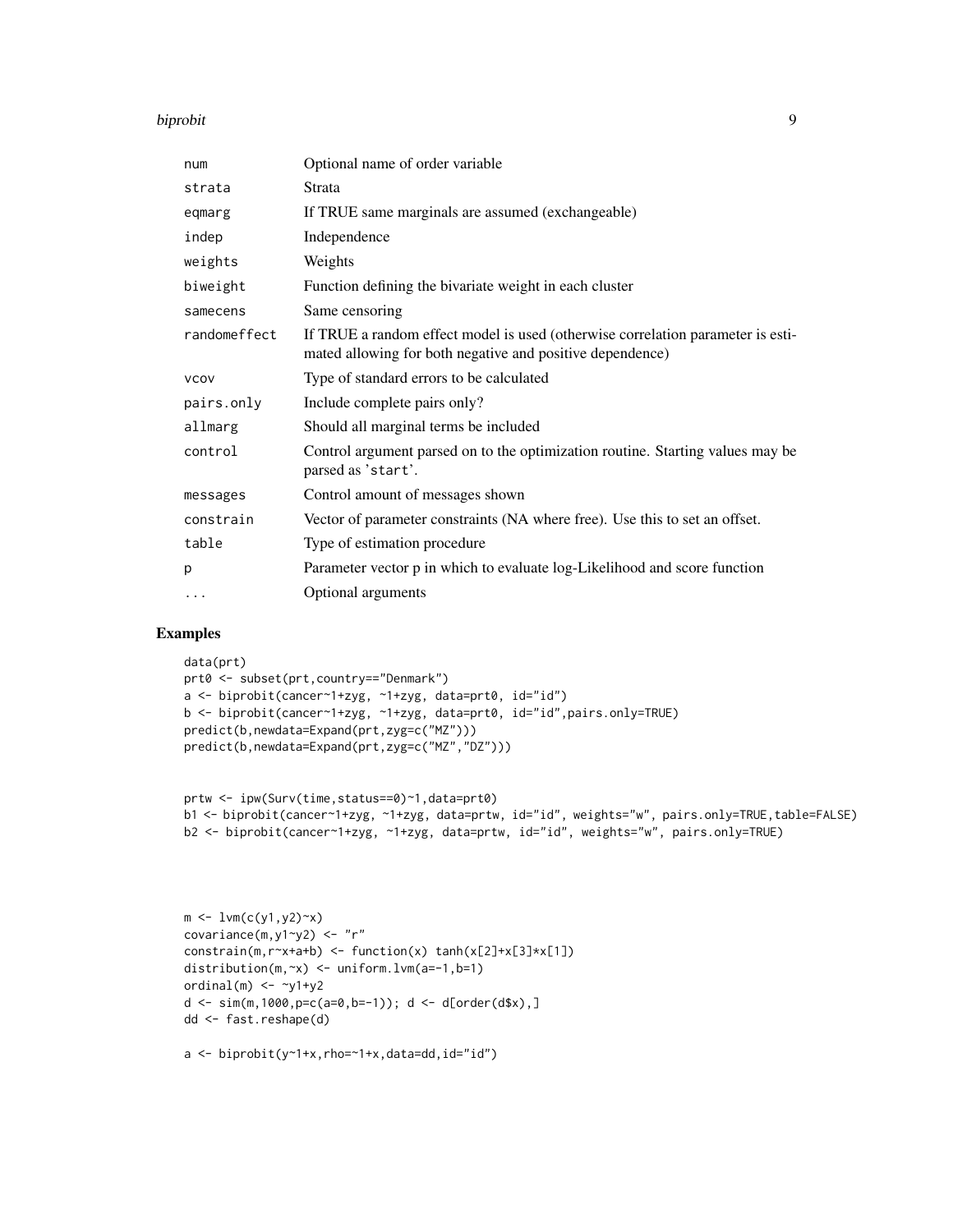```
summary(a, mean.contrast=c(1,.5), cor.contrast=c(1,.5))
with(predict(a,data.frame(x=seq(-1,1,by=.1))), plot(p00~x,type="l"))
pp \leftarrow predict(a, data-frame(x=seq(-1,1,by=.1)), which=c(1))plot(pp[,1]~pp$x, type="l", xlab="x", ylab="Concordance", lwd=2, xaxs="i")
confband(pp$x,pp[,2],pp[,3],polygon=TRUE,lty=0,col=Col(1))
##'
pp <- predict(a,data.frame(x=seq(-1,1,by=.1)),which=c(9)) ## rho
plot(pp[,1]~pp$x, type="l", xlab="x", ylab="Correlation", lwd=2, xaxs="i")
confband(pp$x,pp[,2],pp[,3],polygon=TRUE,lty=0,col=Col(1))
with(pp, lines(x,tanh(-x),lwd=2,lty=2))
##'
## Time
## Not run:
    a <- biprobit.time(cancer~1, rho=~1+zyg, id="id", data=prt, eqmarg=TRUE,
                       cens.formula=Surv(time,status==0)~1,
                       breaks=seq(75,100,by=3),fix.censweights=TRUE)
    a <- biprobit.time2(cancer~1+zyg, rho=~1+zyg, id="id", data=prt0, eqmarg=TRUE,
                       cens.formula=Surv(time,status==0)~zyg,
                       breaks=100)
   a1 <- biprobit.time2(cancer~1, rho=~1, id="id", data=subset(prt0,zyg=="MZ"), eqmarg=TRUE,
                       cens.formula=Surv(time,status==0)~1,
                       breaks=100,pairs.only=TRUE)
   a2 <- biprobit.time2(cancer~1, rho=~1, id="id", data=subset(prt0,zyg=="DZ"), eqmarg=TRUE,
                        cens.formula=Surv(time,status==0)~1,
                        breaks=100,pairs.only=TRUE)
    plot(a,which=3,ylim=c(0,0.1))
## End(Not run)
```
blocksample *Block sampling*

### Description

Sample blockwise from clustered data

#### Usage

```
blocksample(data, size, idvar = "id", replace = TRUE, ...)
```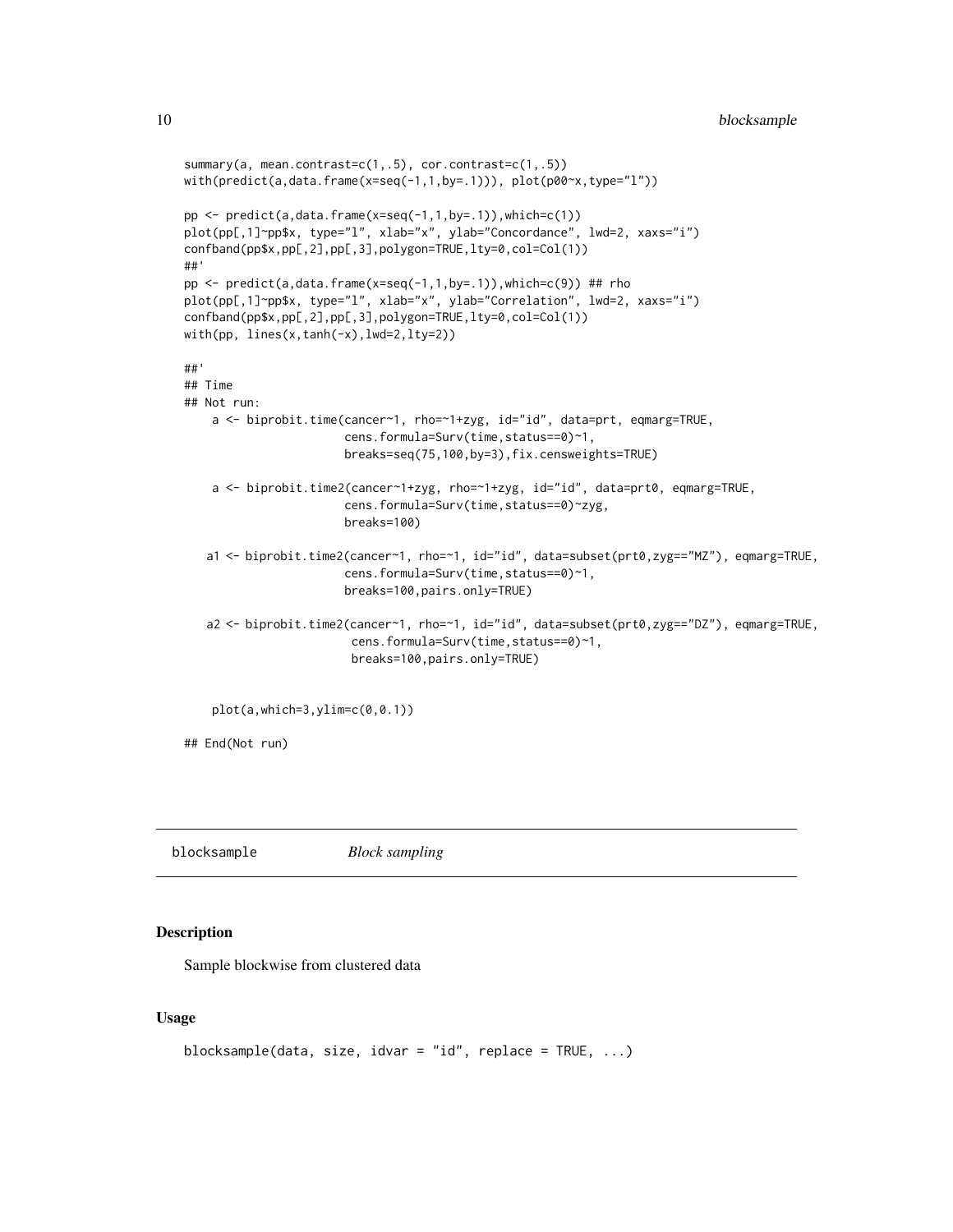#### <span id="page-10-0"></span>bptwin the contract of the contract of the contract of the contract of the contract of the contract of the contract of the contract of the contract of the contract of the contract of the contract of the contract of the con

#### Arguments

| data    | Data frame                                           |
|---------|------------------------------------------------------|
| idvar   | Column defining the clusters                         |
| size    | Size of samples                                      |
| replace | Logical indicating wether to sample with replacement |
|         | additional arguments to lower level functions        |

### Value

data.frame

### Author(s)

Klaus K. Holst

#### Examples

```
d \leq - data.frame(x=rnorm(5), z=rnorm(5), id=c(4,10,10,5,5), v=rnorm(5))
(dd <- blocksample(d,size=20))
attributes(dd)$id
```
## Not run: blocksample(data.table::data.table(d),1e6)

## End(Not run)

<span id="page-10-2"></span>bptwin *Liability model for twin data*

#### <span id="page-10-1"></span>Description

Liability-threshold model for twin data

### Usage

```
bptwin(x, data, id, zyg, DZ, group = NULL, num = NULL, weights = NULL,
 biweight = function(x) 1/min(x), strata = NULL, messages = 1,
  control = list(true = 0), type = "ace", eqmean = TRUE,pairs.only = FALSE, samecens = TRUE, allmarg = samecens &
  !is.null(weights), stderr = TRUE, robustvar = TRUE, p, indiv = FALSE,
  constrain, bound = FALSE, varlink, ...)
```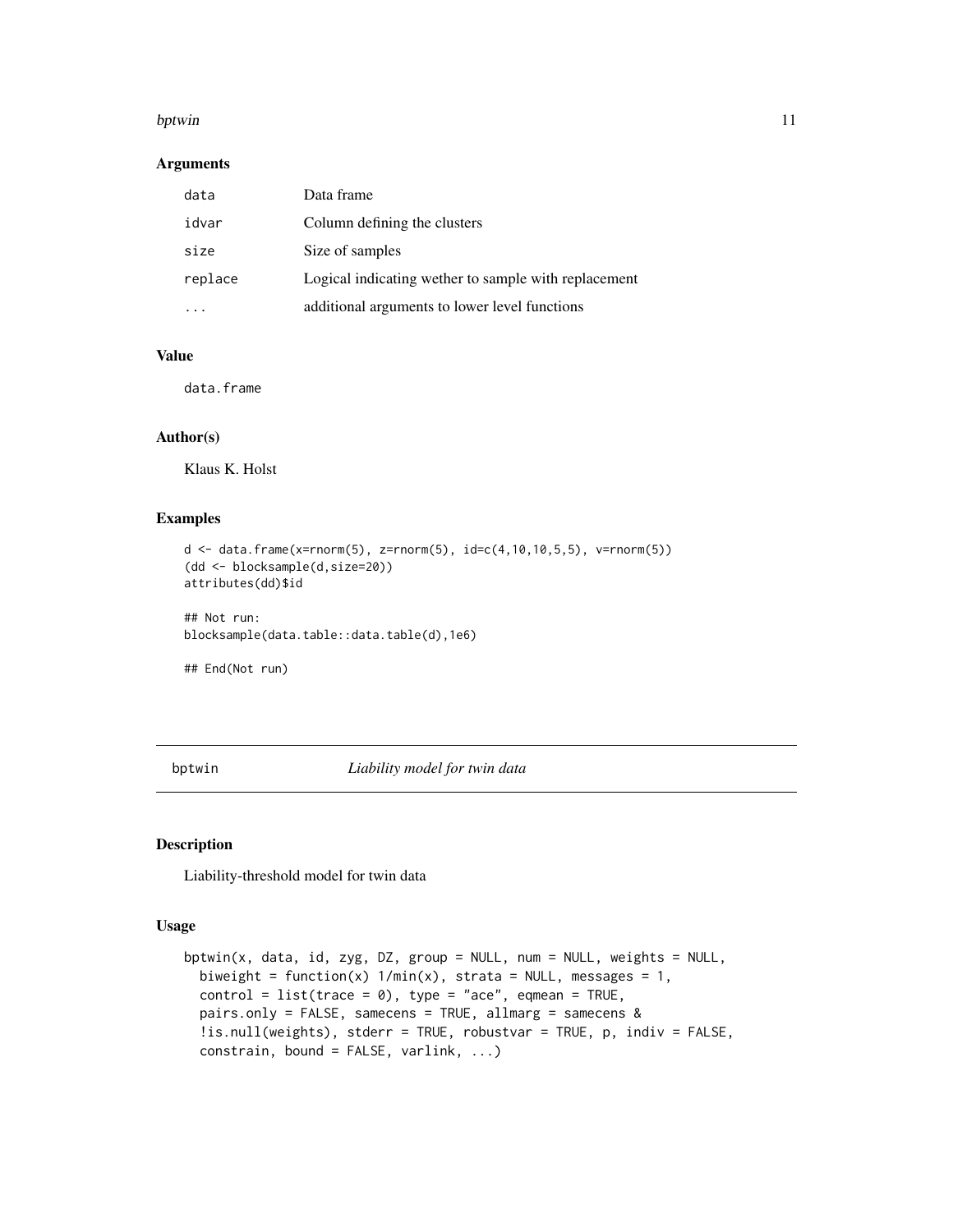# <span id="page-11-0"></span>Arguments

| х          | Formula specifying effects of covariates on the response.                                                                                                                                                                                        |
|------------|--------------------------------------------------------------------------------------------------------------------------------------------------------------------------------------------------------------------------------------------------|
| data       | data. frame with one observation pr row. In addition a column with the zygosity<br>(DZ or MZ given as a factor) of each individual much be specified as well as a<br>twin id variable giving a unique pair of numbers/factors to each twin pair. |
| id         | The name of the column in the dataset containing the twin-id variable.                                                                                                                                                                           |
| zyg        | The name of the column in the dataset containing the zygosity variable.                                                                                                                                                                          |
| DZ         | Character defining the level in the zyg variable corresponding to the dyzogitic<br>twins.                                                                                                                                                        |
| group      | Optional. Variable name defining group for interaction analysis (e.g., gender)                                                                                                                                                                   |
| num        | Optional twin number variable                                                                                                                                                                                                                    |
| weights    | Weight matrix if needed by the chosen estimator (IPCW)                                                                                                                                                                                           |
| biweight   | Function defining the bivariate weight in each cluster                                                                                                                                                                                           |
| strata     | Strata                                                                                                                                                                                                                                           |
| messages   | Control amount of messages shown                                                                                                                                                                                                                 |
| control    | Control argument parsed on to the optimization routine. Starting values may be<br>parsed as 'start'.                                                                                                                                             |
| type       | Character defining the type of analysis to be performed. Should be a subset<br>of "acde" (additive genetic factors, common environmental factors, dominant<br>genetic factors, unique environmental factors).                                    |
| eqmean     | Equal means (with type="cor")?                                                                                                                                                                                                                   |
| pairs.only | Include complete pairs only?                                                                                                                                                                                                                     |
| stderr     | Should standard errors be calculated?                                                                                                                                                                                                            |
| robustvar  | If TRUE robust (sandwich) variance estimates of the variance are used                                                                                                                                                                            |
| р          | Parameter vector p in which to evaluate log-Likelihood and score function                                                                                                                                                                        |
| indiv      | If TRUE the score and log-Likelihood contribution of each twin-pair                                                                                                                                                                              |
| constrain  | Development argument                                                                                                                                                                                                                             |
| samecens   | Same censoring                                                                                                                                                                                                                                   |
| allmarg    | Should all marginal terms be included                                                                                                                                                                                                            |
| bound      | Development argument                                                                                                                                                                                                                             |
| varlink    | Link function for variance parameters                                                                                                                                                                                                            |
| .          | Additional arguments to lower level functions                                                                                                                                                                                                    |

# Author(s)

Klaus K. Holst

# See Also

[twinlm](#page-50-1), [twinlm.time](#page-10-1), [twinlm.strata](#page-50-2), [twinsim](#page-52-1)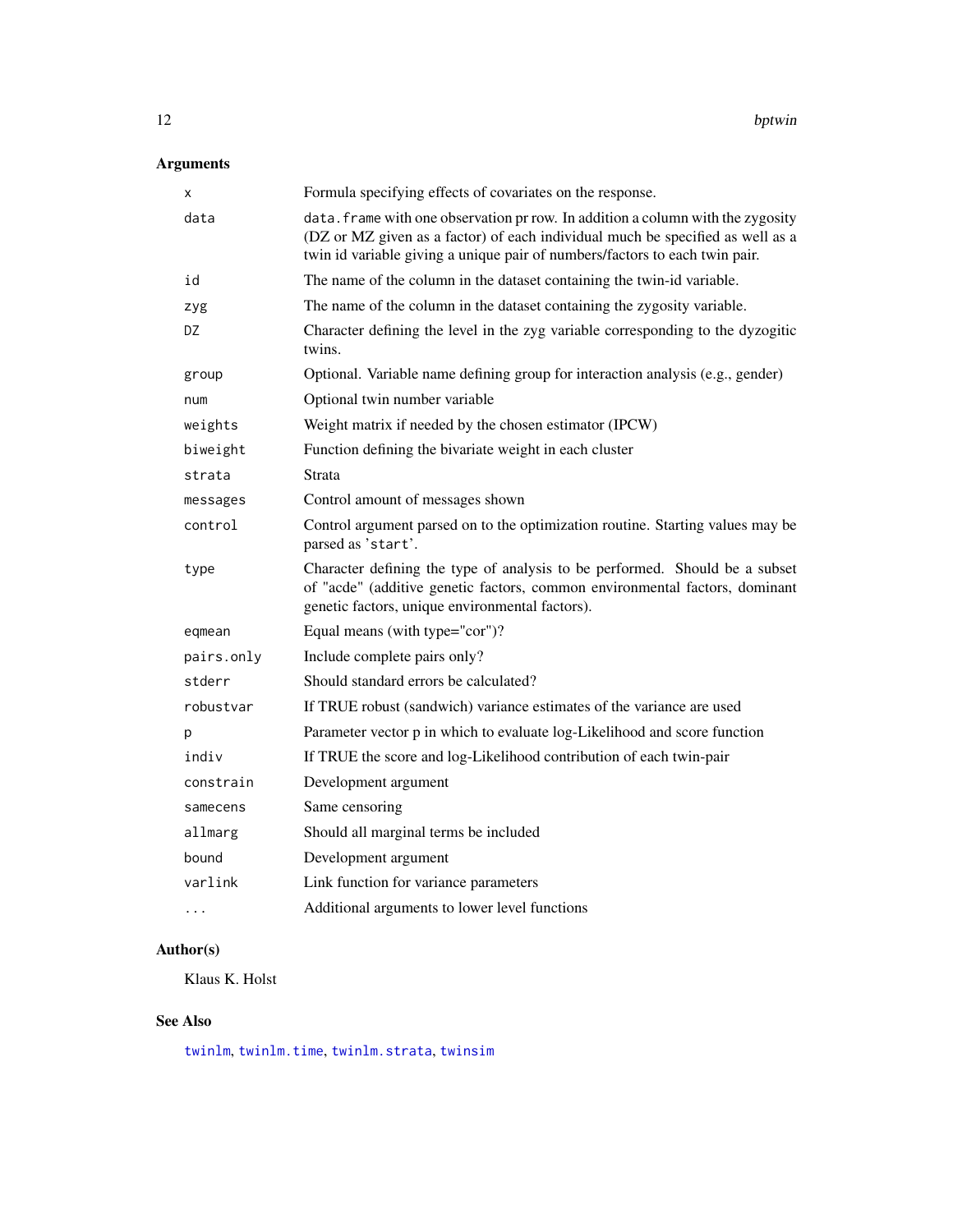#### <span id="page-12-0"></span>casewise 13

#### Examples

```
data(twinstut)
b0 <- bptwin(stutter~sex,
             data=droplevels(subset(twinstut,zyg%in%c("mz","dz"))),
             id="tvparnr",zyg="zyg",DZ="dz",type="ae")
summary(b0)
```

| casewise |  |                                                |  | Estimates the casewise concordance based on Concordance and |  |
|----------|--|------------------------------------------------|--|-------------------------------------------------------------|--|
|          |  | marginal estimate using prodlim but no testing |  |                                                             |  |

### Description

.. content for description (no empty lines) ..

### Usage

casewise(conc, marg, cause.marg)

#### Arguments

| conc       | Concordance                                                                 |
|------------|-----------------------------------------------------------------------------|
| marg       | Marginal estimate                                                           |
| cause.marg | specifies which cause that should be used for marginal cif based on prodlim |

#### Author(s)

Thomas Scheike

### Examples

```
library(prodlim)
data(prt);
```
### marginal cumulative incidence of prostate cancer##' outm <- prodlim(Hist(time,status)~+1,data=prt)

```
times <- 60:100
cifmz <- predict(outm,cause=2,time=times,newdata=data.frame(zyg="MZ")) ## cause is 2 (second cause)
cifdz <- predict(outm,cause=2,time=times,newdata=data.frame(zyg="DZ"))
### concordance for MZ and DZ twins
```

```
cc <- bicomprisk(Event(time,status)~strata(zyg)+id(id),data=prt,cause=c(2,2),prodlim=TRUE)
cdz <- cc$model$"DZ"
cmz <- cc$model$"MZ"
```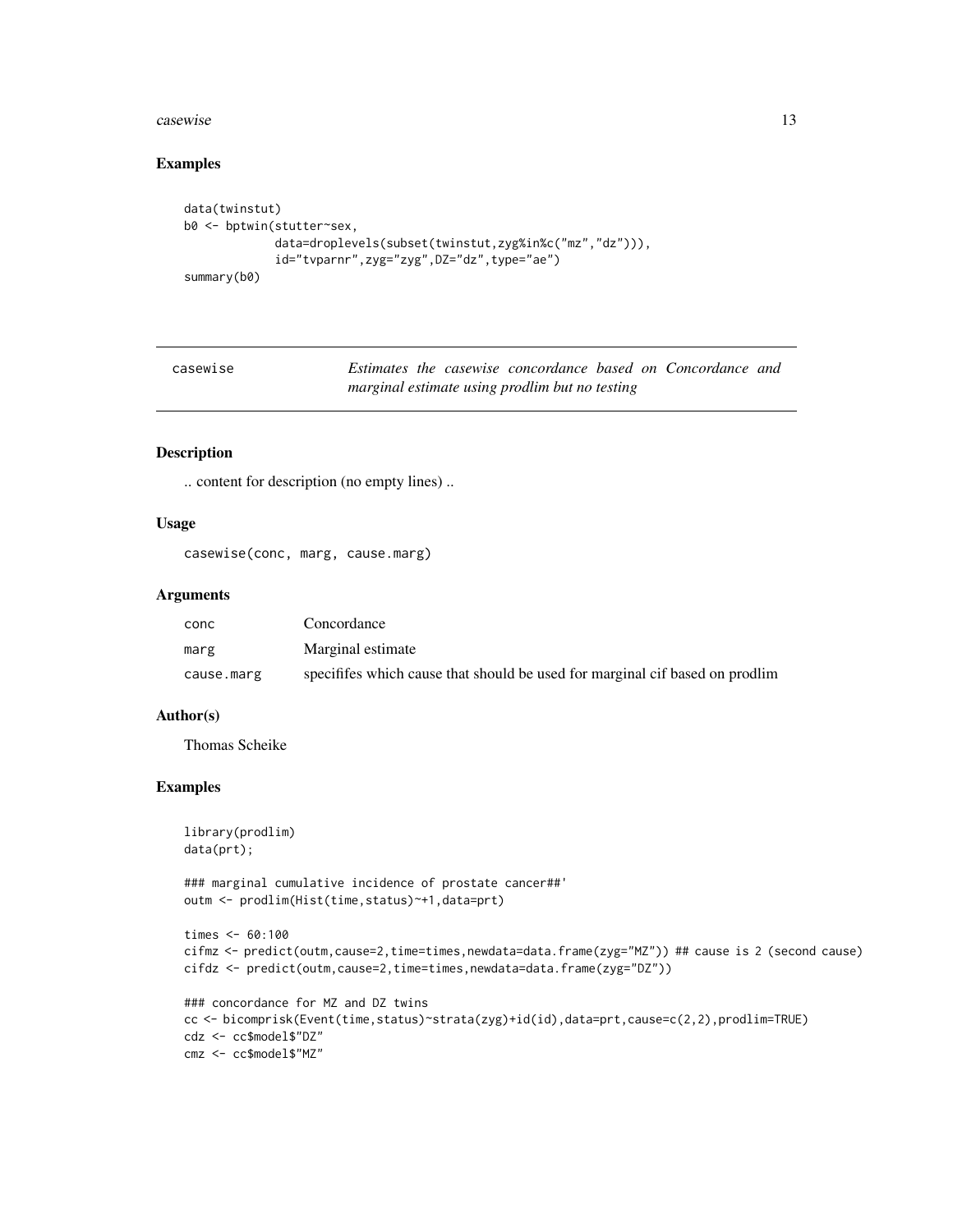```
cdz <- casewise(cdz,outm,cause.marg=2)
cmz <- casewise(cmz,outm,cause.marg=2)
plot(cmz,ci=NULL,ylim=c(0,0.5),xlim=c(60,100),legend=TRUE,col=c(3,2,1))
par(new=TRUE)
plot(cdz,ci=NULL,ylim=c(0,0.5),xlim=c(60,100),legend=TRUE)
summary(cdz)
summary(cmz)
```

| casewise.test | Estimates the casewise concordance based on Concordance and        |
|---------------|--------------------------------------------------------------------|
|               | marginal estimate using timereg and performs test for independence |

### Description

Estimates the casewise concordance based on Concordance and marginal estimate using timereg and performs test for independence

### Usage

casewise.test(conc, marg, test = "no-test",  $p = 0.01$ )

### Arguments

| conc | Concordance                                                                                                                             |
|------|-----------------------------------------------------------------------------------------------------------------------------------------|
| marg | Marginal estimate                                                                                                                       |
| test | Type of test for independence assumption. "conc" makes test on concordance<br>scale and "case" means a test on the casewise concordance |
| D    | check that marginal probability is greater at some point than p                                                                         |
|      |                                                                                                                                         |

### Details

Uses cluster based conservative standard errors for marginal

#### Author(s)

Thomas Scheike

### Examples

```
data(prt);
```

```
prt <- prt[which(prt$id %in% sample(unique(prt$id),7500)),]
### marginal cumulative incidence of prostate cancer
times <- seq(60,100,by=2)
```
<span id="page-13-0"></span>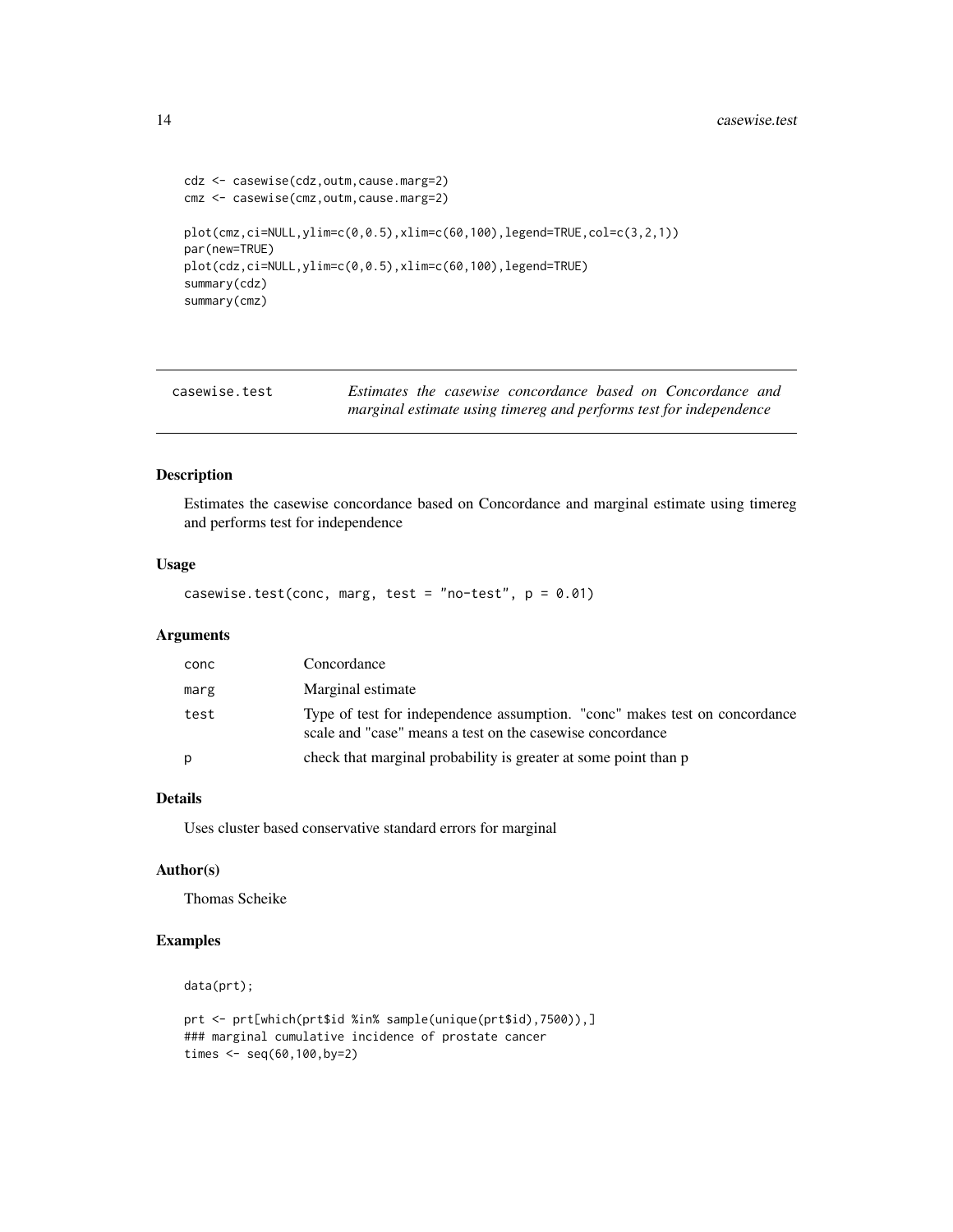### <span id="page-14-0"></span>ClaytonOakes 15

```
outm <- comp.risk(Event(time,status)~+1,data=prt,cause=2,times=times)
cifmz <- predict(outm,X=1,uniform=0,resample.iid=1)
cifdz <- predict(outm,X=1,uniform=0,resample.iid=1)
### concordance for MZ and DZ twins
cc <- bicomprisk(Event(time,status)~strata(zyg)+id(id),
                 data=prt,cause=c(2,2))
cdz <- cc$model$"DZ"
cmz <- cc$model$"MZ"
### To compute casewise cluster argument must be passed on,
### here with a max of 100 to limit comp-time
outm <-comp.risk(Event(time,status)~+1,data=prt,
                 cause=2,times=times,max.clust=100)
cifmz <-predict(outm,X=1,uniform=0,resample.iid=1)
cc <-bicomprisk(Event(time,status)~strata(zyg)+id(id),data=prt,
                cause=c(2,2),se.clusters=outm$clusters)
cdz <- cc$model$"DZ"
cmz <- cc$model$"MZ"
cdz <- casewise.test(cdz,cifmz,test="case") ## test based on casewise
cmz <- casewise.test(cmz,cifmz,test="conc") ## based on concordance
plot(cmz,ylim=c(0,0.7),xlim=c(60,100))
par(new=TRUE)
plot(cdz,ylim=c(0,0.7),xlim=c(60,100))
slope.process(cdz$casewise[,1],cdz$casewise[,2],iid=cdz$casewise.iid)
slope.process(cmz$casewise[,1],cmz$casewise[,2],iid=cmz$casewise.iid)
```
### Description

Clayton-Oakes frailty model

#### Usage

```
ClaytonOakes(formula, data = parent.frame(), cluster, var.formula = \sim1,
  cuts = NULL, type = "piecewise", start, control = list(),
  var.invlink = exp, ...)
```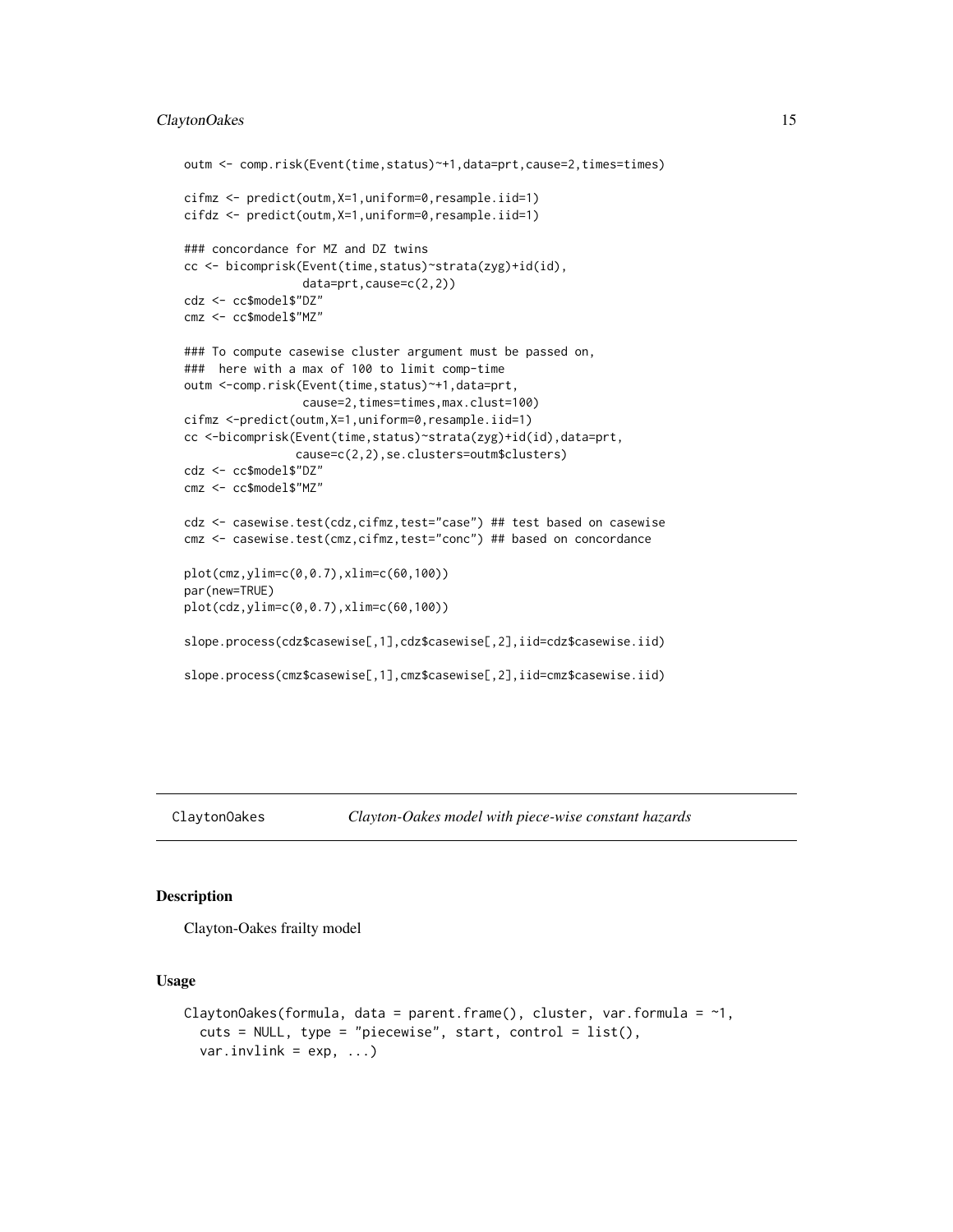#### Arguments

| formula     | formula specifying the marginal proportional (piecewise constant) hazard struc-<br>ture with the right-hand-side being a survival object (Surv) specifying the entry<br>time (optional), the follow-up time, and event/censoring status at follow-up. The<br>clustering can be specified using the special function cluster (see example be-<br>low). |
|-------------|-------------------------------------------------------------------------------------------------------------------------------------------------------------------------------------------------------------------------------------------------------------------------------------------------------------------------------------------------------|
| data        | Data frame                                                                                                                                                                                                                                                                                                                                            |
| cluster     | Variable defining the clustering (if not given in the formula)                                                                                                                                                                                                                                                                                        |
| var.formula | Formula specifying the variance component structure (if not given via the cluster<br>special function in the formula) using a linear model with log-link.                                                                                                                                                                                             |
| cuts        | Cut points defining the piecewise constant hazard                                                                                                                                                                                                                                                                                                     |
| type        | when equal to two.stage, the Clayton-Oakes-Glidden estimator will be calcu-<br>lated via the timereg package                                                                                                                                                                                                                                          |
| start       | Optional starting values                                                                                                                                                                                                                                                                                                                              |
| control     | Control parameters to the optimization routine                                                                                                                                                                                                                                                                                                        |
| var.invlink | Inverse link function for variance structure model                                                                                                                                                                                                                                                                                                    |
|             | Additional arguments                                                                                                                                                                                                                                                                                                                                  |

### Author(s)

Klaus K. Holst

### Examples

```
set.seed(1)
d <- subset(simClaytonOakes(500,4,2,1,stoptime=2,left=2),!truncated)
e <- ClaytonOakes(Surv(lefttime,time,status)~x1+cluster(~1,cluster),
                  cuts=c(0,0.5,1,2),data=d)
e
d2 <- simClaytonOakes(500,4,2,1,stoptime=2,left=0)
d2$z <- rep(1,nrow(d2)); d2$z[d2$cluster%in%sample(d2$cluster,100)] <- 0
## Marginal=Cox Proportional Hazards model:
ts <- ClaytonOakes(Surv(time,status)~prop(x1)+cluster(~1,cluster),
                   data=d2,type="two.stage")
## Marginal=Aalens additive model:
ts2 <- ClaytonOakes(Surv(time,status)~x1+cluster(~1,cluster),
                    data=d2,type="two.stage")
## Marginal=Piecewise constant:
e2 <- ClaytonOakes(Surv(time,status)~x1+cluster(~-1+factor(z),cluster),
                   cuts=c(0,0.5,1,2),data=d2)
```

```
e2
plot(ts)
```
plot(e2,add=TRUE)

```
e3 <- ClaytonOakes(Surv(time,status)~x1+cluster(~1,cluster),cuts=c(0,0.5,1,2),
                  data=d,var.invlink=identity)
e3
```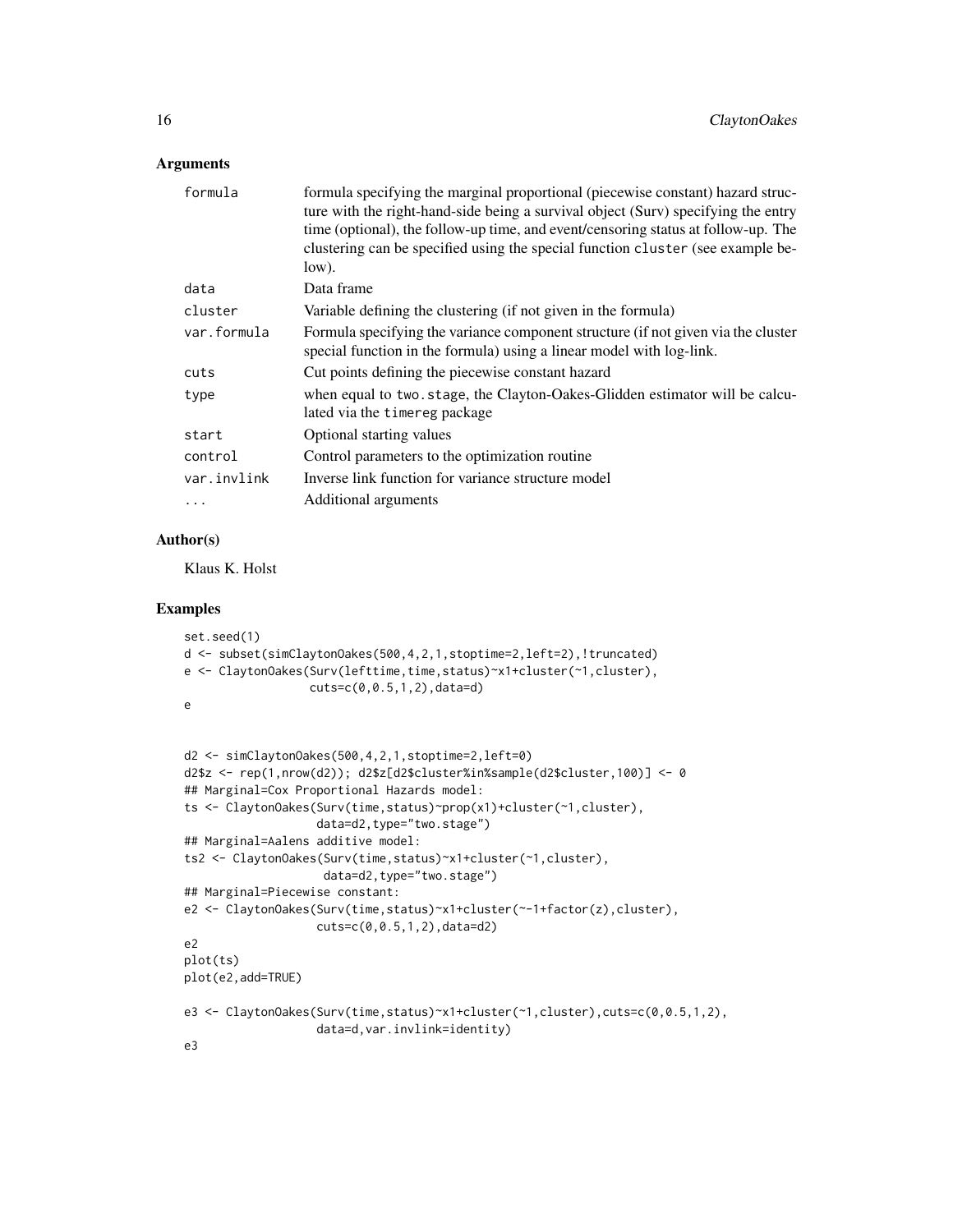<span id="page-16-0"></span>

#### Description

Concordance

### Usage

```
concordance(object, cif1, cif2 = NULL, messages = TRUE, model = NULL,
 coeffs = NULL, ...)
```
### Arguments

| object    | Output from the corier, rright or original function                                     |
|-----------|-----------------------------------------------------------------------------------------|
| cif1      | Marginal cumulative incidence                                                           |
| cif2      | Marginal cumulative incidence of other cause (cause2) if it is different from<br>cause1 |
| messages  | To print messages                                                                       |
| model     | Specfifies wich model that is considered if object not given.                           |
| coefs     | Specfifies dependence parameters if object is not given.                                |
| $\ddotsc$ | Extra arguments, not used.                                                              |

### Author(s)

Thomas Scheike

cor.cif *Cross-odds-ratio, OR or RR risk regression for competing risks*

#### Description

Fits a parametric model for the log-cross-odds-ratio for the predictive effect of for the cumulative incidence curves for  $T_1$  experiencing cause i given that  $T_2$  has experienced a cause k:

$$
\log(COR(i|k)) = h(\theta, z_1, i, z_2, k, t) =_{default} \theta^T z =
$$

with the log cross odds ratio being

$$
COR(i|k) = \frac{O(T_1 \le t, cause_1 = i|T_2 \le t, cause_2 = k)}{O(T_1 \le t, cause_1 = i)}
$$

the conditional odds divided by the unconditional odds, with the odds being, respectively

$$
O(T_1 \le t, cause_1 = i | T_2 \le t, cause_1 = k) = \frac{P_x(T_1 \le t, cause_1 = i | T_2 \le t, cause_2 = k)}{P_x((T_1 \le t, cause_1 = i)^c | T_2 \le t, cause_2 = k)}
$$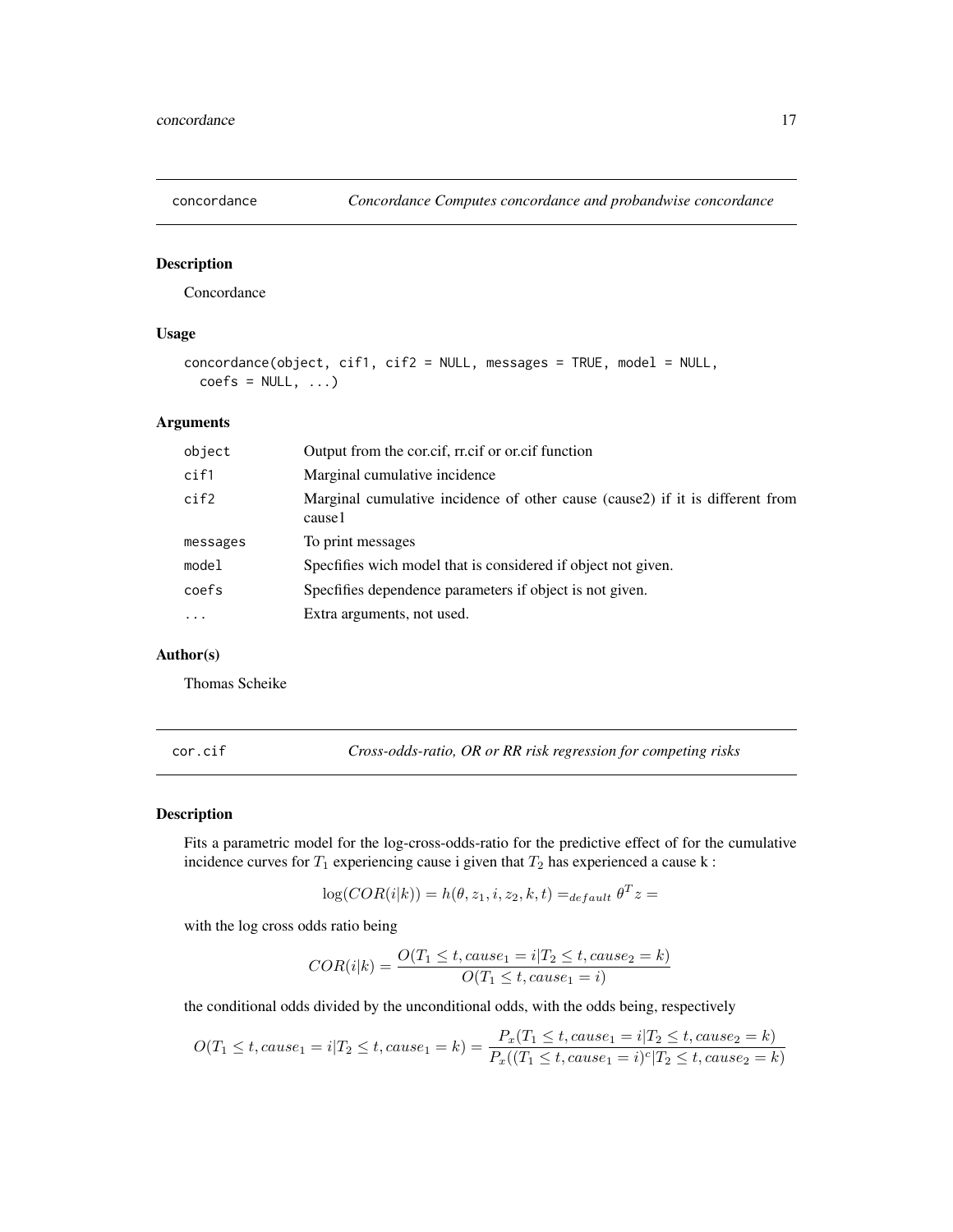18 cor.cif

and

$$
O(T_1 \le t, cause_1 = i) = \frac{P_x(T_1 \le t, cause_1 = i)}{P_x((T_1 \le t, cause_1 = i)^c)}.
$$

Here  $B^c$  is the complement event of B,  $P_x$  is the distribution given covariates (x are subject specific and z are cluster specific covariates), and  $h()$  is a function that is the simple identity  $\theta^T z$  by default.

### Usage

```
cor.cif(cif, data, cause, times = NULL, cause1 = 1, cause2 = 1,cens.code = NULL, cens.model = "KM", Nit = 40, detail = 0,
  clusters = NULL, theta = NULL, theta.des = NULL, step = 1, sym = 0,
 weights = NULL, par.func = NULL, dpar.func = NULL, dimpar = NULL,
  score.method = "nlminb", same.cens = FALSE, censoring.probs = NULL,
  silent = 1, ...)
```

| cif          | a model object from the comp.risk function with the marginal cumulative inci-<br>dence of cause1, i.e., the event of interest, and whose odds the comparision is<br>compared to the conditional odds given cause2 |
|--------------|-------------------------------------------------------------------------------------------------------------------------------------------------------------------------------------------------------------------|
| data         | a data. frame with the variables.                                                                                                                                                                                 |
| cause        | specifies the causes related to the death times, the value cens.code is the censor-<br>ing value. When missing it comes from marginal cif.                                                                        |
| times        | time-vector that specifies the times used for the estimating eugations for the<br>cross-odds-ratio estimation.                                                                                                    |
| cause1       | specificies the cause considered.                                                                                                                                                                                 |
| cause2       | specificies the cause that is conditioned on.                                                                                                                                                                     |
| cens.code    | specificies the code for the censoring if NULL then uses the one from the<br>marginal cif model.                                                                                                                  |
| cens.model   | specified which model to use for the ICPW, KM is Kaplan-Meier alternatively<br>it may be "cox"                                                                                                                    |
| Nit          | number of iterations for Newton-Raphson algorithm.                                                                                                                                                                |
| detail       | if 0 no details are printed during iterations, if 1 details are given.                                                                                                                                            |
| clusters     | specifies the cluster structure.                                                                                                                                                                                  |
| theta        | specifies starting values for the cross-odds-ratio parameters of the model.                                                                                                                                       |
| theta.des    | specifies a regression design for the cross-odds-ratio parameters.                                                                                                                                                |
| step         | specifies the step size for the Newton-Raphson algorithm.                                                                                                                                                         |
| sym          | specifies if symmetry is used in the model.                                                                                                                                                                       |
| weights      | weights for estimating equations.                                                                                                                                                                                 |
| par.func     | parfunc                                                                                                                                                                                                           |
| dpar.func    | dparfunc                                                                                                                                                                                                          |
| dimpar       | dimpar                                                                                                                                                                                                            |
| score.method | "nlminb", can also use "fisher-scoring".                                                                                                                                                                          |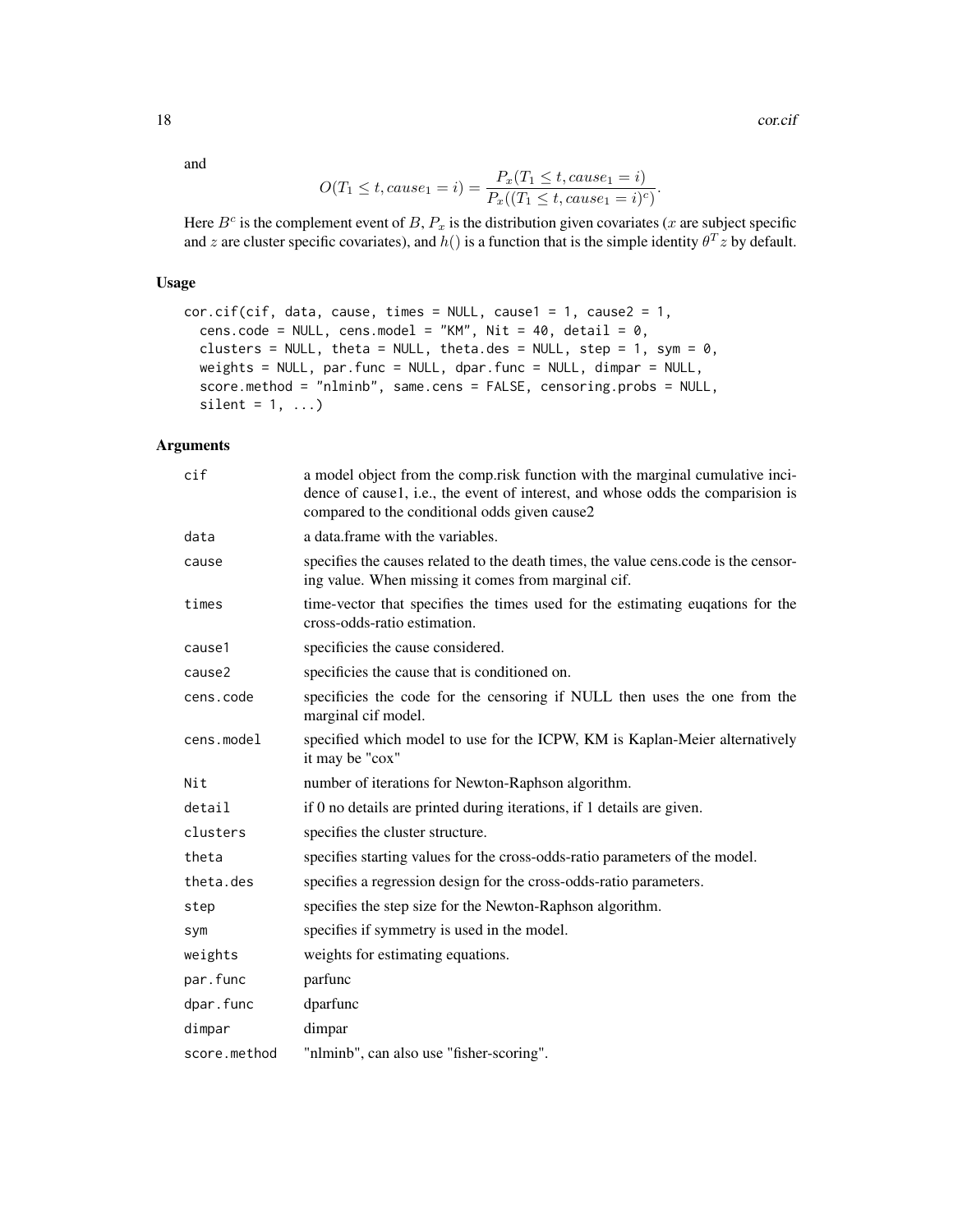| same.cens       | if true then censoring within clusters are assumed to be the same variable, default                   |
|-----------------|-------------------------------------------------------------------------------------------------------|
|                 | is independent censoring.                                                                             |
| censoring.probs |                                                                                                       |
|                 | if cens, model is "user, weights" these probabilities are used for the bivariate cen-<br>soring dist. |
| silent          | 1 to suppress output about convergence related issues.                                                |
| $\cdots$        | Not used.                                                                                             |

#### Details

The OR dependence measure is given by

$$
OR(i,k) = \log(\frac{O(T_1 \leq t, cause_1 = i | T_2 \leq t, cause_2 = k)}{O(T_1 \leq t, cause_1 = i) | T_2 \leq t, cause_2 = k)}
$$

This measure is numerically more stabile than the COR measure, and is symetric in i,k. The RR dependence measure is given by

$$
RR(i,k) = \log(\frac{P(T_1 \le t, cause_1 = i, T_2 \le t, cause_2 = k)}{P(T_1 \le t, cause_1 = i)P(T_2 \le t, cause_2 = k)}
$$

This measure is numerically more stabile than the COR measure, and is symetric in i,k.

The model is fitted under symmetry (sym=1), i.e., such that it is assumed that  $T_1$  and  $T_2$  can be interchanged and leads to the same cross-odd-ratio (i.e.  $COR(i|k) = COR(k|i)$ ), as would be expected for twins or without symmetry as might be the case with mothers and daughters (sym=0).  $h()$  may be specified as an R-function of the parameters, see example below, but the default is that it is simply  $\theta^T z$ .

#### Value

returns an object of type 'cor'. With the following arguments:

| theta     | estimate of proportional odds parameters of model. |
|-----------|----------------------------------------------------|
| var.theta | variance for gamma.                                |
| hess      | the derivative of the used score.                  |
| score     | scores at final stage.                             |
| score     | scores at final stage.                             |
| theta.iid | matrix of iid decomposition of parametric effects. |

#### Author(s)

Thomas Scheike

#### References

Cross odds ratio Modelling of dependence for Multivariate Competing Risks Data, Scheike and Sun (2010), work in progress.

A Semiparametric Random Effects Model for Multivariate Competing Risks Data, Scheike, Zhang, Sun, Jensen (2010), Biometrika.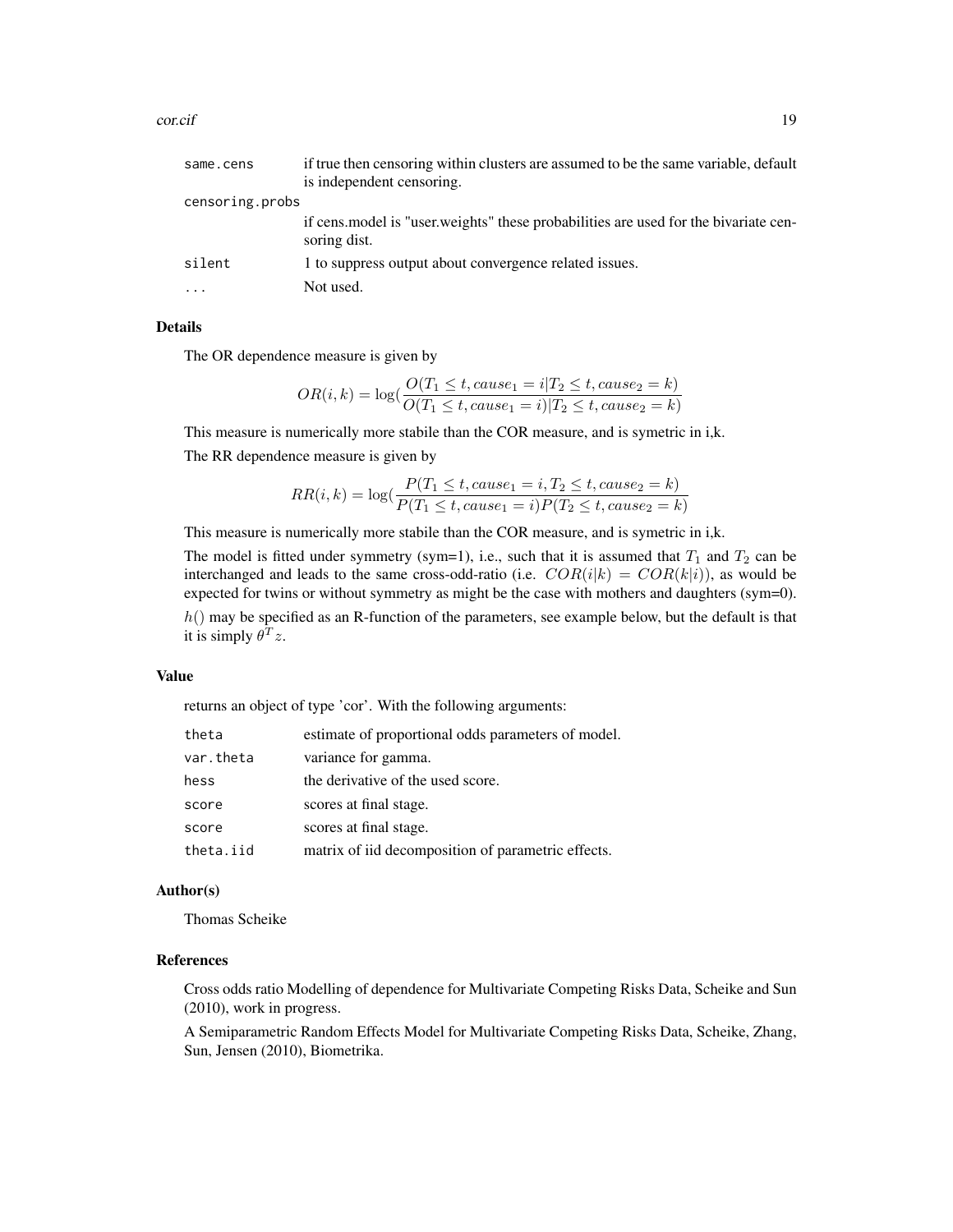### Examples

```
data(multcif);
multcif$cause[multcif$cause==0] <- 2
zyg <- rep(rbinom(200,1,0.5),each=2)
theta.des <- model.matrix(~-1+factor(zyg))
times=seq(0.05,1,by=0.05) # to speed up computations use only these time-points
add<-comp.risk(Event(time,cause)~+1+cluster(id),data=multcif,cause=1,
               n.sim=0,times=times,model="fg",max.clust=NULL)
add2<-comp.risk(Event(time,cause)~+1+cluster(id),data=multcif,cause=2,
               n.sim=0,times=times,model="fg",max.clust=NULL)
out1<-cor.cif(add,data=multcif,cause1=1,cause2=1)
summary(out1)
out2<-cor.cif(add,data=multcif,cause1=1,cause2=1,theta.des=theta.des)
summary(out2)
##out3<-cor.cif(add,data=multcif,cause1=1,cause2=2,cif2=add2)
##summary(out3)
###########################################################
# investigating further models using parfunc and dparfunc
###########################################################
set.seed(100)
prt<-simnordic(1000,cordz=2,cormz=5)
prt$status <-prt$cause
table(prt$status)
times <- seq(40,100,by=10)
cifmod <- comp.risk(Event(time,cause)~+1+cluster(id),data=prt,
                    cause=1,n.sim=0,
                    times=times,conservative=1,max.clust=NULL,model="fg")
theta.des <- model.matrix(~-1+factor(zyg),data=prt)
parfunc <- function(par,t,pardes)
{
par \le pardes %*% c(par[1],par[2]) +
       pardes %*% c( par[3]*(t-60)/12,par[4]*(t-60)/12)
par
}
head(parfunc(c(0.1,1,0.1,1),50,theta.des))
dparfunc <- function(par,t,pardes)
{
dpar <- cbind(pardes, t(t(pardes) * c( (t-60)/12, (t-60)/12)) )dpar
}
head(dparfunc(c(0.1,1,0.1,1),50,theta.des))
names(prt)
or1 <- or.cif(cifmod,data=prt,cause1=1,cause2=1,theta.des=theta.des,
```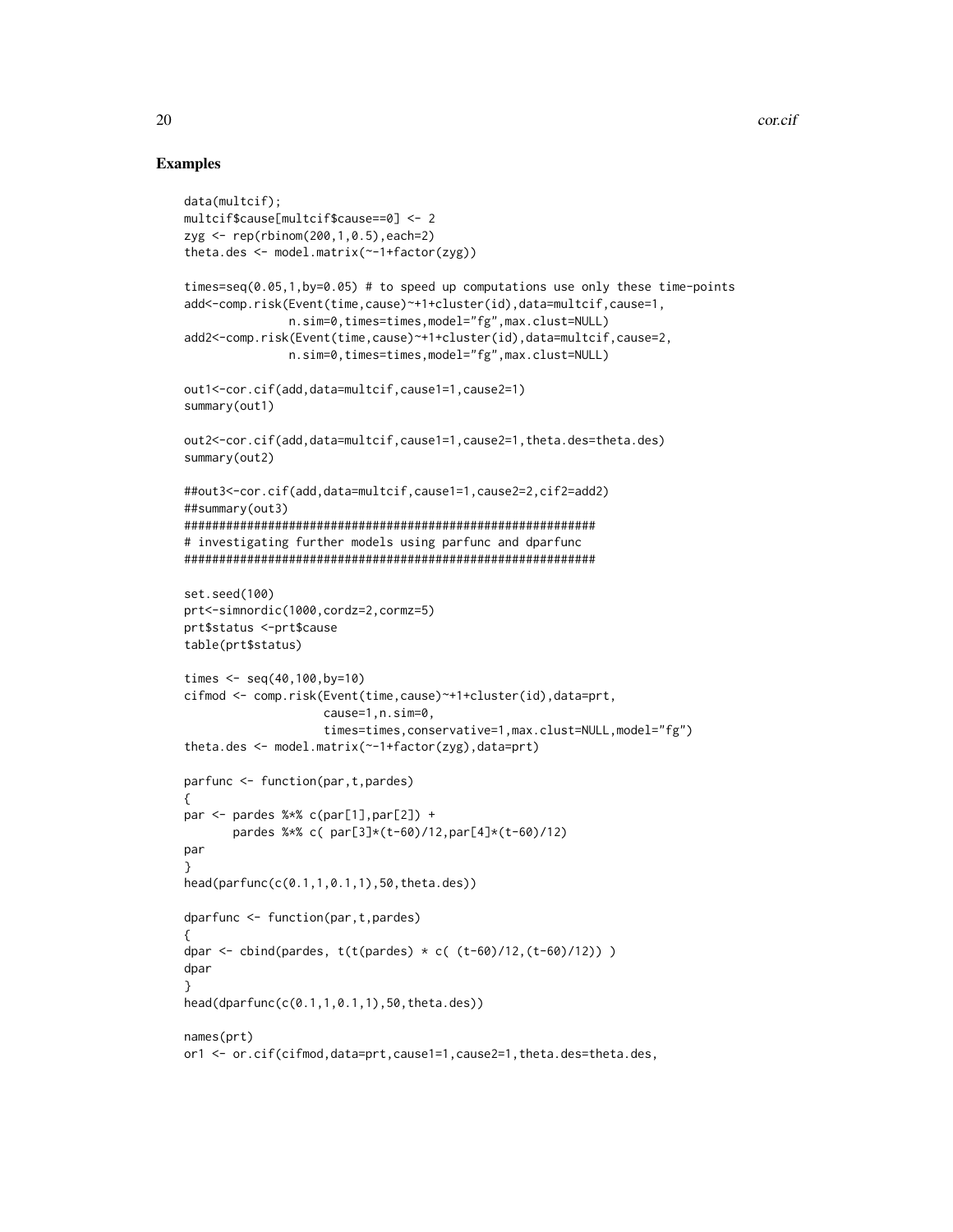```
same.cens=TRUE, theta=c(0.6, 1.1, 0.1, 0.1),
              par.func=parfunc,dpar.func=dparfunc,dimpar=4,
              score.method="fisher.scoring",detail=1)
summary(or1)
 cor1 <- cor.cif(cifmod,data=prt,cause1=1,cause2=1,theta.des=theta.des,
                 same.cens=TRUE, theta=c(0.5, 1.0, 0.1, 0.1),
                 par.func=parfunc,dpar.func=dparfunc,dimpar=4,
                 control=list(trace=TRUE), detail=1)
summary(cor1)
##'
### piecewise contant OR model
gparfunc <- function(par,t,pardes)
{
cuts <- c(0,80,90,120)
grop <- diff(t<cuts)
paru \leq (pardes[,1]==1) \star sum(grop*par[1:3]) +
    (pardes[,2]==1) * sum(grop*par[4:6])
paru
}
dgparfunc <- function(par,t,pardes)
{
cuts <- c(0,80,90,120)
grop <- diff(t<cuts)
par1 <- matrix(c(grop),nrow(pardes),length(grop),byrow=TRUE)
parmz \leq par1* (pardes[,1]==1)
pardz <- (pardes[,2]==1) * par1
dpar <- cbind( parmz,pardz)
dpar
}
head(dgparfunc(rep(0.1,6),50,theta.des))
head(gparfunc(rep(0.1,6),50,theta.des))
or1g <- or.cif(cifmod,data=prt,cause1=1,cause2=1,
               theta.des=theta.des, same.cens=TRUE,
               par.func=gparfunc,dpar.func=dgparfunc,
               dimpar=6,score.method="fisher.scoring",detail=1)
summary(or1g)
names(or1g)
head(or1g$theta.iid)
```
Dbvn *Derivatives of the bivariate normal cumulative distribution function*

#### Description

Derivatives of the bivariate normal cumulative distribution function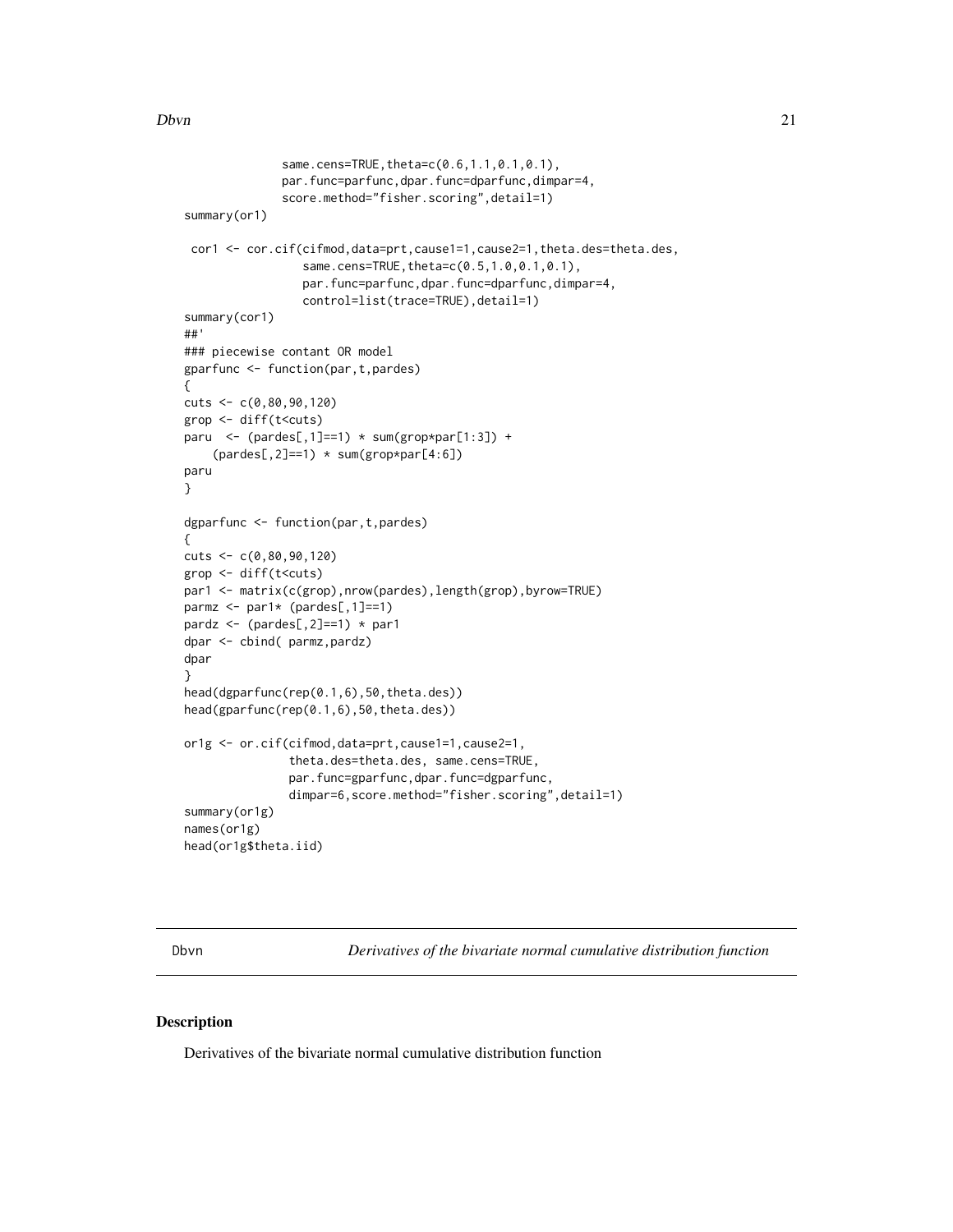### Usage

```
Dbvn(p,design=function(p,...) {
     return(list(mu=cbind(p[1],p[1]),
               dmu=cbind(1,1),
                S=matrix(c(p[2],p[3],p[3],p[4]),ncol=2),
                dS = rbind(c(1, 0, 0, 0), c(0, 1, 1, 0), c(0, 0, 0, 1))))
     Y=cbind(0,0))
```
### **Arguments**

| p      | Parameter vector                                                                                                               |
|--------|--------------------------------------------------------------------------------------------------------------------------------|
| design | Design function with defines mean, derivative of mean, variance, and derivative<br>of variance with respect to the parameter p |
|        | column vector where the CDF is evaluated                                                                                       |

### Author(s)

Klaus K. Holst

| dermalridges |  |
|--------------|--|

Dermal ridges data (families)

#### Description

Data on dermal ridge counts in left and right hand in (nuclear) families

### Format

Data on 50 families with ridge counts in left and right hand for moter, father and each child. Family id in 'family' and gender and child number in 'sex' and 'child'.

### Source

Sarah B. Holt (1952). Genetics of dermal ridges: bilateral asymmetry in finger ridge-counts. Annals of Eugenics 17 (1), pp.211–231. DOI: 10.1111/j.1469-1809.1952.tb02513.x

### Examples

```
data(dermalridges)
fast.reshape(dermalridges,id="family",varying=c("child.left","child.right","sex"))
```
<span id="page-21-0"></span>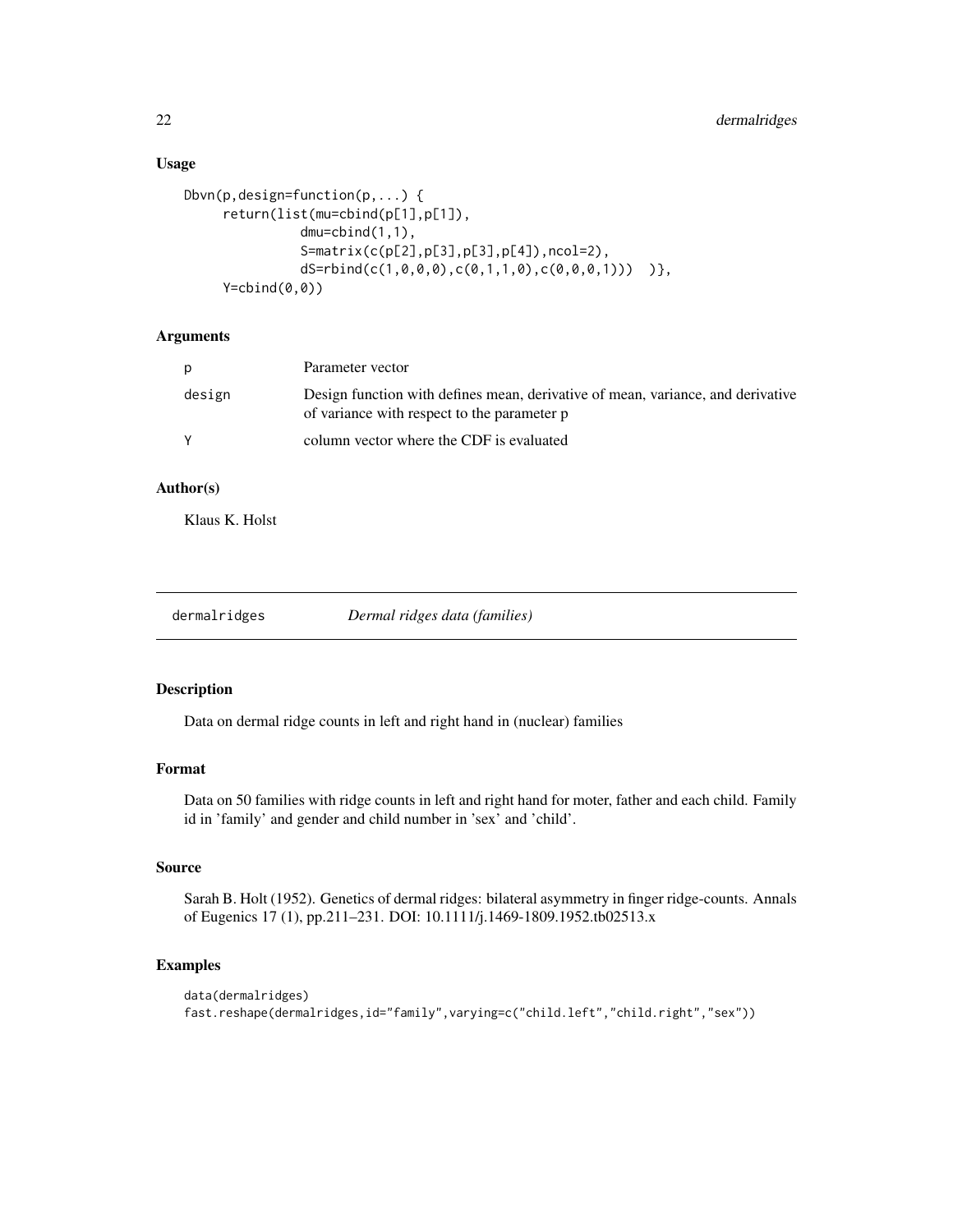<span id="page-22-0"></span>

### Description

Data on dermal ridge counts in left and right hand in (nuclear) families

### Format

Data on dermal ridge counts (left and right hand) in 18 monozygotic twin pairs.

### Source

Sarah B. Holt (1952). Genetics of dermal ridges: bilateral asymmetry in finger ridge-counts. Annals of Eugenics 17 (1), pp.211–231. DOI: 10.1111/j.1469-1809.1952.tb02513.x

#### Examples

```
data(dermalridgesMZ)
fast.reshape(dermalridgesMZ,id="id",varying=c("left","right"))
```
divide.conquer *Split a data set and run function*

### Description

Split a data set and run function

#### Usage

```
divide.conquer(func = NULL, data, size, ...)
```
### Arguments

| func | called function                               |
|------|-----------------------------------------------|
| data | data-frame                                    |
| size | size of splits                                |
|      | Additional arguments to lower level functions |

### Author(s)

Thomas Scheike, Klaus K. Holst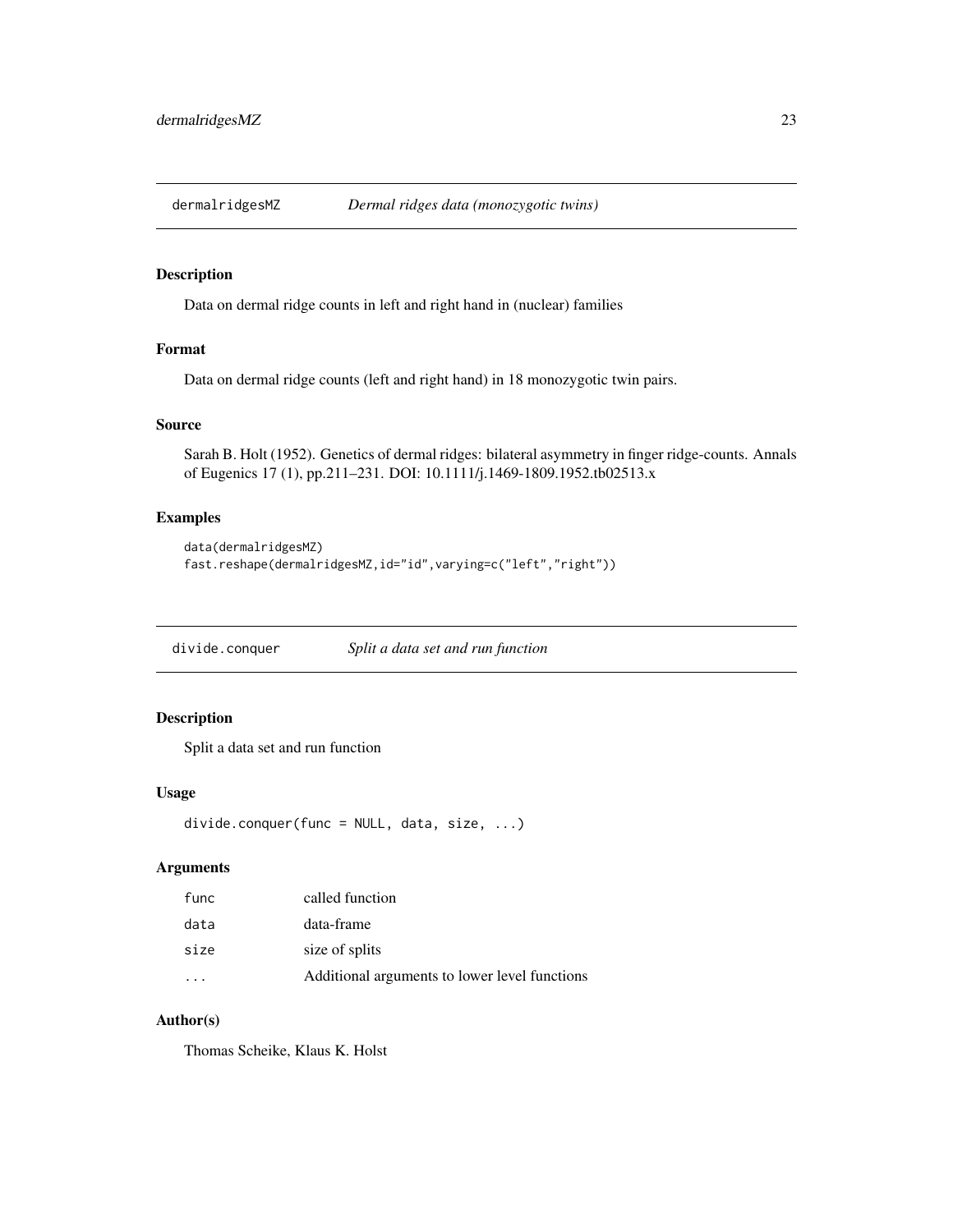### Examples

```
library(timereg)
data(TRACE)
```

```
res <- divide.conquer(prop.odds,TRACE,
     formula=Surv(time,status==9)~chf+vf+age,n.sim=0,size=200)
```
divide.conquer.timereg

*Split a data set and run function from timereg and aggregate*

#### Description

Split a data set and run function of cox-aalen type and aggregate results

#### Usage

```
divide.conquer.timereg(func = NULL, data, size, ...)
```
#### Arguments

| func | called function                               |
|------|-----------------------------------------------|
| data | data-frame                                    |
| size | size of splits                                |
|      | Additional arguments to lower level functions |

#### Author(s)

Thomas Scheike, Klaus K. Holst

#### Examples

```
library(timereg)
data(TRACE)
a <- divide.conquer.timereg(prop.odds,TRACE,
     formula=Surv(time,status==9)~chf+vf+age,n.sim=0,size=200)
coef(a)
a2 <- divide.conquer.timereg(prop.odds,TRACE,
     formula=Surv(time,status==9)~chf+vf+age,n.sim=0,size=500)
coef(a2)
par(mfrow=c(1,1))
plot(a,xlim=c(0,8),ylim=c(0,0.01))
par(new=TRUE)
plot(a2,xlim=c(0,8),ylim=c(0,0.01))
```
<span id="page-23-0"></span>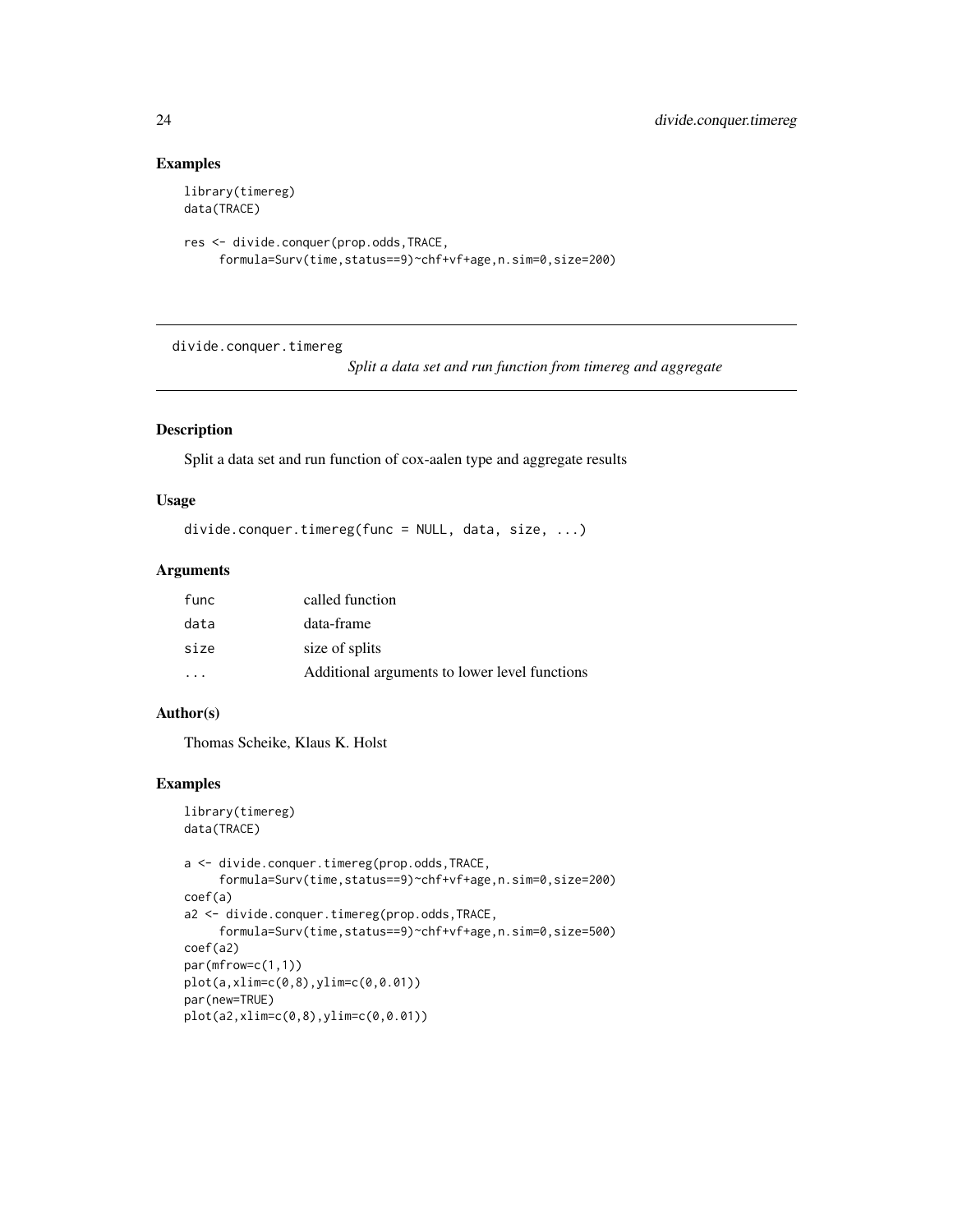<span id="page-24-0"></span>easy.binomial.twostage

*Fits two-stage binomial for describing depdendence in binomial data using marginals that are on logistic form using the binomial.twostage funcion, but call is different and easier and the data manipulation is build into the function. Useful in particular for family design data.*

### Description

If clusters contain more than two times, the algoritm uses a compososite likelihood based on the pairwise bivariate models.

#### Usage

```
easy.binomial.twostage(margbin = NULL, data = sys.parent(),
  score.method = "nlminb", response = "response", id = "id", Nit = 60,detail = 0, silent = 1, weights = NULL, control = list(),
  theta = NULL, theta.formula = NULL, desnames = NULL, deshelp = 0,
  var.link = 1, iid = 1, step = 0.5, model = "plackett",
  marginal.p = NULL, strata = NULL, max.class = NULL,se.clusters = NULL)
```

| margbin       | Marginal binomial model                                                                        |
|---------------|------------------------------------------------------------------------------------------------|
| data          | data frame                                                                                     |
| response      | name of response variable in data frame                                                        |
| id            | name of cluster variable in data frame                                                         |
| score.method  | Scoring method                                                                                 |
| Nit           | Number of iterations                                                                           |
| detail        | Detail for more output for iterations                                                          |
| silent        | Debug information                                                                              |
| weights       | Weights for log-likelihood, can be used for each type of outcome in $2x2$ tables.              |
| control       | Optimization arguments                                                                         |
| theta         | Starting values for variance components                                                        |
| theta.formula | design for depedence, either formula or design function                                        |
| desnames      | names for dependence parameters                                                                |
| deshelp       | if 1 then prints out some data sets that are used, on on which the design function<br>operates |
| var.link      | Link function for variance                                                                     |
| iid           | Calculate <i>i.i.d.</i> decomposition                                                          |
| step          | Step size                                                                                      |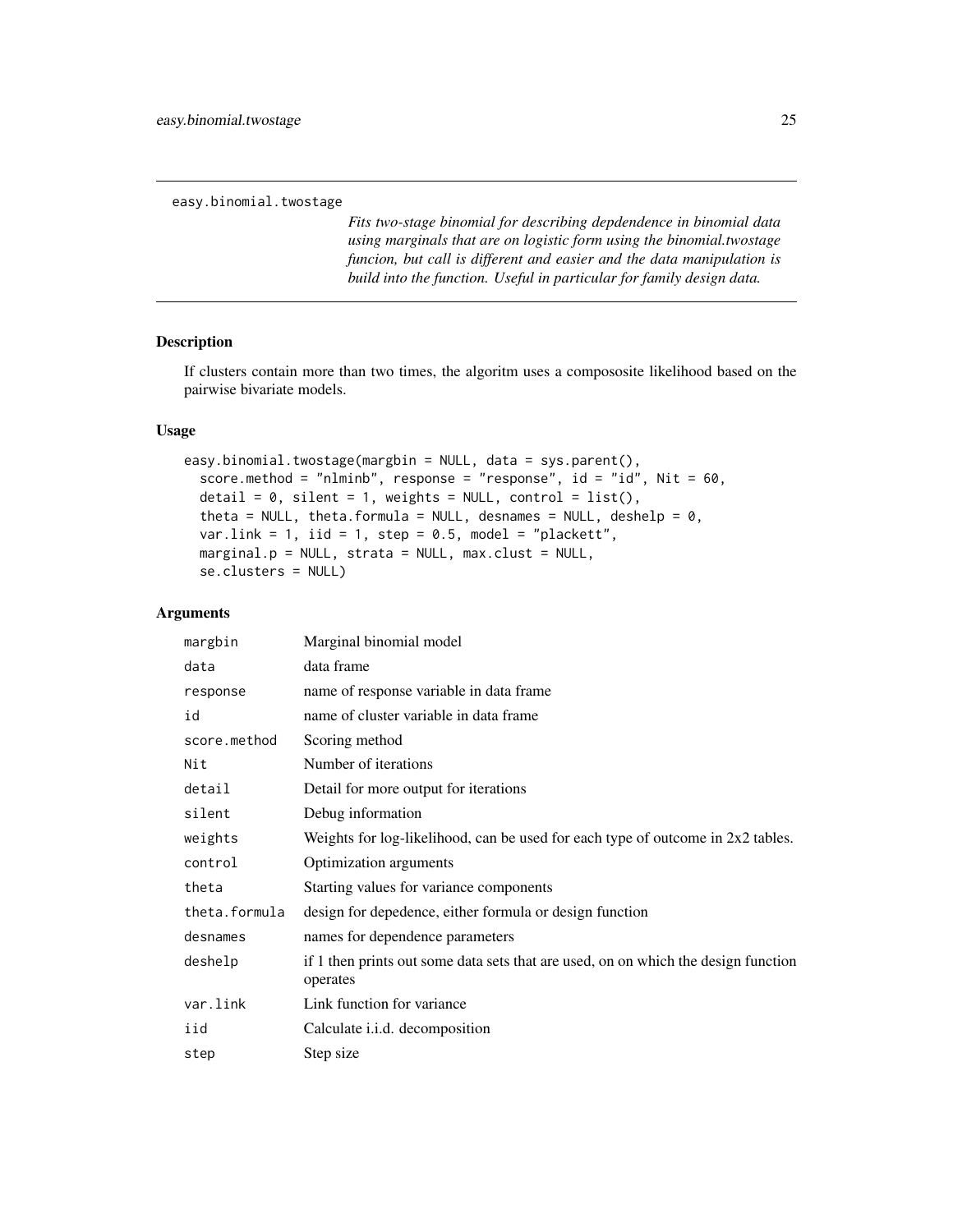| model       | model                                                     |
|-------------|-----------------------------------------------------------|
| marginal.p  | vector of marginal probabilities                          |
| strata      | strata for fitting                                        |
| max.clust   | max clusters                                              |
| se.clusters | clusters for iid decomposition for roubst standard errors |

### Details

The reported standard errors are based on the estimated information from the likelihood assuming that the marginals are known. This gives correct standard errors in the case of the plackett distribution (OR model for dependence), but incorrect for the clayton-oakes types model. The OR model is often known as the ALR model, but our fitting procedures gives correct standard errors and is quite a bit quicker.

#### Examples

```
data(twinstut)
twinstut0 <- subset(twinstut, tvparnr<2300000)
twinstut <- twinstut0
theta.des <- model.matrix( ~-1+factor(zyg),data=twinstut0)
margbin <- glm(stutter~factor(sex)+age,data=twinstut0,family=binomial())
bin <- binomial.twostage(margbin,data=twinstut0,
         clusters=twinstut0$tvparnr,theta.des=theta.des,detail=0,
                 score.method="fisher.scoring")
summary(bin)
twinstut0$cage <- scale(twinstut0$age)
theta.des <- model.matrix( ~-1+factor(zyg)+cage,data=twinstut0)
bina <- binomial.twostage(margbin,data=twinstut0,
         clusters=twinstut0$tvparnr,theta.des=theta.des,detail=0,
                 score.method="fisher.scoring")
summary(bina)
theta.des <- model.matrix( --1+factor(zyg)+factor(zyg)*cage,data=twinstut0)
bina <- binomial.twostage(margbin,data=twinstut0,
         clusters=twinstut0$tvparnr,theta.des=theta.des,detail=0,
                 score.method="fisher.scoring")
summary(bina)
twinstut0$binstut <- (twinstut0$stutter=="yes")*1
out <- easy.binomial.twostage(stutter~factor(sex)+age,data=twinstut0,
                              response="binstut",id="tvparnr",
      theta.formula=~-1+factor(zyg1),
                              score.method="fisher.scoring")
summary(out)
## refers to zygosity of first subject in eash pair : zyg1
## could also use zyg2 (since zyg2=zyg1 within twinpair's))
desfs <- function(x,num1="zyg1",namesdes=c("mz","dz","os"))
   c(x[num1]=="mx", x[num1]=="dz", x[num1]=="os")*1
```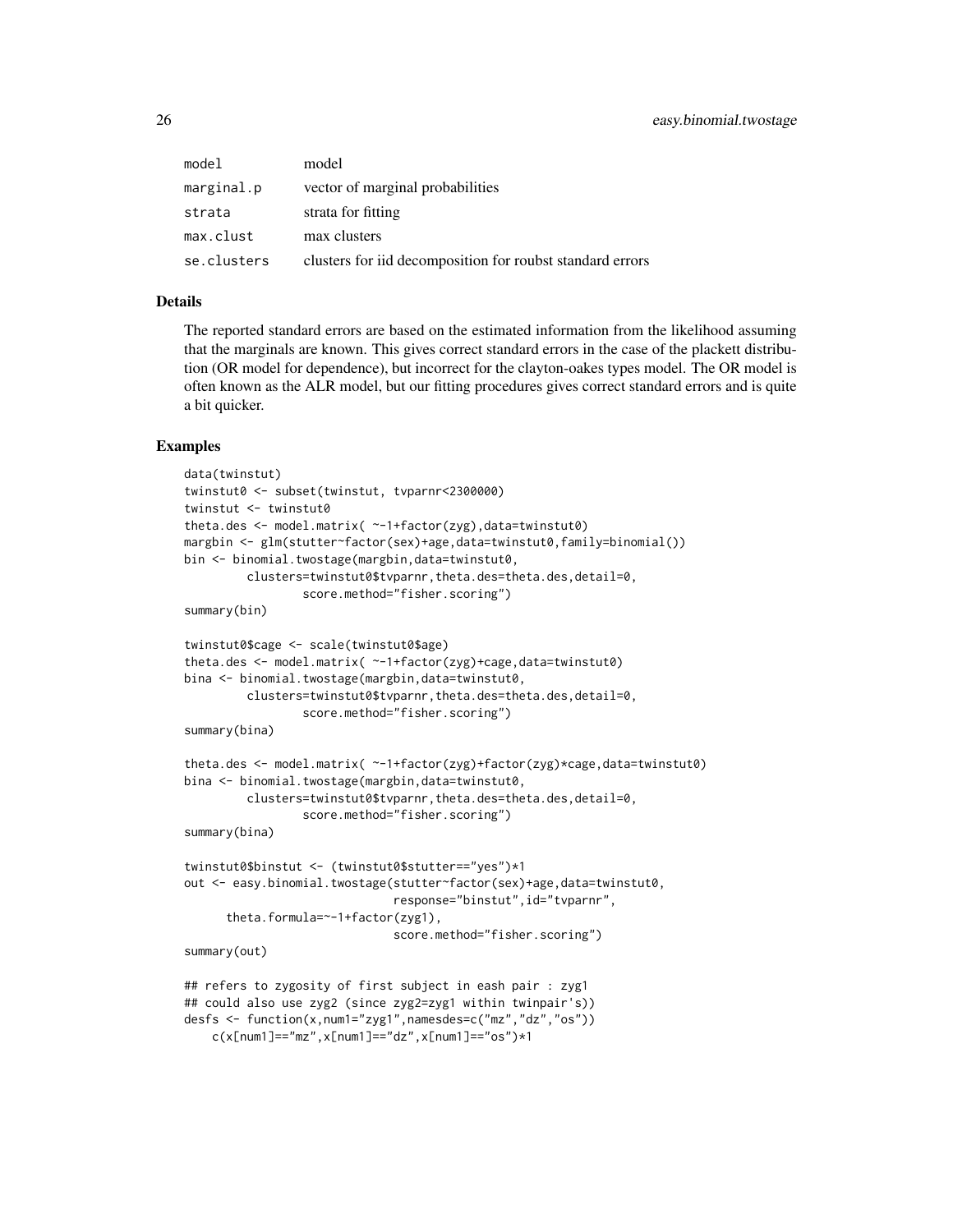```
out3 <- easy.binomial.twostage(binstut~factor(sex)+age,
                               data=twinstut0, response="binstut",id="tvparnr",
                               score.method="fisher.scoring",
                               theta.formula=desfs,desnames=c("mz","dz","os"))
summary(out3)
n <- 10000
set.seed(100)
dd <- simBinFam(n,beta=0.3)
binfam <- fast.reshape(dd,varying=c("age","x","y"))
## mother, father, children (ordered)
head(binfam)
########### ########### ########### ########### ########### ###########
#### simple analyses of binomial family data
########### ########### ########### ########### ########### ###########
desfs <- function(x,num1="num1",num2="num2")
{
     pp <- 1*(((x[num1]=="m")*(x[num2]=="f"))|(x[num1]=="f")*(x[num2]=="m"))
     pc <- (x[num1]=="m" | x[num1]=="f")*(x[num2]=="b1" | x[num2]=="b2")*1
     cc <- (x[num1]=="b1")*(x[num2]=="b1" | x[num2]=="b2")*1c(pp,pc,cc)
}
ud <- easy.binomial.twostage(y~+1,data=binfam,
     response="y", id="id",
     score.method="fisher.scoring",deshelp=0,
     theta.formula=desfs,desnames=c("pp","pc","cc"))
summary(ud)
udx <- easy.binomial.twostage(y~+x,data=binfam,
     response="y", id="id",
     score.method="fisher.scoring",
     theta.formula=desfs,desnames=c("pp","pc","cc"))
summary(udx)
########### ########### ########### ########### ########### ###########
#### now allowing parent child POR to be different for mother and father
########### ########### ########### ########### ########### ###########
desfsi <- function(x,num1="num1",num2="num2")
{
    pp <- (x[num1]=="m")*(x[num2]=="f")*1
   mc <- (x[num1]=="m")*(x[num2]=="b1" | x[num2]=="b2")*1
    fc <- (x[num1]=="f")*(x[num2]=="b1" | x[num2]=="b2")*1cc <- (x[num1]=="b1")*(x[num2]=="b1" | x[num2]=="b2")*1c(pp,mc,fc,cc)
}
udi <- easy.binomial.twostage(y~+1,data=binfam,
     response="y", id="id",
     score.method="fisher.scoring",
```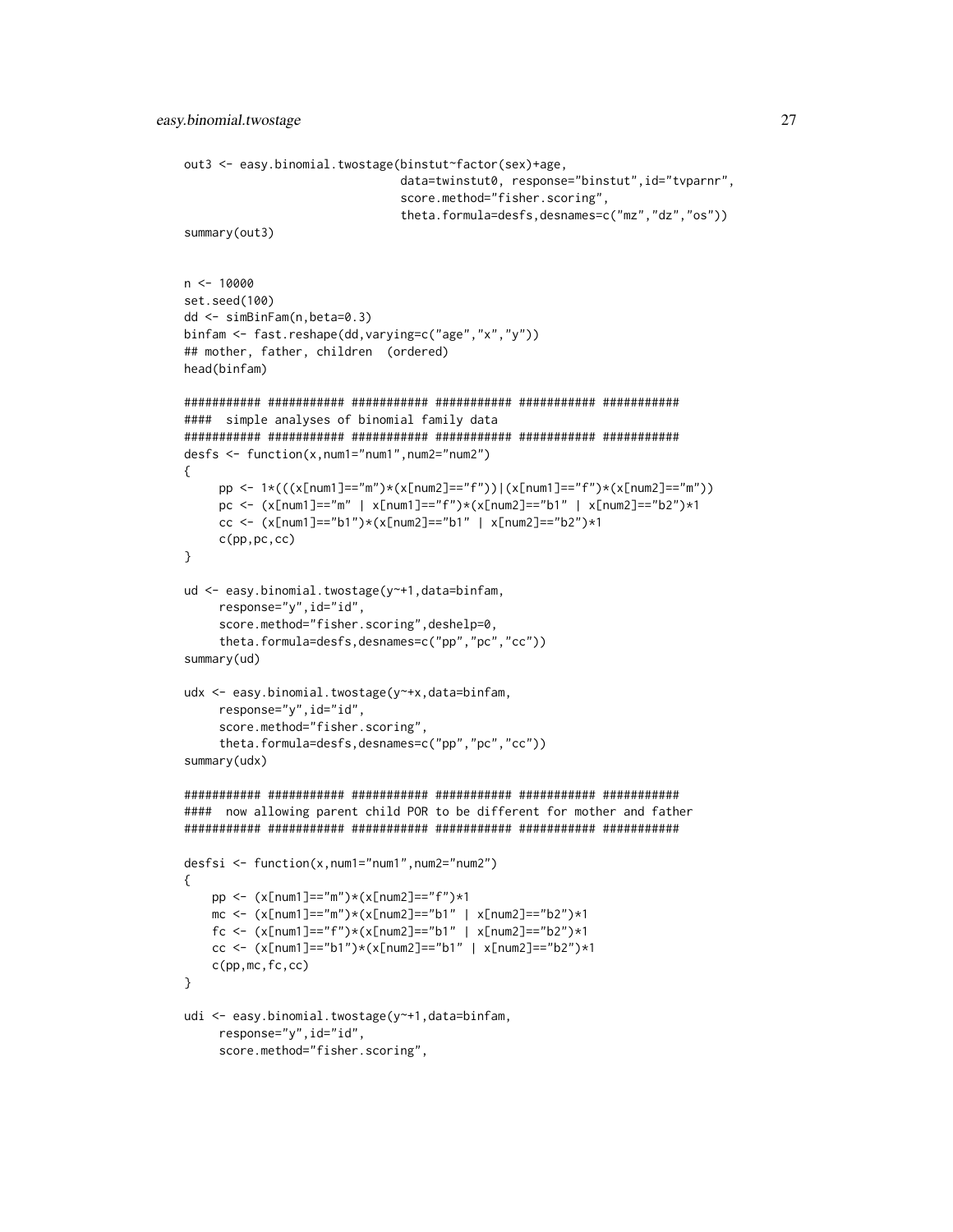```
theta.formula=desfsi,desnames=c("pp","mother-child","father-child","cc"))
summary(udi)
##now looking to see if interactions with age or age influences marginal models
##converting factors to numeric to make all involved covariates numeric
##to use desfai2 rather then desfai that works on binfam
nbinfam <- binfam
nbinfam$num <- as.numeric(binfam$num)
head(nbinfam)
desfsai <- function(x,num1="num1",num2="num2")
{
    pp <- (x[num1]=="m")*(x[num2]=="f")*1
### av age for pp=1 i.e parent pairs
   agepp <- ((as.numeric(x["age1"])+as.numeric(x["age2"]))/2-30)*pp
   mc <- (x[num1]=="m")*(x[num2]=="b1" | x[num2]=="b2")*1
   fc <- (x[num1]=="f")*(x[num2]=="b1" | x[num2]=="b2")*1
   cc <- (x[num1]=="b1")*(x[num2]=="b1" | x[num2]=="b2")*1agecc <- ((as.numeric(x["age1"])+as.numeric(x["age2"]))/2-12)*cc
    c(pp,agepp,mc,fc,cc,agecc)
}
desfsai2 <- function(x,num1="num1",num2="num2")
{
   pp <- (x[num1]==1)*(x[num2]==2)*1
   agepp \leq (((x["age1"]+x["age2"]))/2-30)*pp ### av age for pp=1 i.e parent pairs
   mc <- (x[num1]=1)*(x[num2]=3 | x[num2]=4)*1fc <- (x[num1]=2)*(x[num2]=3 | x[num2]=4)*1cc <- (x[num1]=3)*(x[num2]=3 | x[num2]=4)*1agecc <- ((x["age1"]+x["age2"])/2-12)*cc ### av age for children
   c(pp,agepp,mc,fc,cc,agecc)
}
udxai2 <- easy.binomial.twostage(y~+x+age,data=binfam,
     response="y", id="id",
     score.method="fisher.scoring",deshelp=0,detail=0,
     theta.formula=desfsai,
     desnames=c("pp","pp-age","mother-child","father-child","cc","cc-age"))
```

```
summary(udxai2)
```
easy.twostage *Fits two-stage model for describing depdendence in survival data using marginals that are on cox or aalen form using the twostage funcion, but call is different and easier and the data manipulation build into the function. Useful in particular for family design data.*

<span id="page-27-0"></span>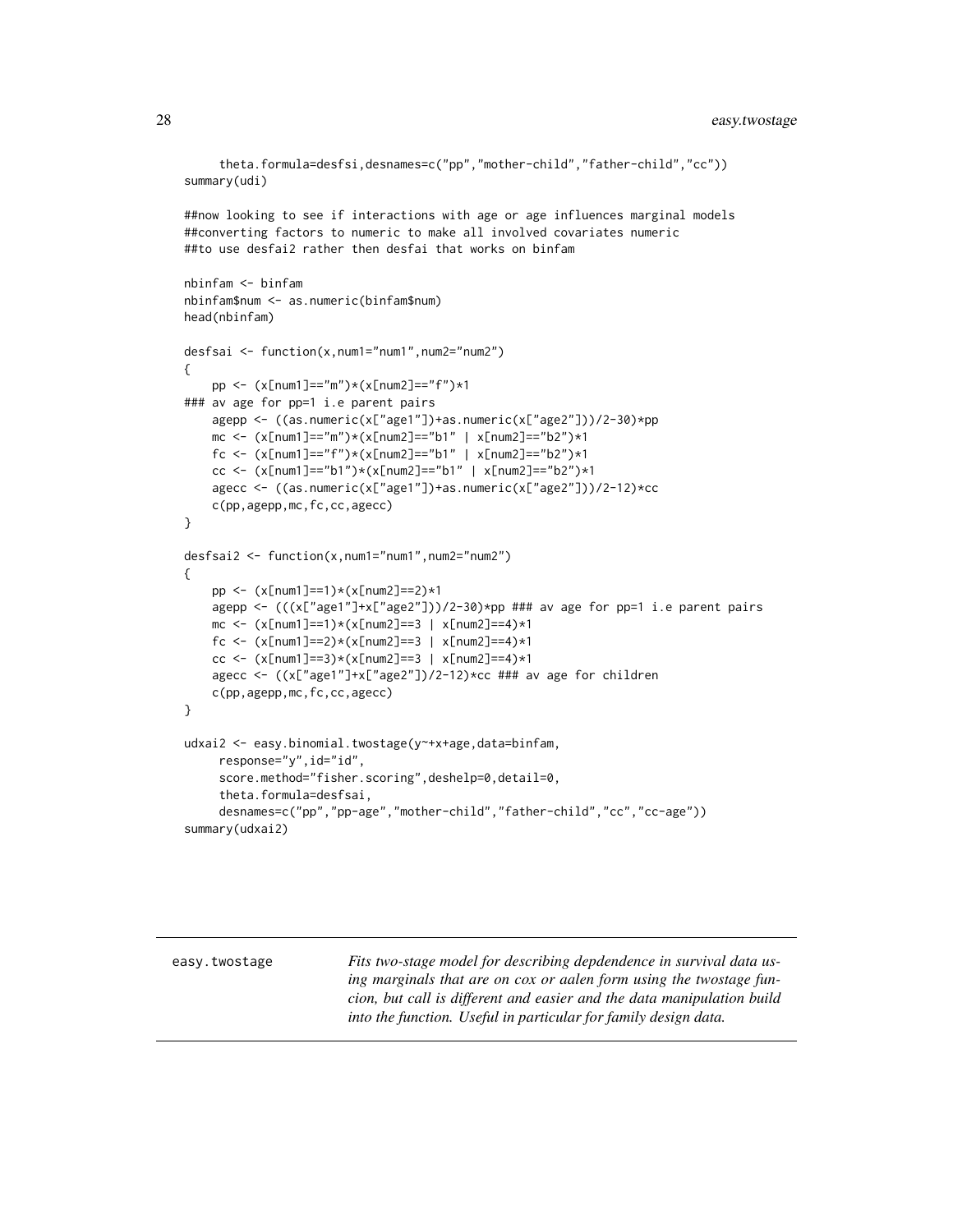### easy.twostage 29

### Description

If clusters contain more than two times, the algoritm uses a composite likelihood based on the pairwise bivariate models.

### Usage

```
easy.twostage(margsurv = NULL, data = sys.parent(),
  score.method = "nlminb", status = "status", time = "time",
 entry = NULL, id = "id", Nit = 60, detail = 0, silent = 1,
 weights = NULL, control = list(), theta = NULL, theta.formula = NULL,
 desnames = NULL, deshelp = 0, var.link = 1, iid = 1, step = 0.5,
 model = "plackett", marginal.surv = NULL, strata = NULL,
 max.clust = NULL, se.clusters = NULL)
```

| margsurv      | model                                                                                          |
|---------------|------------------------------------------------------------------------------------------------|
| data          | data frame                                                                                     |
| score.method  | Scoring method                                                                                 |
| status        | Status at exit time                                                                            |
| time          | Exit time                                                                                      |
| entry         | Entry time                                                                                     |
| id            | name of cluster variable in data frame                                                         |
| Nit           | Number of iterations                                                                           |
| detail        | Detail for more output for iterations                                                          |
| silent        | Debug information                                                                              |
| weights       | Weights for log-likelihood, can be used for each type of outcome in 2x2 tables.                |
| control       | Optimization arguments                                                                         |
| theta         | Starting values for variance components                                                        |
| theta.formula | design for depedence, either formula or design function                                        |
| desnames      | names for dependence parameters                                                                |
| deshelp       | if 1 then prints out some data sets that are used, on on which the design function<br>operates |
| var.link      | Link function for variance (exp link)                                                          |
| iid           | Calculate i.i.d. decomposition                                                                 |
| step          | Step size for newton-raphson                                                                   |
| model         | plackett or clayton-oakes model                                                                |
| marginal.surv | vector of marginal survival probabilities                                                      |
| strata        | strata for fitting                                                                             |
| max.clust     | max clusters                                                                                   |
| se.clusters   | clusters for iid decomposition for roubst standard errors                                      |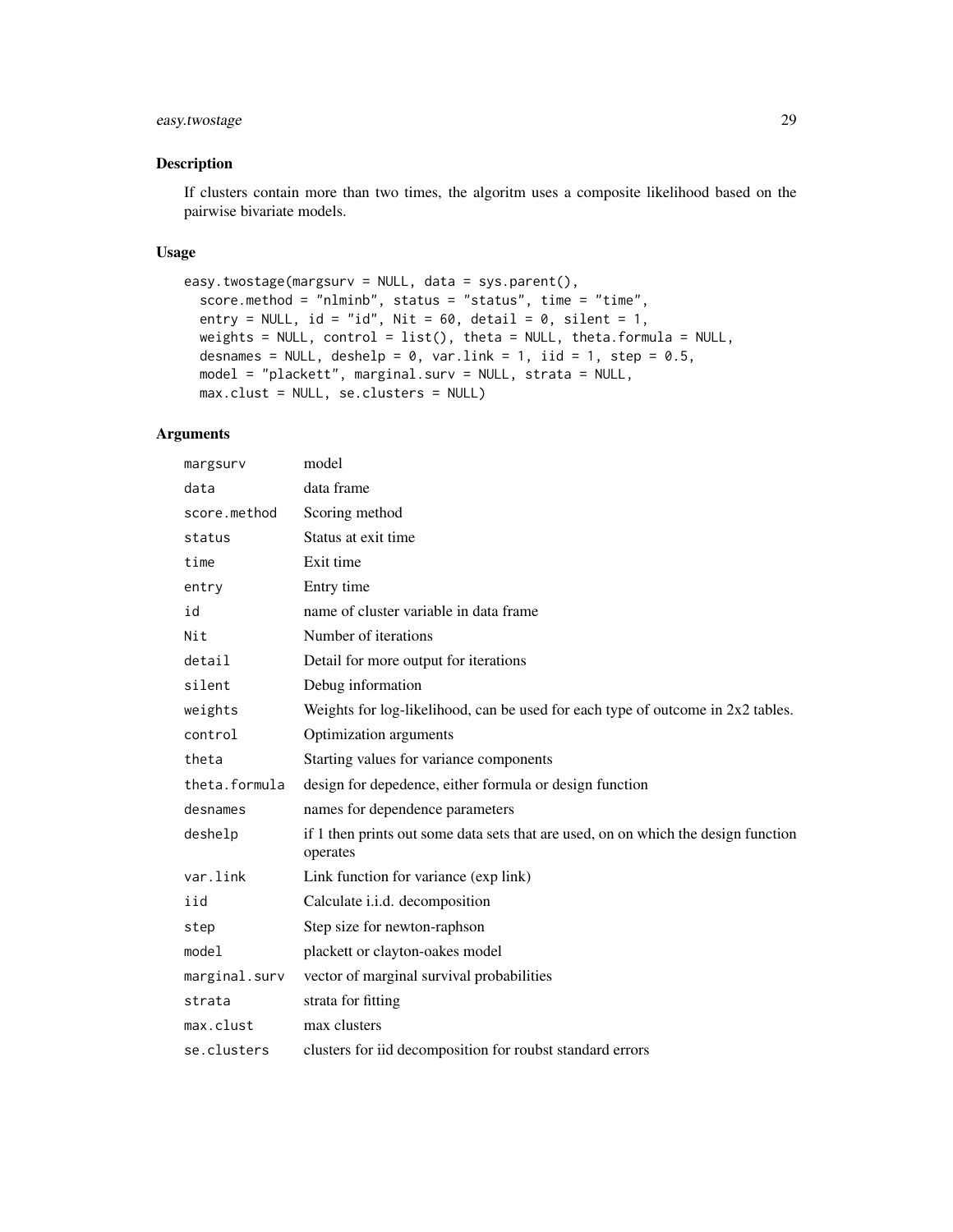### <span id="page-29-0"></span>Details

The reported standard errors are based on the estimated information from the likelihood assuming that the marginals are known.

#### Examples

```
data(prt)
margp<- coxph(Surv(time,status==1)~factor(country),data=prt)
fitco<-twostage(margp,data=prt,clusters=prt$id)
summary(fitco)
des <- model.matrix(~-1+factor(zyg),data=prt);
fitco<-twostage(margp,data=prt,theta.des=des,clusters=prt$id)
summary(fitco)
dfam <- simSurvFam(1000)
dfam <- fast.reshape(dfam,var=c("x","time","status"))
desfs <- function(x,num1="num1",num2="num2")
{
pp <- (x[num1]=="m")*(x[num2]=="f")*1 ## mother-father
pc <- (x[num1]=="m" | x[num1]=="f")*(x[num2]=="b1" | x[num2]=="b2")*1 # # mother-child"cc <- (x[num1]=="b1")*(x[num2]=="b1" | x[num2]=="b2")*1 ## child-child
c(pp,pc,cc)
}
marg <- coxph(Surv(time,status)~factor(num),data=dfam)
out3 <- easy.twostage(marg,data=dfam,time="time",status="status",id="id",deshelp=0,
                      score.method="fisher.scoring",theta.formula=desfs,
                      desnames=c("parent-parent","parent-child","child-cild"))
summary(out3)
```
Event *Event history object*

### Description

Constructur for Event History objects

#### Usage

Event(time, time2 = TRUE, cause = NULL, cens.code =  $0, ...$ )

| time  | Time   |
|-------|--------|
| time2 | Time 2 |
| cause | Cause  |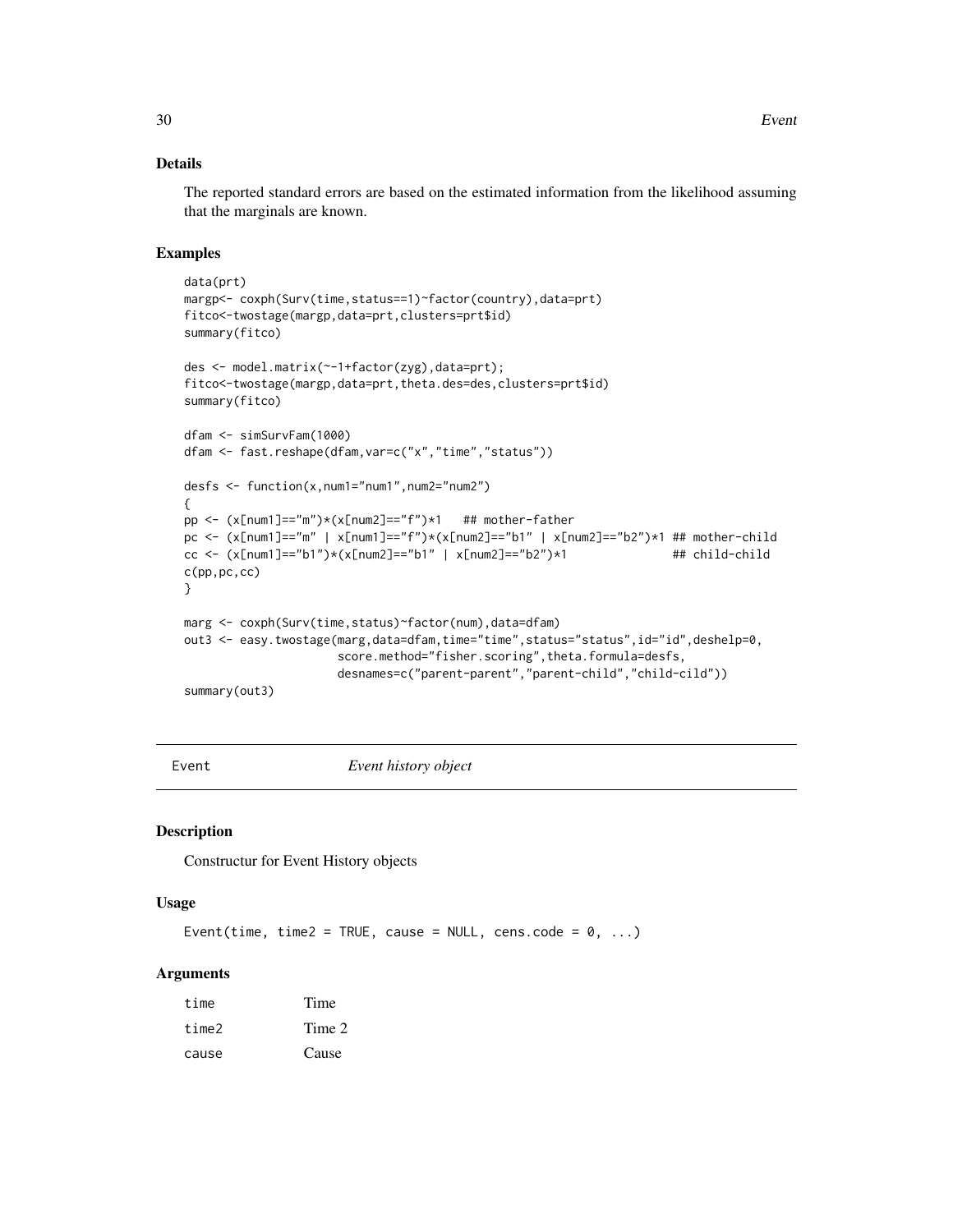### <span id="page-30-0"></span>fast.approx 31

| cens.code | Censoring code (default 0) |
|-----------|----------------------------|
| $\cdot$   | Additional arguments       |

# Details

... content for details

### Value

Object of class Event (a matrix)

### Author(s)

Klaus K. Holst

### Examples

 $t1 < -1:10$  $t2$  <-  $t1+runif(10)$ ca <- rbinom(10,2,0.4)  $(x \leq$  Event $(t1, t2, ca))$ 

fast.approx *Fast approximation*

### Description

Fast approximation

### Usage

```
fast.approx(time, new.time, equal = FALSE, ...)
```
### Arguments

| time     | Original ordered time points                       |
|----------|----------------------------------------------------|
| new.time | New time points                                    |
| equal    | If TRUE a list is returned with additional element |
|          | Optional additional arguments                      |

### Author(s)

Klaus K. Holst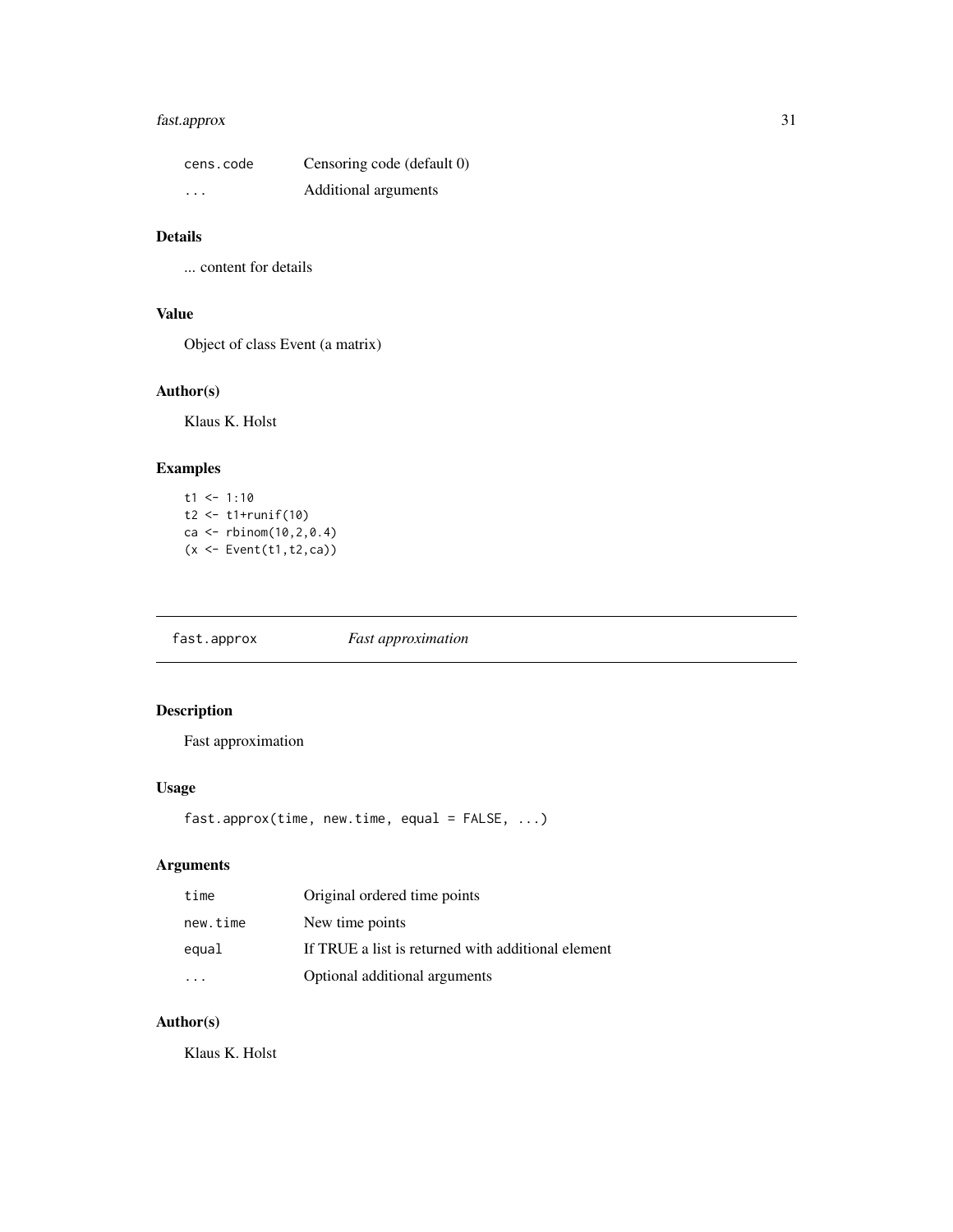### Examples

id <- c(1,1,2,2,7,7,10,10) fast.approx(unique(id),id)  $t < -0.6$  $n \leftarrow c(-1, 0, 0.1, 0.9, 1, 1.1, 1.2, 6, 6.5)$ fast.approx(t,n,equal=TRUE)

fast.pattern *Fast pattern*

### Description

Fast pattern

### Usage

fast.pattern(x, y, categories =  $2, ...$ )

### Arguments

| X          | Matrix (binary) of patterns. Optionally if y is also passed as argument, then the<br>pattern matrix is defined as the elements agreeing in the two matrices. |
|------------|--------------------------------------------------------------------------------------------------------------------------------------------------------------|
| V          | Optional matrix argument with same dimensions as x (see above)                                                                                               |
| categories | Default 2 (binary)                                                                                                                                           |
| $\ddotsc$  | Optional additional arguments                                                                                                                                |

### Author(s)

Klaus K. Holst

### Examples

X <- matrix(rbinom(100,1,0.5),ncol=4) fast.pattern(X)

```
X \leftarrow matrix(rbinom{100, 3, 0.5}, ncol=4)fast.pattern(X,categories=4)
```
<span id="page-31-0"></span>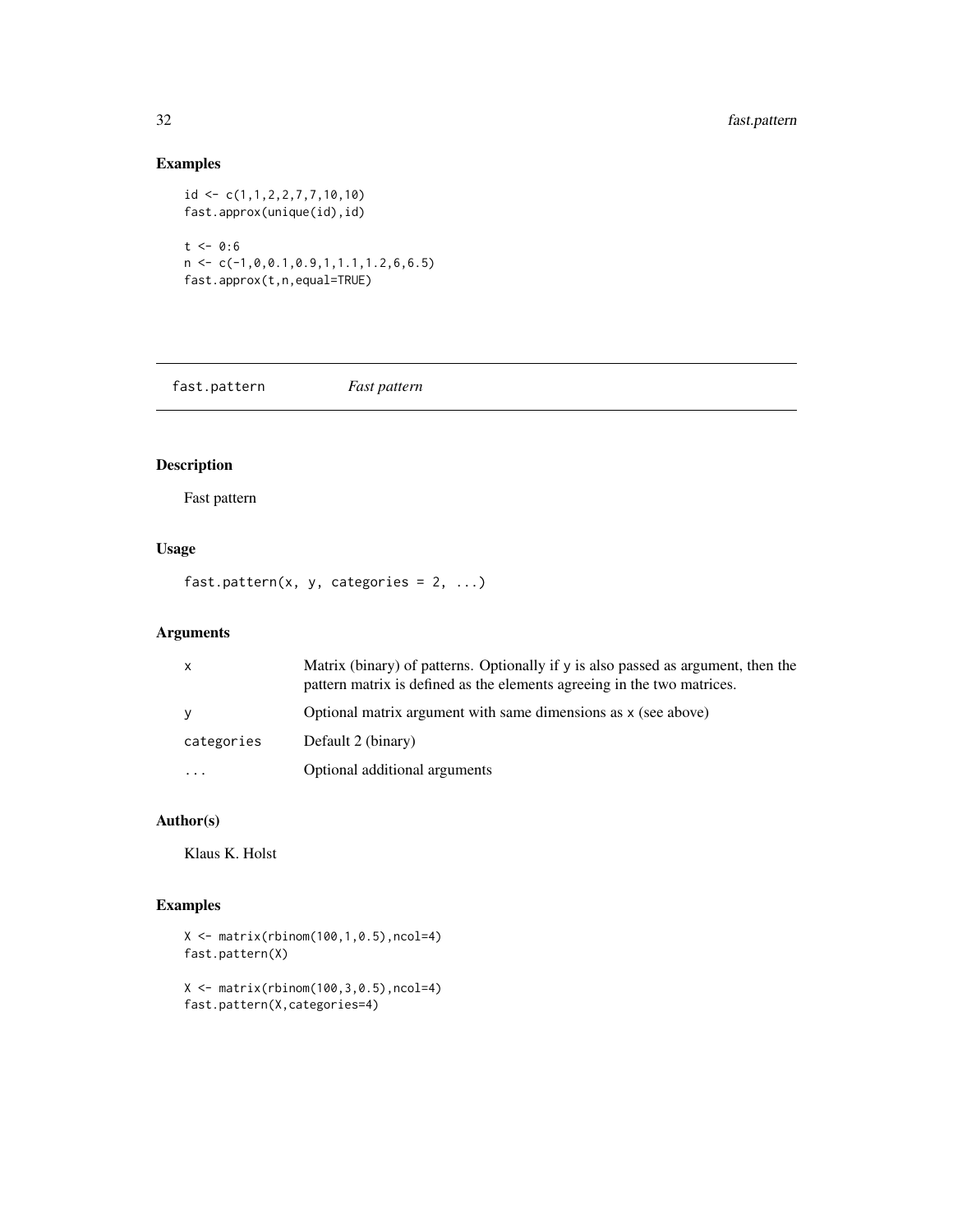<span id="page-32-0"></span>

### Description

Fast reshape Simple reshape/tranpose of data

### Usage

```
fast.reshape(data, varying, id, num, sep = "", keep, idname = "id",
 numname = "num", factor = FALSE, idcombine = TRUE, labelnum = FALSE,
  ...)
```
### Arguments

| data      | data.frame or matrix                                                                                                                                                                                                                                          |
|-----------|---------------------------------------------------------------------------------------------------------------------------------------------------------------------------------------------------------------------------------------------------------------|
| id        | id-variable. If omitted then reshape Wide->Long.                                                                                                                                                                                                              |
| varying   | Vector of prefix-names of the time varying variables. Optional for Long->Wide<br>reshaping.                                                                                                                                                                   |
| num       | Optional number/time variable                                                                                                                                                                                                                                 |
| sep       | String seperating prefix-name with number/time                                                                                                                                                                                                                |
| keep      | Vector of column names to keep                                                                                                                                                                                                                                |
| idname    | Name of id-variable (Wide->Long)                                                                                                                                                                                                                              |
| numname   | Name of number-variable (Wide->Long)                                                                                                                                                                                                                          |
| factor    | If true all factors are kept (otherwise treated as character)                                                                                                                                                                                                 |
| idcombine | If TRUE and id is vector of several variables, the unique id is combined from<br>all the variables. Otherwise the first variable is only used as identifier.                                                                                                  |
| labelnum  | If TRUE varying variables in wide format (going from long->wide) are labeled<br>1,2,3, otherwise use 'num' variable. In long-format (going from wide->long)<br>varying variables matching 'varying' prefix are only selected if their postfix is a<br>number. |
| $\cdots$  | Optional additional arguments                                                                                                                                                                                                                                 |

### Author(s)

Thomas Scheike, Klaus K. Holst

### Examples

```
library(lava)
m \leftarrow \text{lvm}(c(y1, y2, y3, y4) \text{X})d \leftarrow \text{sim}(m, 5)fast.reshape(fast.reshape(d,"y"),id="id")
```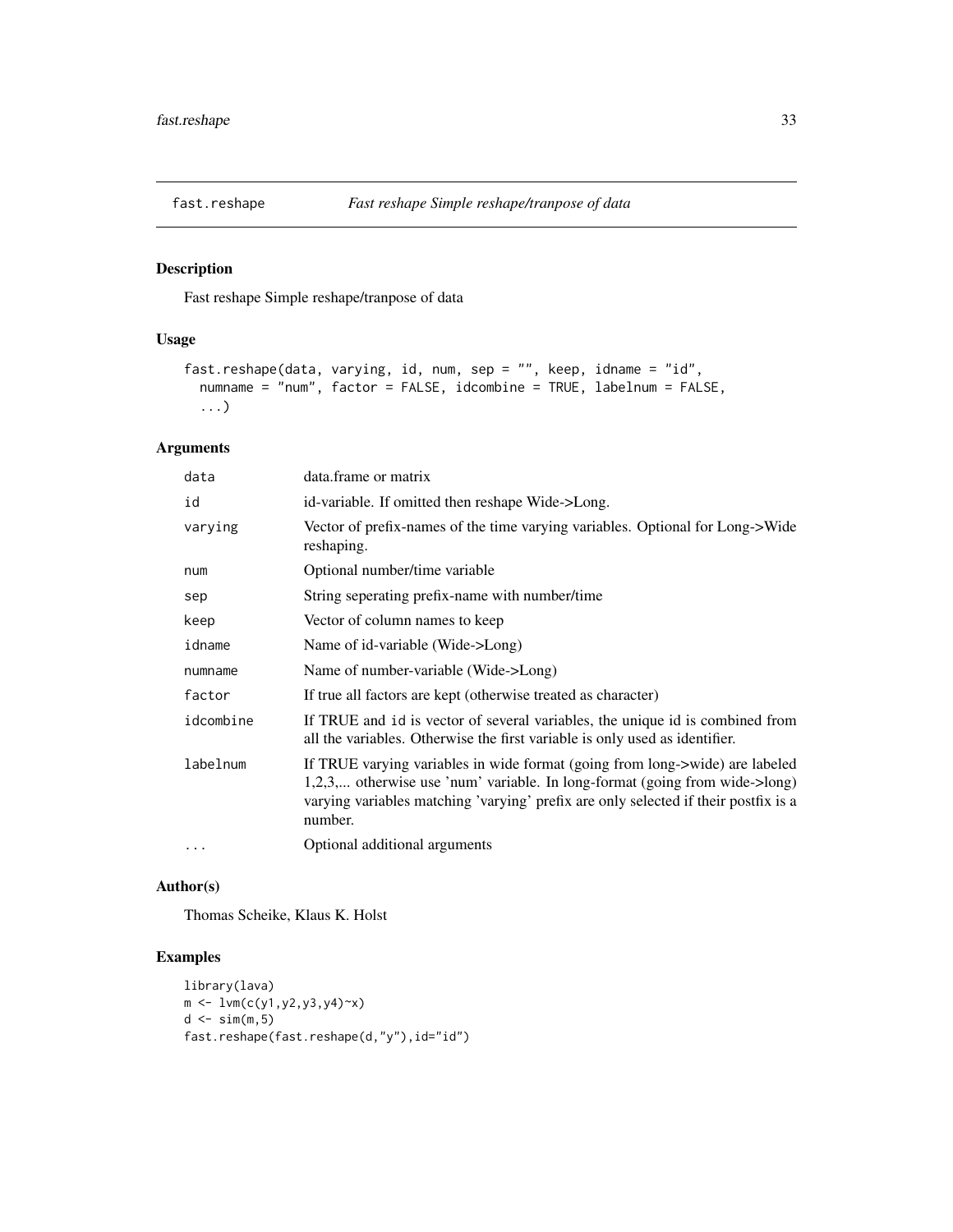```
##### From wide-format
(dd <- fast.reshape(d,"y"))
## Same with explicit setting new id and number variable/column names
## and seperator "" (default) and dropping x
fast.reshape(d,"y",idname="a",timevar="b",sep="",keep=c())
## Same with 'reshape' list-syntax
fast.reshape(d,list(c("y1","y2","y3","y4")))
##### From long-format
fast.reshape(dd,id="id")
## Restrict set up within-cluster varying variables
fast.reshape(dd,"y",id="id")
fast.reshape(dd,"y",id="id",keep="x",sep=".")
#####
x \le - data.frame(id=c(5,5,6,6,7),y=1:5,x=1:5,tv=c(1,2,2,1,2))
(xw <- fast.reshape(x,id="id"))
(x1 \leq fast.reshape(xw,c("y","x"),idname="id2",keep=c()))
(xl <- fast.reshape(xw,c("y","x","tv")))
(xw2 <- fast.reshape(xl,id="id",num="num"))
fast.reshape(xw2,c("y","x"),idname="id")
### more generally:
### varying=list(c("ym","yf","yb1","yb2"), c("zm","zf","zb1","zb2"))
### varying=list(c("ym","yf","yb1","yb2")))
##### Family cluster example
d <- mets:::simBinFam(3)
d
dd <- fast.reshape(d,var="y")
dd
dd2 <- fast.reshape(d,varying=list(c("ym","yf","yb1","yb2")))
dd2
##'
##'
d <- sim(lvm(~y1+y2+ya),10)
(dd <- fast.reshape(d,"y"))
fast.reshape(d,"y",labelnum=TRUE)
fast.reshape(dd,id="id",num="num")
fast.reshape(dd,id="id",num="num",labelnum=TRUE)
fast.reshape(d,c(a="y"),labelnum=TRUE) ## New column name
##### Unbalanced data
m \leq Lvm(c(y1,y2,y3,y4) \approx x+z1+z3+z5)d \leq -\sin(m, 3)d
fast.reshape(d,c("y","z"))
##### not-varying syntax:
```

```
fast.reshape(d,-c("x"))
```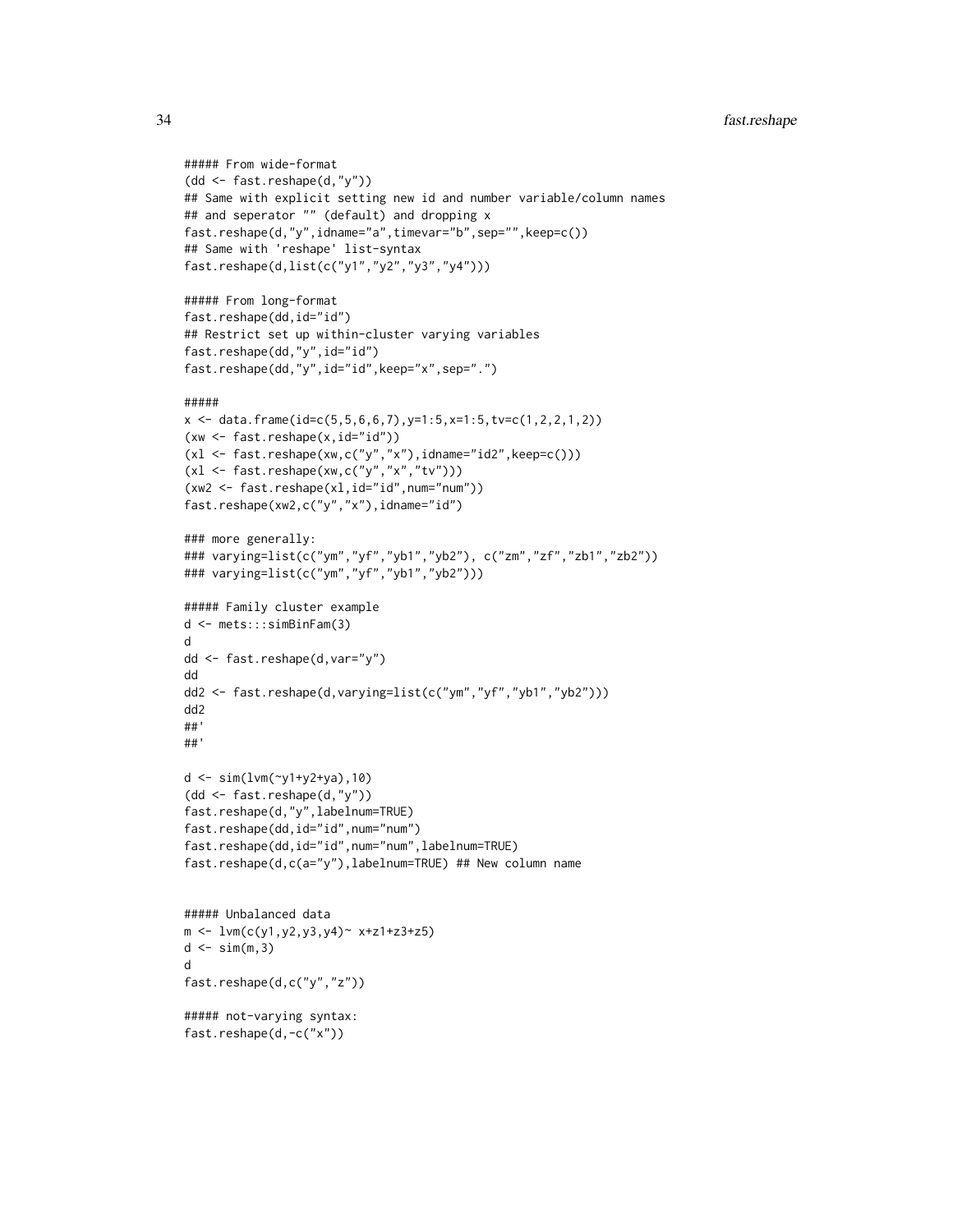#### <span id="page-34-0"></span>Grandom.cif 35

##### Automatically define varying variables from trailing digits fast.reshape(d) ##### Prostate cancer example data(prt) head(prtw <- fast.reshape(prt,"cancer",id="id")) ftable(cancer1~cancer2,data=prtw) rm(prtw)

Grandom.cif *Additive Random effects model for competing risks data for polygenetic modelling*

### Description

Fits a random effects model describing the dependence in the cumulative incidence curves for subjects within a cluster. Given the gamma distributed random effects it is assumed that the cumulative incidence curves are indpendent, and that the marginal cumulative incidence curves are on additive form

$$
P(T \le t, cause = 1|x, z) = P_1(t, x, z) = 1 - exp(-x^T A(t) - tz^T \beta)
$$

#### Usage

```
Grandom.cif(cif, data, cause, cif2 = NULL, times = NULL, cause1 = 1,
  cause2 = 1, cens.code = NULL, cens.model = "KM", Nit = 40,
  \text{detail} = 0, clusters = NULL, theta = NULL, theta.des = NULL,
  weights = NULL, step = 1, sym = 0, same.cens = FALSE,
  censoring.probs = NULL, silent = 1, expuink = 0,
  score.method = "fisher.scoring", entry = NULL, estimator = 1,
  trunkp = 1, admin.cens = NULL, random.design = NULL, ...)
```

| cif       | a model object from the comp.risk function with the marginal cumulative in-<br>cidence of cause2, i.e., the event that is conditioned on, and whose odds the<br>comparision is made with respect to |
|-----------|-----------------------------------------------------------------------------------------------------------------------------------------------------------------------------------------------------|
| data      | a data frame with the variables.                                                                                                                                                                    |
| cause     | specifies the causes related to the death times, the value cens.code is the censor-<br>ing value.                                                                                                   |
| cif2      | specificies model for cause2 if different from cause1.                                                                                                                                              |
| times     | time points                                                                                                                                                                                         |
| cause1    | cause of first coordinate.                                                                                                                                                                          |
| cause2    | cause of second coordinate.                                                                                                                                                                         |
| cens.code | specificies the code for the censoring if NULL then uses the one from the<br>marginal cif model.                                                                                                    |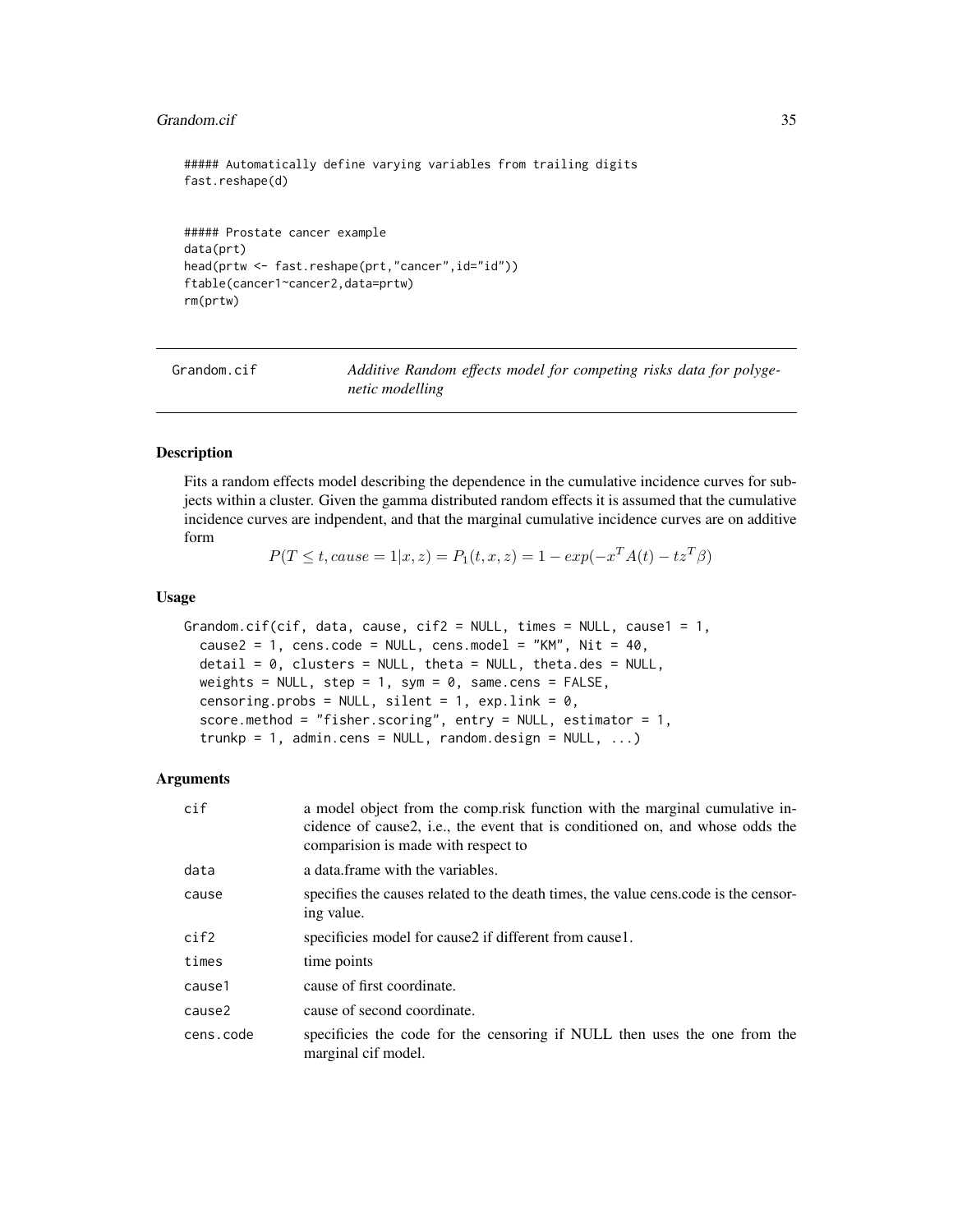| cens.model      | specified which model to use for the ICPW, KM is Kaplan-Meier alternatively<br>it may be "cox"                   |
|-----------------|------------------------------------------------------------------------------------------------------------------|
| Nit             | number of iterations for Newton-Raphson algorithm.                                                               |
| detail          | if 0 no details are printed during iterations, if 1 details are given.                                           |
| clusters        | specifies the cluster structure.                                                                                 |
| theta           | specifies starting values for the cross-odds-ratio parameters of the model.                                      |
| theta.des       | specifies a regression design for the cross-odds-ratio parameters.                                               |
| step            | specifies the step size for the Newton-Raphson algorith.m                                                        |
| sym             | 1 for symmetri and 0 otherwise                                                                                   |
| weights         | weights for score equations.                                                                                     |
| same.cens       | if true then censoring within clusters are assumed to be the same variable, default<br>is independent censoring. |
| censoring.probs |                                                                                                                  |
|                 | Censoring probabilities                                                                                          |
| silent          | debug information                                                                                                |
| exp.link        | if exp.link=1 then var is on log-scale.                                                                          |
| score.method    | default uses "nlminb" optimzer, alternatively, use the "fisher-scoring" algorithm.                               |
| entry           | entry-age in case of delayed entry. Then two causes must be given.                                               |
| estimator       | estimator                                                                                                        |
| trunkp          | gives probability of survival for delayed entry, and related to entry-ages given<br>above.                       |
| admin.cens      | Administrative censoring                                                                                         |
| random.design   | specifies a regression design of 0/1's for the random effects.                                                   |
| $\cdots$        | extra arguments.                                                                                                 |

#### Details

We allow a regression structure for the indenpendent gamma distributed random effects and their variances that may depend on cluster covariates.

random.design specificies the random effects for each subject within a cluster. This is a matrix of 1's and 0's with dimension n x d. With d random effects. For a cluster with two subjects, we let the random. design rows be  $v_1$  and  $v_2$ . Such that the random effects for subject 1 is

 $v_1^T(Z_1, ..., Z_d)$ 

, for d random effects. Each random effect has an associated parameter  $(\lambda_1, ..., \lambda_d)$ . By construction subjects 1's random effect are Gamma distributed with mean  $\lambda_1/v_1^T \lambda$  and variance  $\lambda_1/(v_1^T \lambda)^2$ . Note that the random effect  $v_1^T(Z_1, ..., Z_d)$  has mean 1 and variance  $1/(v_1^T \lambda)$ .

The parameters  $(\lambda_1, ..., \lambda_d)$  are related to the parameters of the model by a regression construction pard (d x k), that links the  $d \lambda$  parameters with the (k) underlying  $\theta$  parameters

 $\lambda =$  pard $\theta$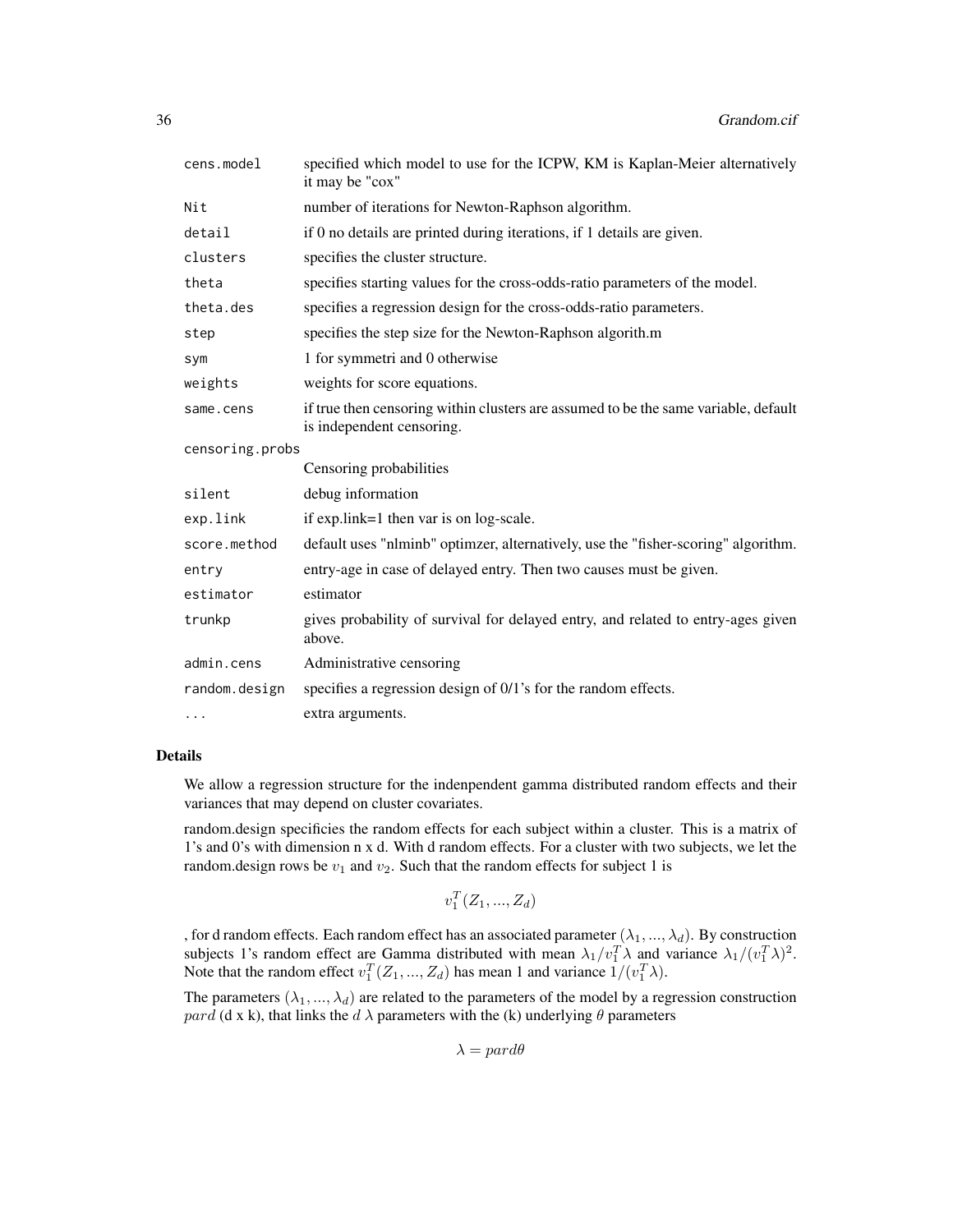#### Grandom.cif 37

### Value

returns an object of type 'random.cif'. With the following arguments:

| theta     | estimate of parameters of model.                   |
|-----------|----------------------------------------------------|
| var.theta | variance for gamma.                                |
| hess      | the derivative of the used score.                  |
| score     | scores at final stage.                             |
| theta.iid | matrix of iid decomposition of parametric effects. |

### Author(s)

Thomas Scheike

#### References

A Semiparametric Random Effects Model for Multivariate Competing Risks Data, Scheike, Zhang, Sun, Jensen (2010), Biometrika.

Cross odds ratio Modelling of dependence for Multivariate Competing Risks Data, Scheike and Sun (2012), Biostatitistics, to appear.

Scheike, Holst, Hjelmborg (2012), LIDA, to appear. Estimating heritability for cause specific hazards based on twin data

### Examples

```
data(multcif)
multcif$cause[multcif$cause==0] <- 2
addm<-comp.risk(Event(time,cause)~const(X)+cluster(id),data=multcif,
              cause=1,n.sim=0)
### making group indidcator
g.des<-data.frame(group2=rep(rbinom(200,1,0.5),rep(2,200)))
theta.des <- model.matrix(~-1+factor(group2),g.des)
out1m<-random.cif(addm,data=multcif,cause1=1,cause2=1,Nit=15,detail=0,
theta=2,theta.des=theta.des,step=1.0)
summary(out1m)
## this model can also be formulated as a random effects model
## but with different parameters
out2m<-Grandom.cif(addm,data=multcif,cause1=1,cause2=1,Nit=10,detail=0,
random.design=theta.des,step=1.0)
summary(out2m)
1/out2m$theta
out1m$theta
```
#################################################################### ################### ACE modelling of twin data ##################### #################################################################### ### assume that zygbin gives the zygosity of mono and dizygotic twins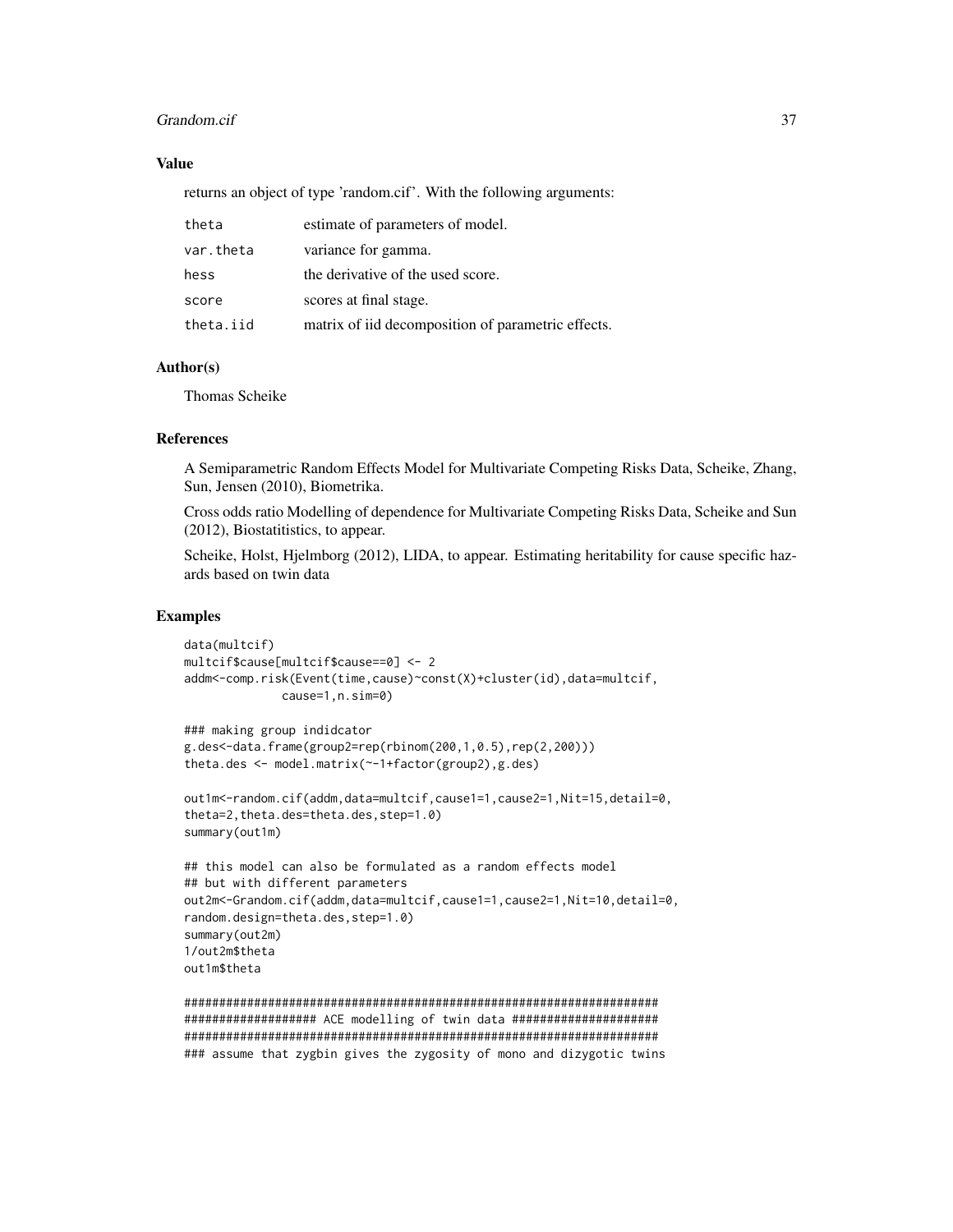```
### 0 for mono and 1 for dizygotic twins. We now formulate and AC model
zygbin <- g.des$group2 ## indicator of dizygotic twins
n <- nrow(multcif)
### random effects for each cluster
des.rv <- cbind(theta.des,(zygbin==1)*rep(c(1,0)),(zygbin==1)*rep(c(0,1)),1)
### design making parameters half the variance for dizygotic components
pardes <- rbind(c(1,0), c(0.5,0), c(0.5,0), c(0.5,0), c(0,1))
```

```
outacem <-Grandom.cif(addm,data=multcif,causeS=1,Nit=30,detail=0,
          theta=c(-1.21,2.1),theta.des=pardes,step=1.0,random.design=des.rv)
summary(outacem)
### genetic variance is
exp(outacem$theta[1])/sum(exp(outacem$theta))^2
```
ipw *Inverse Probability of Censoring Weights*

### Description

Internal function. Calculates Inverse Probability of Censoring Weights (IPCW) and adds them to a data.frame

### Usage

```
ipw(formula, data, cluster, same.cens = FALSE, obs.only = TRUE,
  weight.name = "w", trunc.prob = FALSE, weight.name2 = "wt",
  cens.model = "aalen", pairs = FALSE, theta.formula = \sim1, ...)
```

| formula       | Formula specifying the censoring model                                                                                                |
|---------------|---------------------------------------------------------------------------------------------------------------------------------------|
| data          | data frame                                                                                                                            |
| cluster       | clustering variable                                                                                                                   |
| same.cens     | For clustered data, should same censoring be assumed (bivariate probability cal-<br>culated as mininum of the marginal probabilities) |
| obs.only      | Return data with uncensored observations only                                                                                         |
| weight.name   | Name of weight variable in the new data.frame                                                                                         |
| trunc.prob    | If TRUE truncation probabilities are also calculated and stored in 'weight.name2'<br>(based on Clayton-Oakes gamma frailty model)     |
| weight.name2  | Name of truncation probabilities                                                                                                      |
| cens.model    | Censoring model (default Aalens additive model)                                                                                       |
| pairs         | For paired data (e.g. twins) only the complete pairs are returned (With pairs=TRUE)                                                   |
| theta.formula | Model for the dependence parameter in the Clayton-Oakes model (truncation<br>only)                                                    |
| $\ddots$      | Additional arguments to censoring model                                                                                               |
|               |                                                                                                                                       |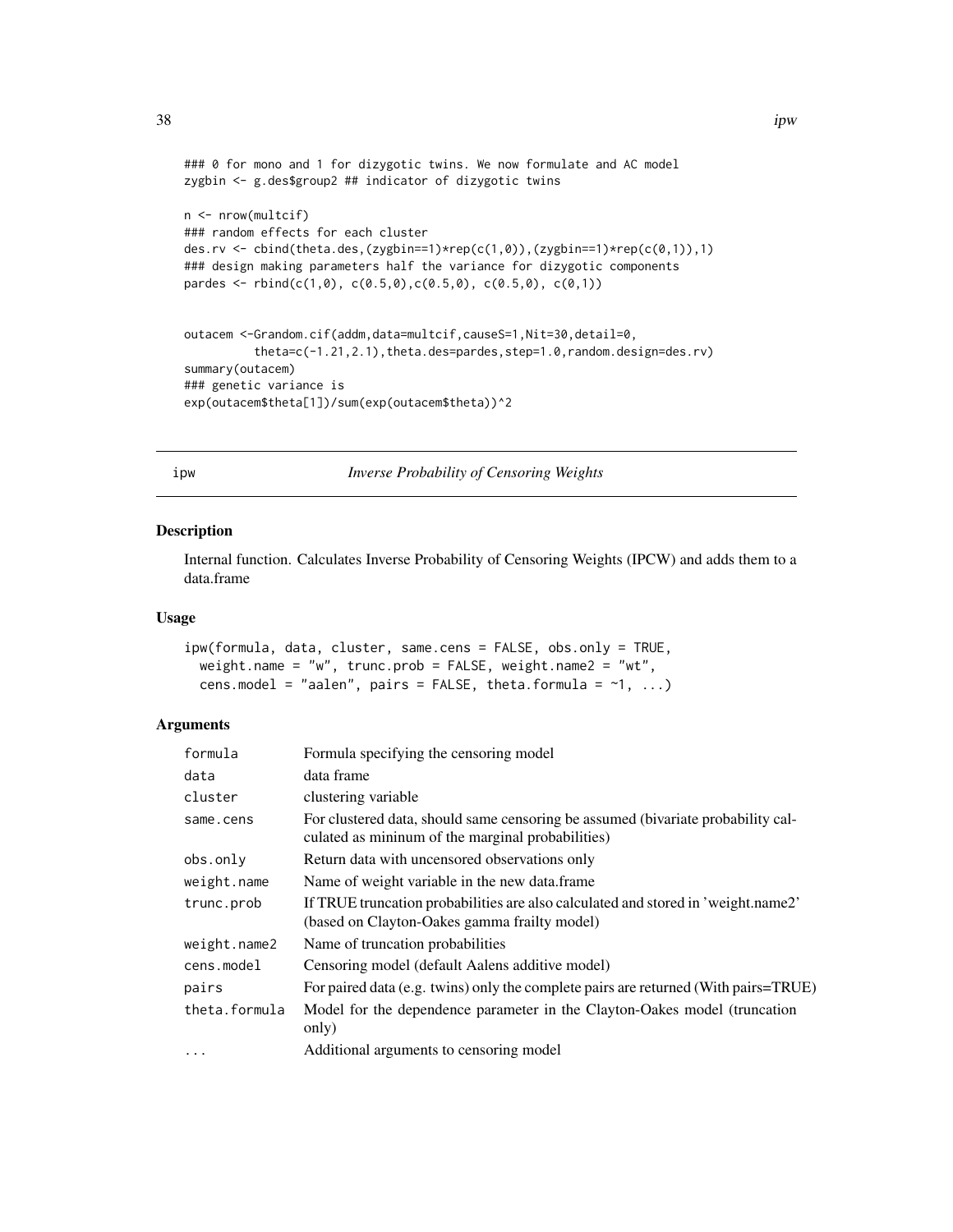### <span id="page-38-0"></span>lifetable.matrix 39

### Author(s)

Klaus K. Holst

#### Examples

```
## Not run:
data(prt)
prtw <- ipw(Surv(time,status==0)~country, data=prt[sample(nrow(prt),5000),],
            cluster="id",weight.name="w")
plot(0,type="n",xlim=range(prtw$time),ylim=c(0,1),xlab="Age",ylab="Probability")
count <- 0
for (l in unique(prtw$country)) {
   count <- count+1
   prtw <- prtw[order(prtw$time),]
   with(subset(prtw,country==l),
        lines(time,w,col=count,lwd=2))
}
legend("topright",legend=unique(prtw$country),col=1:4,pch=-1,lty=1)
## End(Not run)
```
lifetable.matrix *Life table*

### Description

Create simple life table

### Usage

```
## S3 method for class 'matrix'
lifetable(x, strata = list(), breaks = c(),
   confint = FALSE, ...)## S3 method for class 'formula'
lifetable(x, data=parent.frame(), breaks = c(),confint = FALSE, ...)
```

| X          | time formula (Surv) or matrix/data.frame with columns time, status or entry, exit, status |
|------------|-------------------------------------------------------------------------------------------|
| strata     | Strata                                                                                    |
| data       | data.frame                                                                                |
| breaks     | Time intervals                                                                            |
| confint    | If TRUE 95% confidence limits are calculated                                              |
| $\ddots$ . | Additional arguments to lower level functions                                             |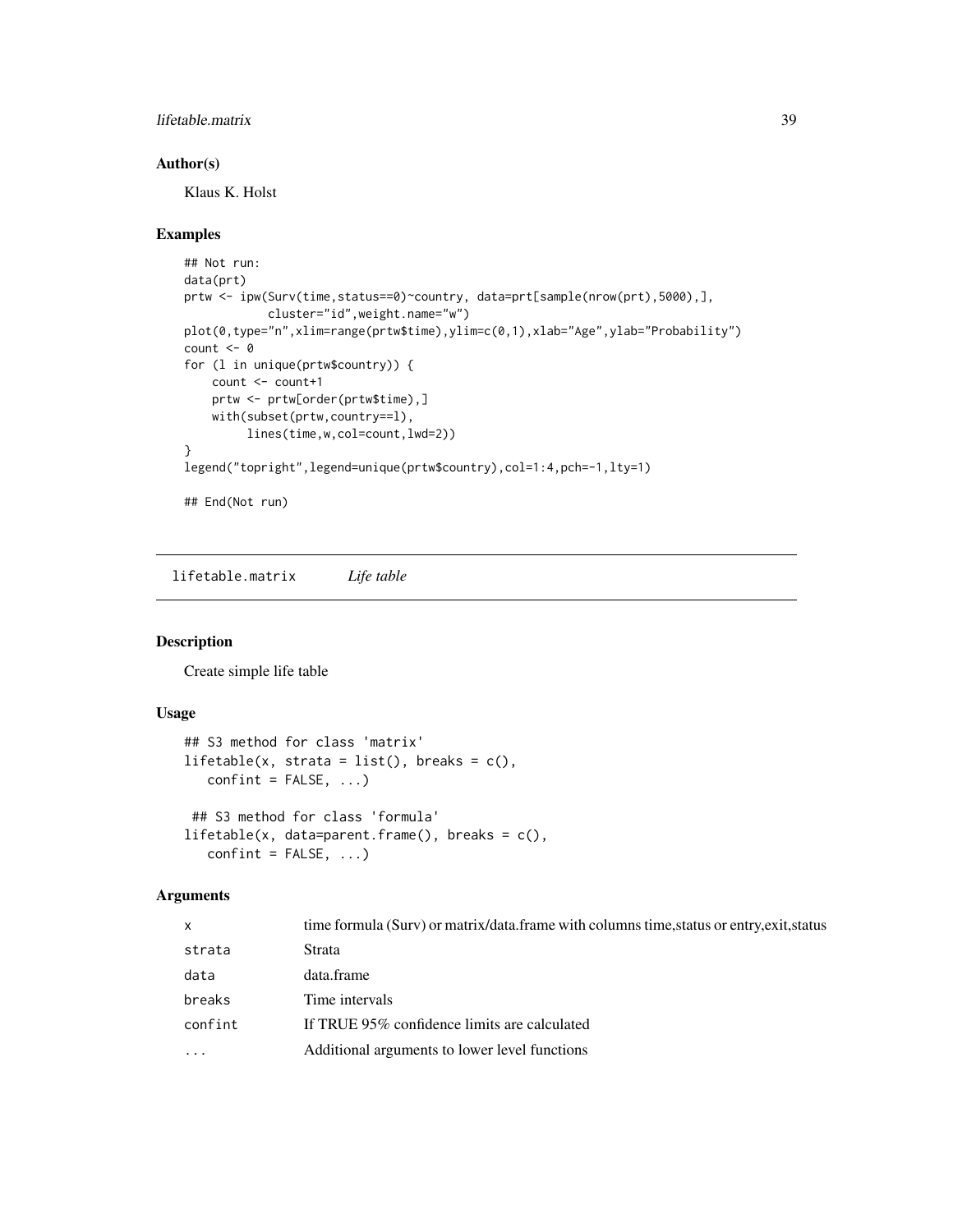40 multcif

### Author(s)

Klaus K. Holst

### Examples

```
library(timereg)
data(TRACE)
```

```
lifetable(Surv(time,status==9)~sex+I(cut(wmi,c(-Inf,1,1.5,Inf))),
         data=TRACE,breaks=c(0.2),confint=TRUE)
```

```
d <- with(TRACE,lifetable(Surv(time,status==9)~sex+vf,breaks=c(0,0.2,0.5,8.5)))
summary(glm(events ~ offset(log(atrisk))+factor(int.end)*vf + sex*vf,
           data=d,poisson))
```

| mena               | Menarche data set                                           |
|--------------------|-------------------------------------------------------------|
| <b>Description</b> |                                                             |
| Menarche data set  |                                                             |
| <b>Source</b>      |                                                             |
| Simulated data     |                                                             |
| migr               | Migraine data                                               |
| <b>Description</b> |                                                             |
| Migraine data      |                                                             |
| multcif            | Multivariate Cumulative Incidence Function example data set |

### Description

Multivariate Cumulative Incidence Function example data set

### Source

Simulated data

<span id="page-39-0"></span>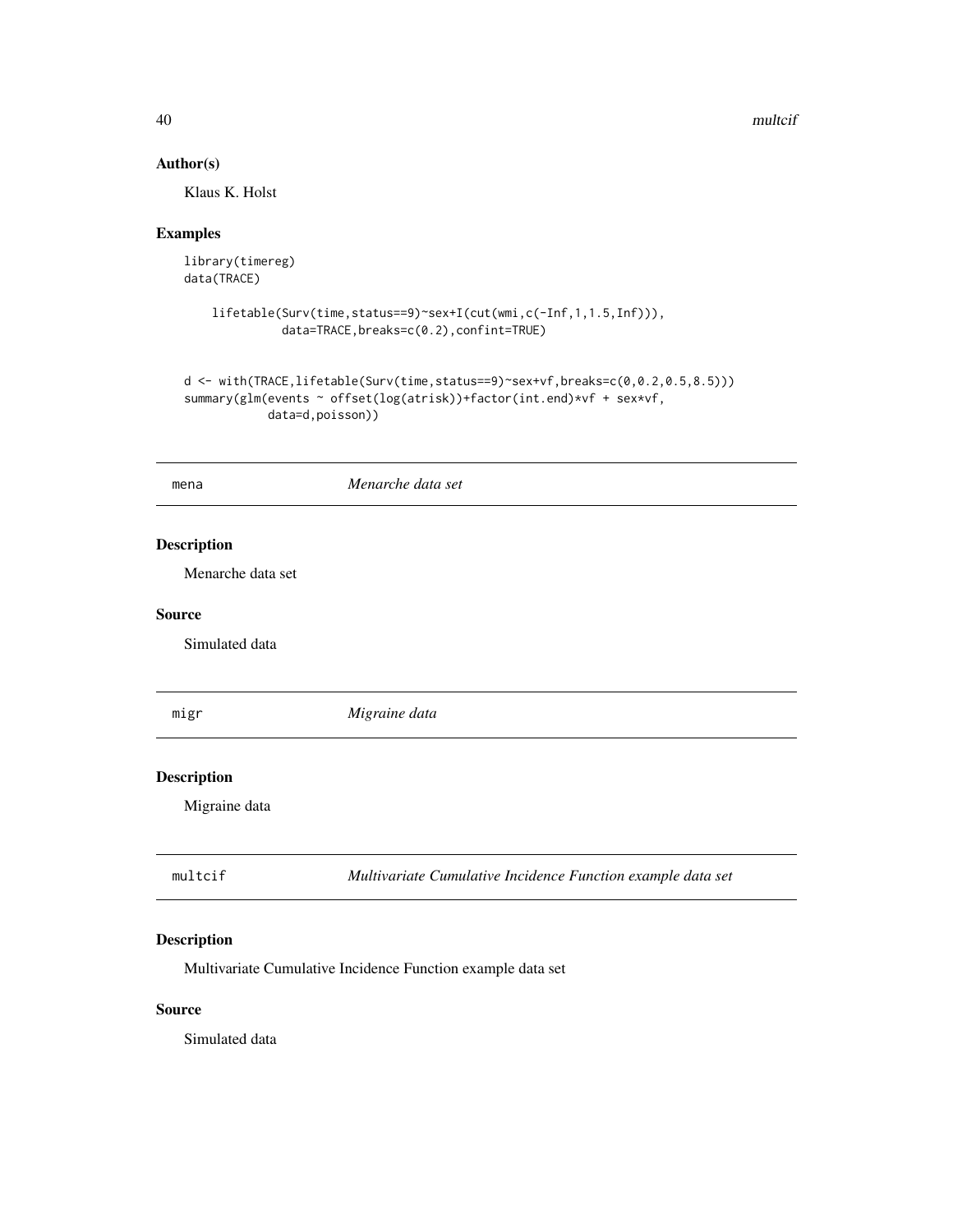### <span id="page-40-0"></span>np *np data set*

# Description

np data set

### Source

Simulated data

npc *For internal use*

### Description

For internal use

### Author(s)

Klaus K. Holst

### phreg *Fast Cox PH regression*

# Description

Fast Cox PH regression

### Usage

phreg(formula, data, ...)

### Arguments

| formula | formula with 'Surv' outcome (see coxph)      |
|---------|----------------------------------------------|
| data    | data frame                                   |
| $\cdot$ | Additional arguments to lower level funtions |

### Author(s)

Klaus K. Holst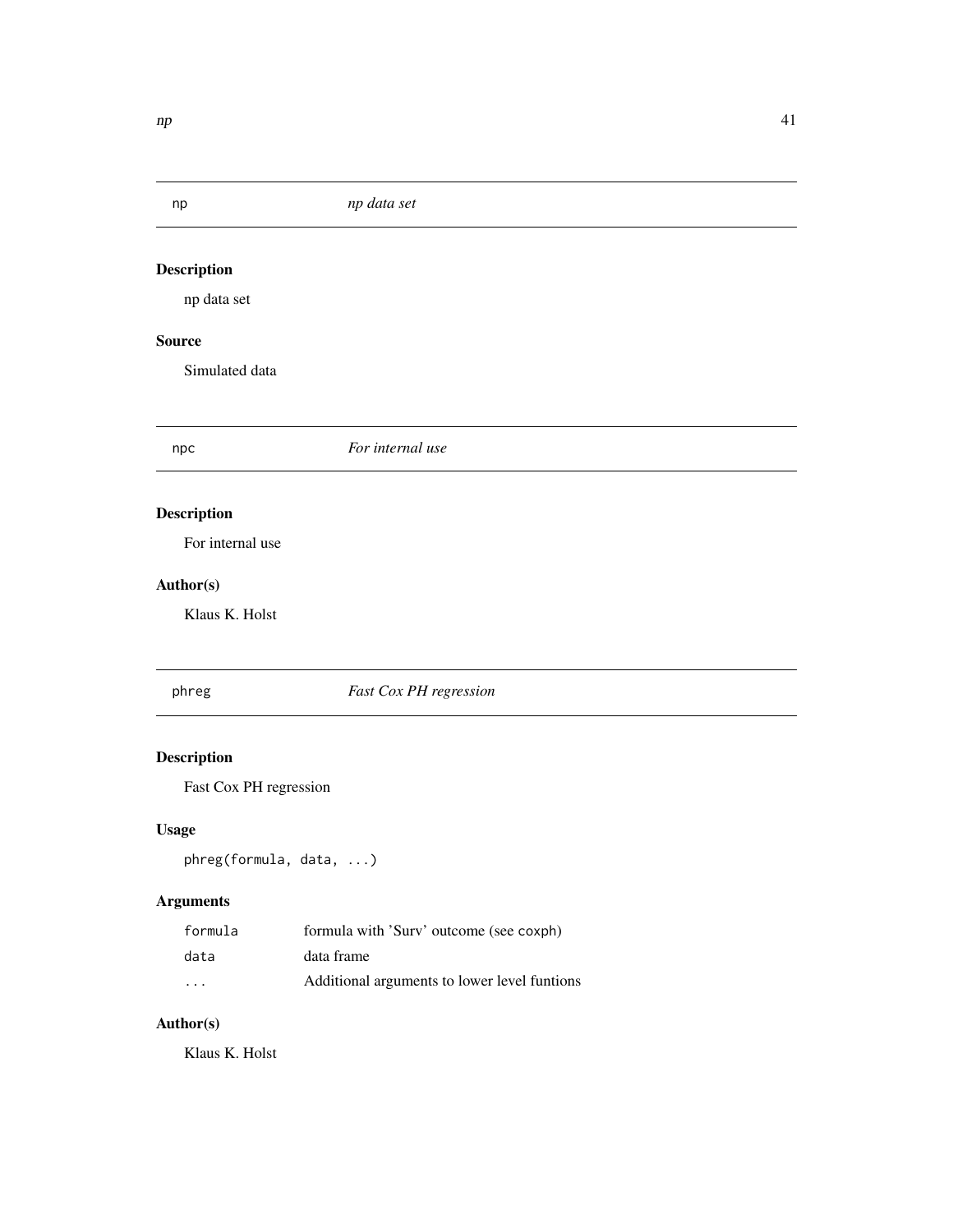#### Examples

```
simcox <- function(n=1000, seed=1, beta=c(1,1), entry=TRUE) {
  if (!is.null(seed))
    set.seed(seed)
  library(lava)
  m \le -1vm()
  regression(m,T~X1+X2) <- beta
  distribution(m,~T+C) <- coxWeibull.lvm(scale=1/100)
  distribution(m,~entry) <- coxWeibull.lvm(scale=1/10)
  m <- eventTime(m,time~min(T,C=0),"status")
  d \leq \sin(m, n);
  if (!entry) d$entry <- 0
  else d <- subset(d, time>entry,select=-c(T,C))
  return(d)
}
## Not run:
n < -1e3;d <- mets:::simCox(n); d$id <- seq(nrow(d)); d$group <- factor(rbinom(nrow(d),1,0.5))
(m1 <- phreg(Surv(entry,time,status)~X1+X2,data=d))
(m2 <- coxph(Surv(entry,time,status)~X1+X2+cluster(id),data=d))
(coef(m3 <-cox.aalen(Surv(entry,time,status)~prop(X1)+prop(X2),data=d)))
(m1b <- phreg(Surv(entry,time,status)~X1+X2+strata(group),data=d))
(m2b <- coxph(Surv(entry,time,status)~X1+X2+cluster(id)+strata(group),data=d))
(coef(m3b <-cox.aalen(Surv(entry,time,status)~-1+group+prop(X1)+prop(X2),data=d)))
m <- phreg(Surv(entry,time,status)~X1*X2+strata(group)+cluster(id),data=d)
m
plot(m,ylim=c(0,1))
## End(Not run)
```

| plack.cif | plack Computes |
|-----------|----------------|
|           |                |

# concordance for or.cif based model, that is Plackett *random effects model*

### Description

.. content for description (no empty lines) ..

#### Usage

plack.cif(cif1, cif2, object)

<span id="page-41-0"></span>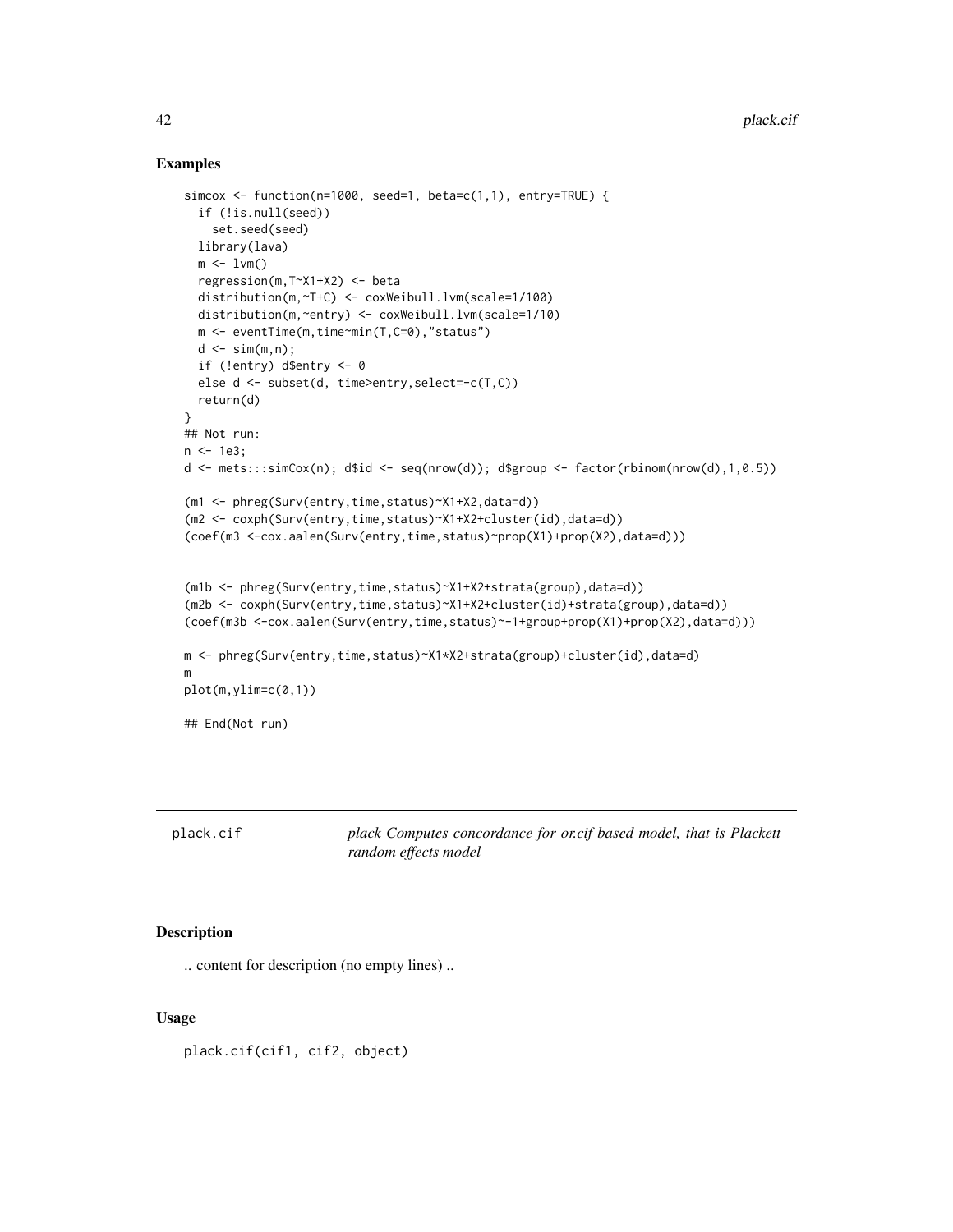### <span id="page-42-0"></span>printcasewisetest 43

### Arguments

| cif1   | Cumulative incidence of first argument.   |
|--------|-------------------------------------------|
| cif2   | Cumulative incidence of second argument.  |
| object | oricif object with dependence parameters. |

### Author(s)

Thomas Scheike

printcasewisetest *prints Concordance test*

### Description

.. content for description (no empty lines) ..

### Usage

printcasewisetest(x, digits =  $3, ...$ )

### Arguments

| X                       | output from casewise.test                     |
|-------------------------|-----------------------------------------------|
| digits                  | number of digits                              |
| $\cdot$ $\cdot$ $\cdot$ | Additional arguments to lower level functions |

### Author(s)

Thomas Scheike

prt *Prostate data set*

### Description

Prostate data set

#### Source

Simulated data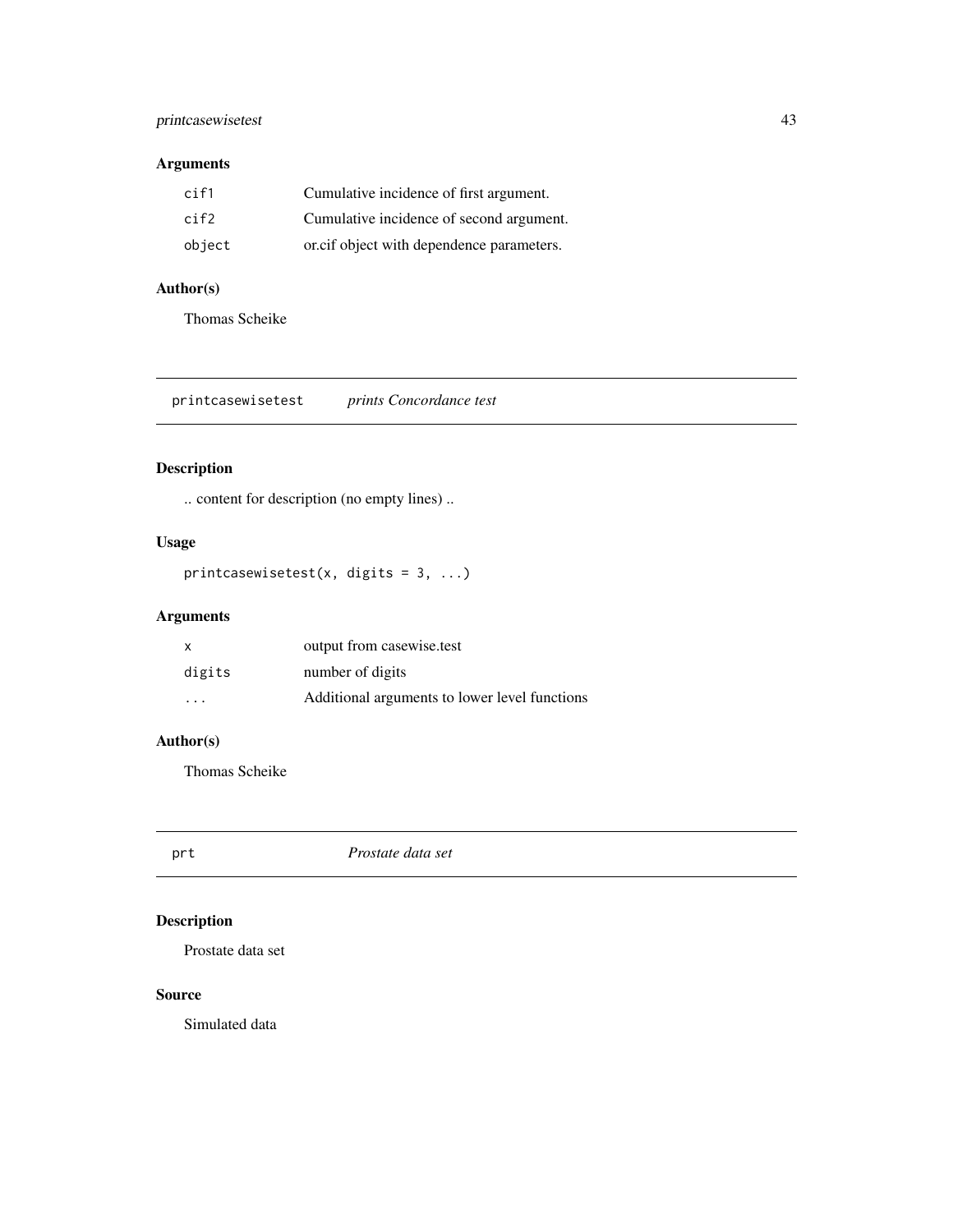#### Description

Fits a random effects model describing the dependence in the cumulative incidence curves for subjects within a cluster. Given the gamma distributed random effects it is assumed that the cumulative incidence curves are indpendent, and that the marginal cumulative incidence curves are on the form

$$
P(T \le t, cause = 1|x, z) = P_1(t, x, z) = 1 - exp(-x^T A(t) exp(z^T \beta))
$$

We allow a regression structure for the random effects variances that may depend on cluster covariates.

#### Usage

```
random.cif(cif, data, cause, cif2 = NULL, cause1 = 1, cause2 = 1,
 cens.code = NULL, cens.model = "KM", Nit = 40, detail = 0,
 clusters = NULL, theta = NULL, theta.des = NULL, step = 1,
 same.cens = FALSE, exp.link = 0, score.method = "fisher.scoring",
 entry = NULL, trunkp = 1, ...)
```

| cif        | a model object from the comp.risk function with the marginal cumulative in-<br>cidence of cause2, i.e., the event that is conditioned on, and whose odds the<br>comparision is made with respect to |
|------------|-----------------------------------------------------------------------------------------------------------------------------------------------------------------------------------------------------|
| data       | a data frame with the variables.                                                                                                                                                                    |
| cause      | specifies the causes related to the death times, the value cens.code is the censor-<br>ing value.                                                                                                   |
| cif2       | specificies model for cause2 if different from cause1.                                                                                                                                              |
| cause1     | cause of first coordinate.                                                                                                                                                                          |
| cause2     | cause of second coordinate.                                                                                                                                                                         |
| cens.code  | specificies the code for the censoring if NULL then uses the one from the<br>marginal cif model.                                                                                                    |
| cens.model | specified which model to use for the ICPW, KM is Kaplan-Meier alternatively<br>it may be "cox"                                                                                                      |
| Nit        | number of iterations for Newton-Raphson algorithm.                                                                                                                                                  |
| detail     | if 0 no details are printed during iterations, if 1 details are given.                                                                                                                              |
| clusters   | specifies the cluster structure.                                                                                                                                                                    |
| theta      | specifies starting values for the cross-odds-ratio parameters of the model.                                                                                                                         |
| theta.des  | specifies a regression design for the cross-odds-ratio parameters.                                                                                                                                  |
| step       | specifies the step size for the Newton-Raphson algorith.m                                                                                                                                           |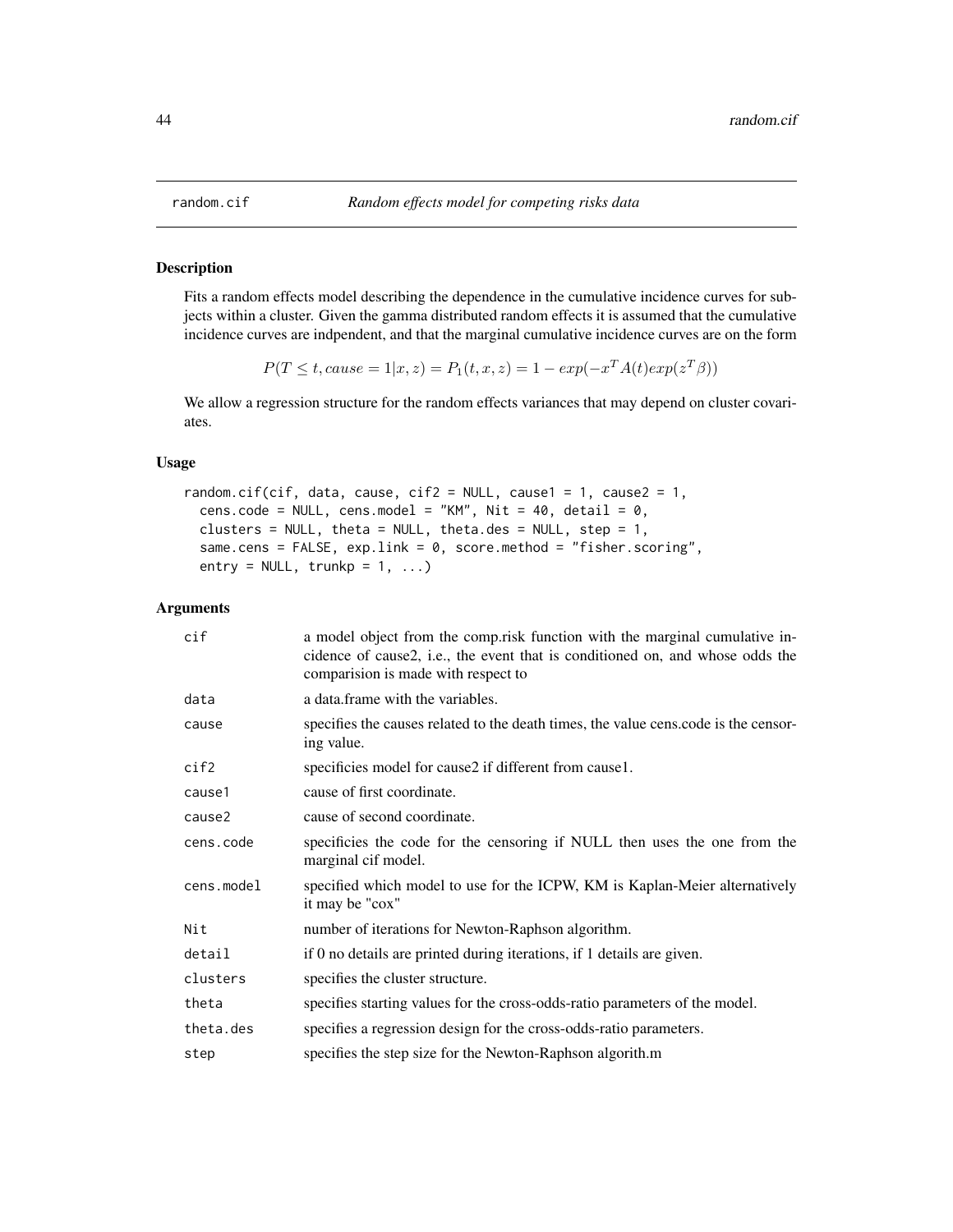#### random.cif 45

| same.cens           | if true then censoring within clusters are assumed to be the same variable, default<br>is independent censoring. |
|---------------------|------------------------------------------------------------------------------------------------------------------|
| exp.link            | if $expu$ . link=1 then var is on log-scale.                                                                     |
| score.method        | default uses "nlminb" optimizer, alternatively, use the "fisher-scoring" algorithm.                              |
| entry               | entry-age in case of delayed entry. Then two causes must be given.                                               |
| trunkp              | gives probability of survival for delayed entry, and related to entry-ages given<br>above.                       |
| $\cdot \cdot \cdot$ | extra arguments.                                                                                                 |

### Value

returns an object of type 'cor'. With the following arguments:

| theta<br>estimate of proportional odds parameters of model.     |  |
|-----------------------------------------------------------------|--|
| variance for gamma.<br>var.theta                                |  |
| the derivative of the used score.<br>hess                       |  |
| scores at final stage.<br>score                                 |  |
| scores at final stage.<br>score                                 |  |
| matrix of iid decomposition of parametric effects.<br>theta.iid |  |

### Author(s)

Thomas Scheike

### References

A Semiparametric Random Effects Model for Multivariate Competing Risks Data, Scheike, Zhang, Sun, Jensen (2010), Biometrika.

Cross odds ratio Modelling of dependence for Multivariate Competing Risks Data, Scheike and Sun (2012), work in progress.

### Examples

data(multcif)

```
times \leq seq(0.3,1, length=4)
add<-comp.risk(Event(time,cause)~+1+cluster(id),data=multcif,cause=1,
               n.sim=0,times=times,max.clust=NULL)
```

```
out1<-random.cif(add,data=multcif,cause1=1,cause2=1)
summary(out1)
```

```
zyg <- rep(rbinom(200,1,0.5),each=2)
theta.des <- model.matrix(~-1+factor(zyg))
###theta.des<-model.matrix(~-1+factor(zyg),data=np)
out2<-random.cif(add,data=multcif,cause1=1,cause2=1,theta.des=theta.des)
summary(out2)
#########################################
```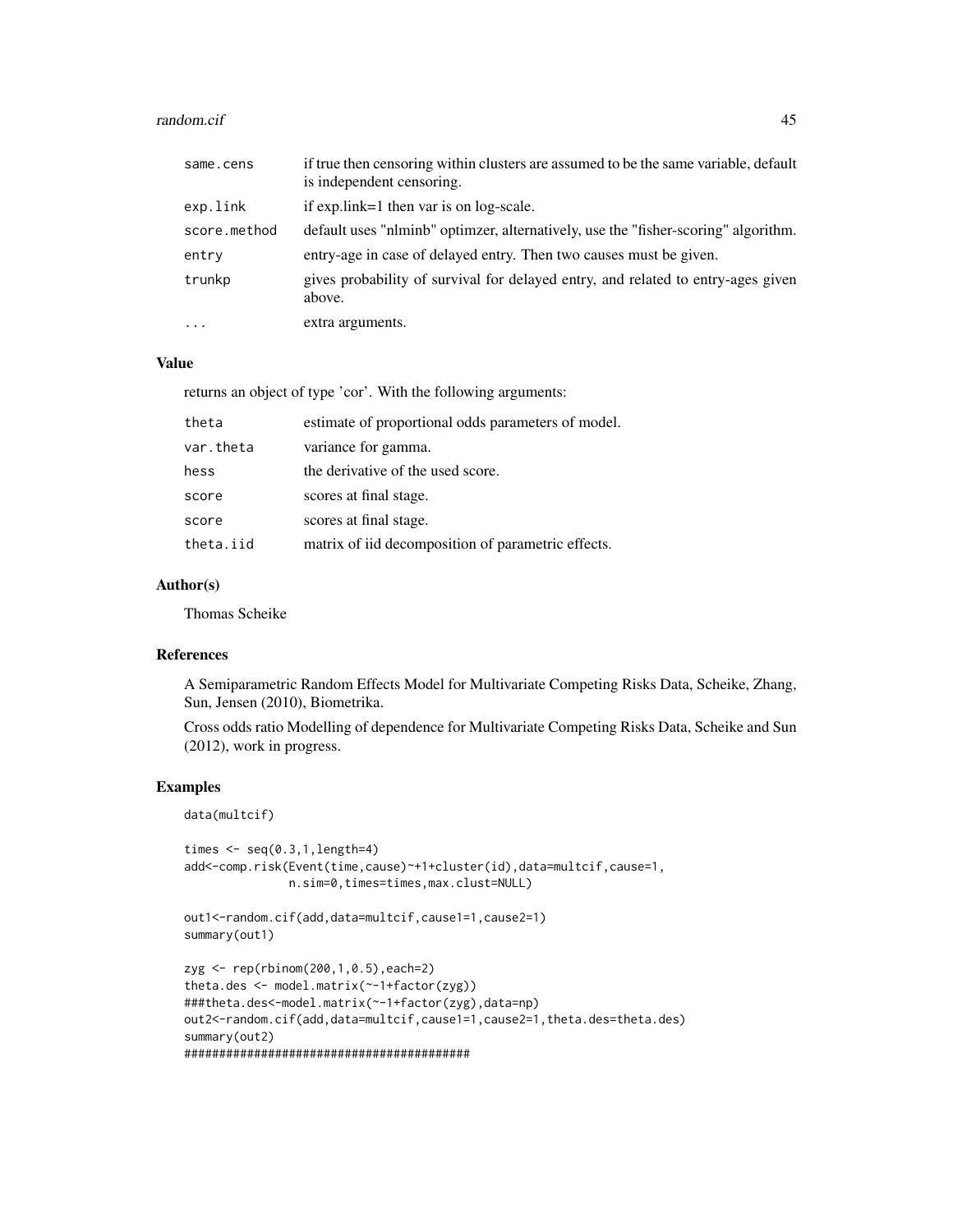```
##### 2 different causes
#########################################
## multcif$cause[multcif$cause==0] <- 2
## ###times<-sort(multcif$time[multcif$status \%in\% c(1,2)])
## add1<-comp.risk(Event(time,status)~const(X)+cluster(id),data=multcif,cause=1,
## multcif$cause,n.sim=0,times=times)
## add2<-comp.risk(Event(time,status)~const(X)+cluster(id),data=multcif,cause=2,
## multcif$cause,n.sim=0,times=times)
## out1<-random.cif(add1,data=multcif,cause1=1,cause2=2,cif2=add2)
## summary(out1) ## negative dependence
## out1g<-random.cif(add1,data=multcif,cause1=1,cause2=2,
## cif2=add2,theta.des=theta.des)
## summary(out1g)
```
simAalenFrailty *Simulate from the Aalen Frailty model*

#### Description

Simulate observations from Aalen Frailty model with Gamma distributed frailty and constant intensity.

#### Usage

simAalenFrailty(n = 5000, theta = 0.3, K = 2, beta0 = 1.5, beta = 1, cens =  $1.5$ , cuts =  $0, ...$ )

#### Arguments

| n     | Number of observations in each cluster    |
|-------|-------------------------------------------|
| theta | Dependence paramter (variance of frailty) |
| К     | Number of clusters                        |
| beta0 | Baseline (intercept)                      |
| beta  | Effect (log hazard ratio) of covariate    |
| cens  | Censoring rate                            |
| cuts  | time cuts                                 |
|       | Additional arguments                      |

#### Author(s)

Klaus K. Holst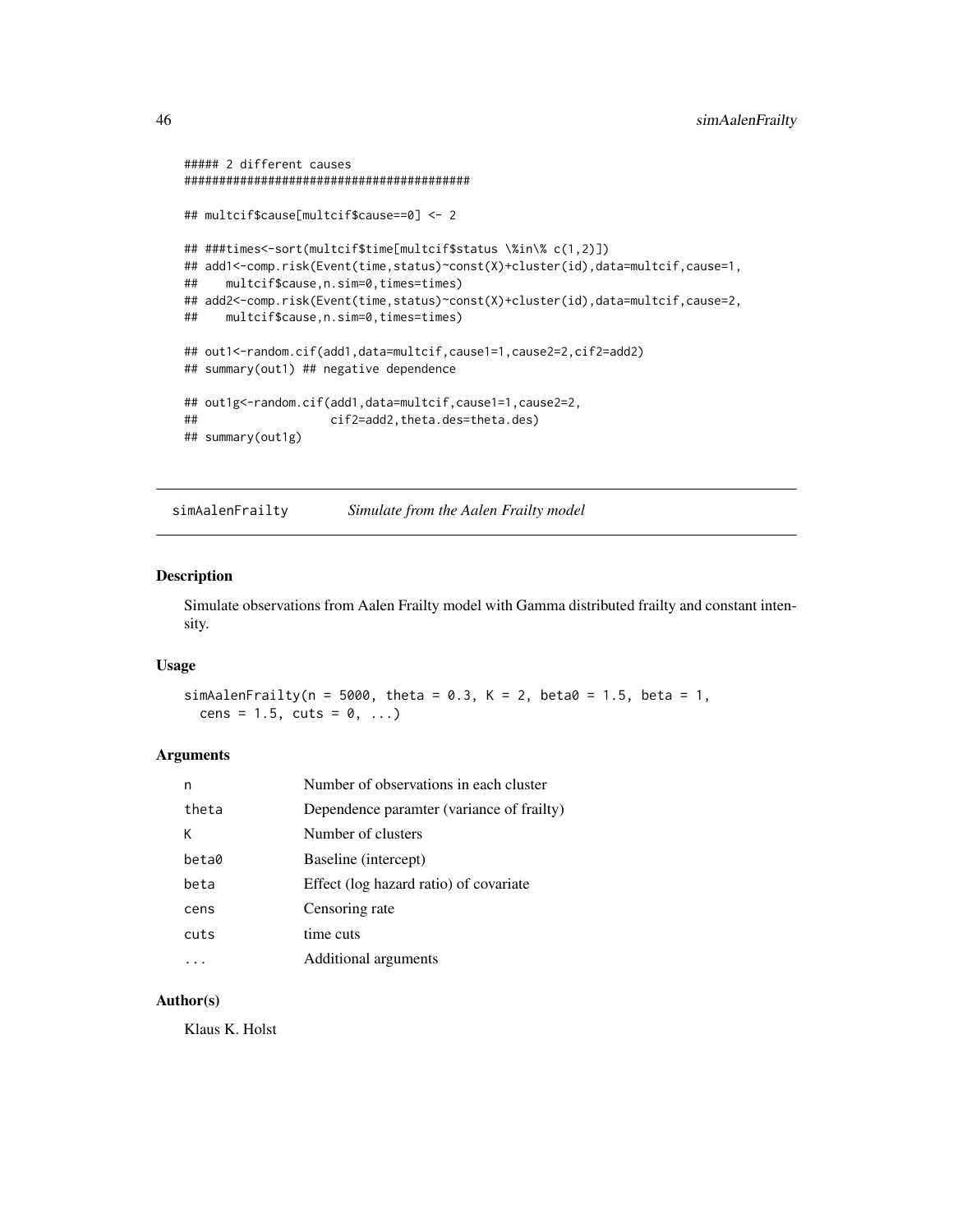<span id="page-46-0"></span>

### Description

Simulate observations from the Clayton-Oakes copula model with piecewise constant marginals.

#### Usage

```
simClaytonOakes(K, n, eta, beta, stoptime, left = 0, pairleft = 0,
  trunc.prob = 0.5)
```
### Arguments

| Κ          | Number of clusters                                 |
|------------|----------------------------------------------------|
| n          | Number of observations in each cluster             |
| eta        | 1/variance                                         |
| beta       | Effect (log hazard ratio) of covariate             |
| stoptime   | Stopping time                                      |
| left       | Left truncation                                    |
| pairleft   | pairwise $(1)$ left truncation or individual $(0)$ |
| trunc.prob | Truncation probability                             |

#### Author(s)

Klaus K. Holst

simClaytonOakesWei *Simulate from the Clayton-Oakes frailty model*

### Description

Simulate observations from the Clayton-Oakes copula model with Weibull type baseline and Cox marginals.

#### Usage

```
simClaytonOakesWei(K, n, eta, beta, stoptime, weiscale = 1, weishape = 2,
  left = 0, pairleft = 0)
```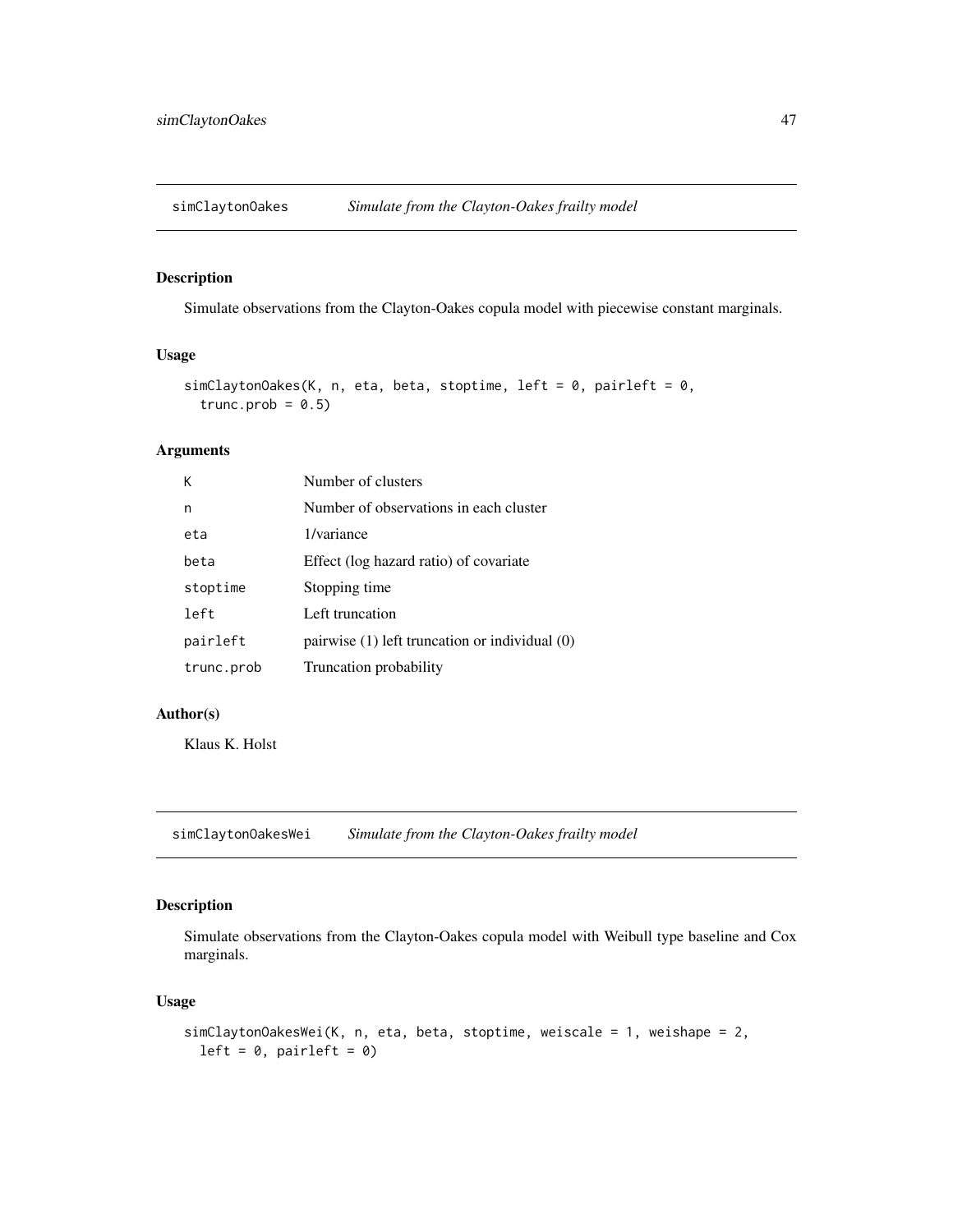### Arguments

| Κ        | Number of clusters                                 |
|----------|----------------------------------------------------|
| n        | Number of observations in each cluster             |
| eta      | 1/variance                                         |
| heta     | Effect (log hazard ratio) of covariate             |
| stoptime | Stopping time                                      |
| weiscale | weibull scale parameter                            |
| weishape | weibull shape parameter                            |
| left     | Left truncation                                    |
| pairleft | pairwise $(1)$ left truncation or individual $(0)$ |
|          |                                                    |

### Author(s)

Klaus K. Holst

summary.cor *Summary for dependence models for competing risks*

### Description

Computes concordance and probandwise concordance for dependence models for competing risks models of the type cor.cif, rr.cif or or.cif for the given cumulative incidences and the different dependence measures in the object.

### Usage

```
## S3 method for class 'cor'
summary(object, marg.cif = NULL, marg.cif2 = NULL,
 digits = 3, ...)
```

| object    | object from cor.cif rr.cif or or.cif for dependence between competing risks data<br>for two causes.                                             |
|-----------|-------------------------------------------------------------------------------------------------------------------------------------------------|
| marg.cif  | a number that gives the cumulative incidence in one time point for which con-<br>cordance and probandwise concordance are computed.             |
| marg.cif2 | the cumulative incidence for cause 2 for concordance and probandwise concor-<br>dance are computed. Default is that it is the same as marg.cif. |
| digits    | digits in output.                                                                                                                               |
| $\cdots$  | Additional arguments.                                                                                                                           |

<span id="page-47-0"></span>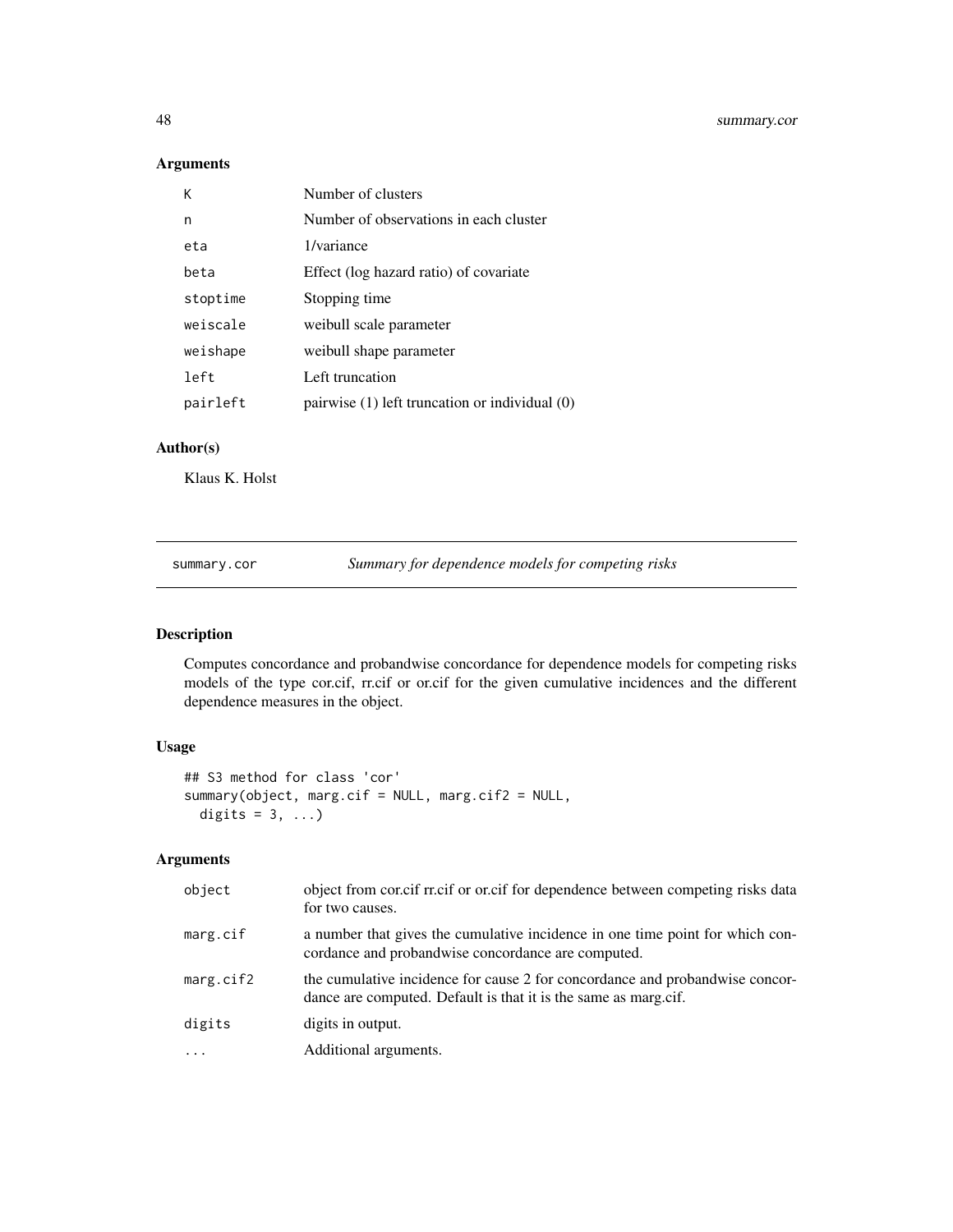#### <span id="page-48-0"></span>test.conc 49

#### Value

prints summary for dependence model.

| probandwise | gives probandwise concordance that is, probability of cause 2 (related to cif2)<br>given that cause 1 (related to cif1) has occured. |
|-------------|--------------------------------------------------------------------------------------------------------------------------------------|
| concordance | gives concordance that is, probability of cause 2 (related to cif2) and cause 1<br>(related to cif1).                                |
| cif1        | cumulative incidence for cause 1.                                                                                                    |
| cif2        | cumulative incidence for cause 1.                                                                                                    |

#### Author(s)

Thomas Scheike

### References

Cross odds ratio Modelling of dependence for Multivariate Competing Risks Data, Scheike and Sun (2012), Biostatistics to appear.

A Semiparametric Random Effects Model for Multivariate Competing Risks Data, Scheike, Zhang, Sun, Jensen (2010), Biometrika.

#### Examples

```
data(multcif) # simulated data
multcif$cause[multcif$cause==0] <- 2
times=seq(0.05,3,by=0.1) # to speed up computations use only these time-points
add<-comp.risk(Event(time,cause)~const(X)+cluster(id),data=multcif,
              n.sim=0,times=times,cause=1)
###
out1<-cor.cif(add,data=multcif,cause1=1,cause2=1,theta=log(2+1))
summary(out1)
pad <- predict(add,X=1,Z=0,se=0,uniform=0)$P1
summary(out1,marg.cif=pad)
```
test.conc *Concordance test Compares two concordance estimates*

### Description

.. content for description (no empty lines) ..

#### Usage

```
test.conc(conc1, conc2, same.cluster = FALSE)
```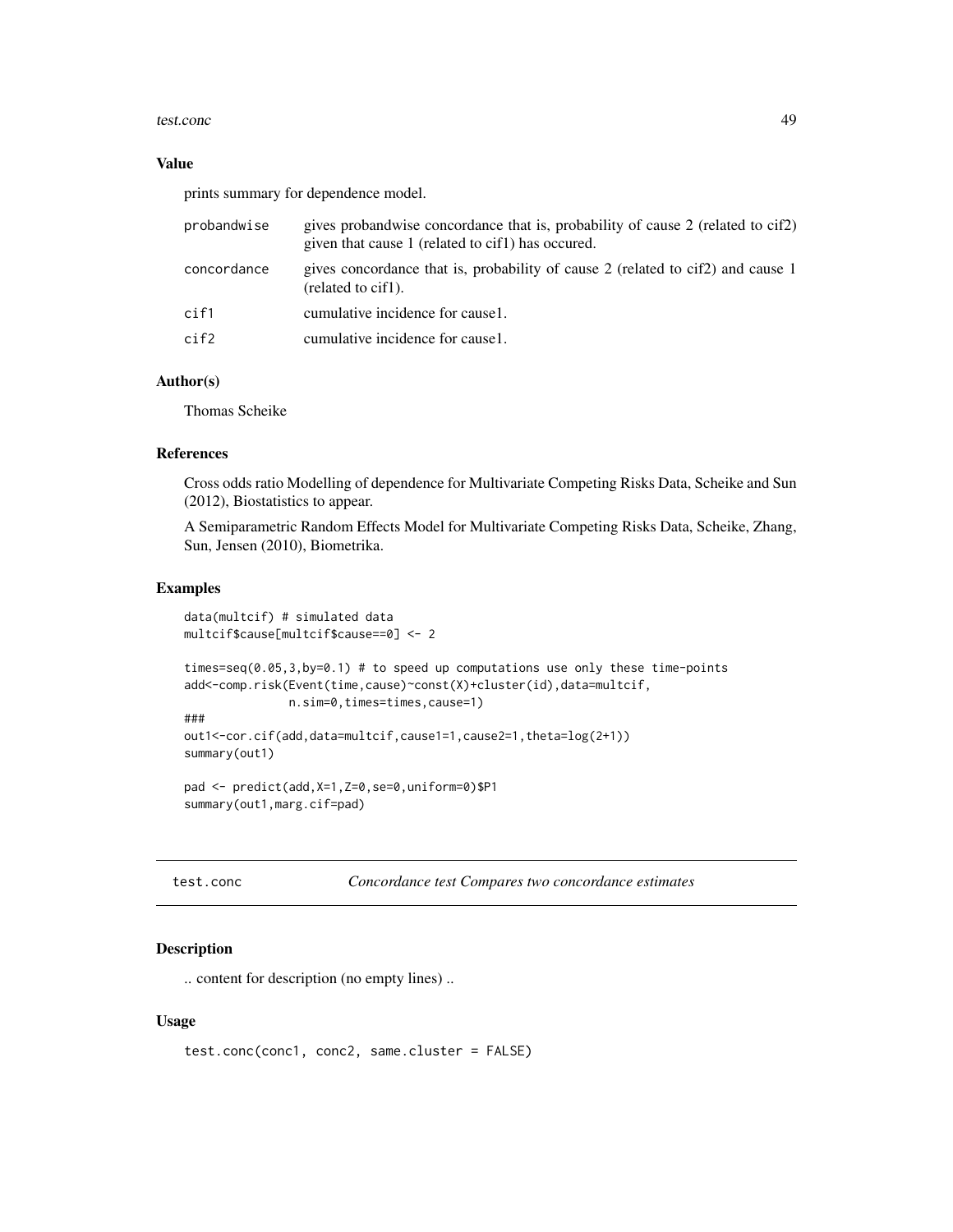### <span id="page-49-0"></span>Arguments

| conc1        | Concordance estimate of group 1                                                      |
|--------------|--------------------------------------------------------------------------------------|
| conc2        | Concordance estimate of group 2                                                      |
| same.cluster | if FALSE then groups are independent, otherwise estimates are based on same<br>data. |

### Author(s)

Thomas Scheike

| twin.clustertrunc | Estimation of twostage model with cluster truncation in bivariate sit- |
|-------------------|------------------------------------------------------------------------|
|                   | uation                                                                 |

### Description

Estimation of twostage model with cluster truncation in bivariate situation

### Usage

```
twin.clustertrunc(survformula, data = sys.parent(), theta.des = NULL,
 clusters = NULL, Nit = 10, final.fitting = FALSE, ...)
```
### Arguments

| survformula   | Formula with survival model aalen or cox.aalen, some limitiation on model<br>specification due to call of fast reshape (so for example interactions and $*$ and :<br>do not work here, expand prior to call) |
|---------------|--------------------------------------------------------------------------------------------------------------------------------------------------------------------------------------------------------------|
| data          | Data frame                                                                                                                                                                                                   |
| theta.des     | design for dependence parameters in two-stage model                                                                                                                                                          |
| clusters      | clustering variable for twins                                                                                                                                                                                |
| Nit           | number of iteration                                                                                                                                                                                          |
| final.fitting | TRUE to do final estimation with SE and  arguments for marginal models                                                                                                                                       |
| $\cdot$       | Additional arguments to lower level functions                                                                                                                                                                |

### Author(s)

Thomas Scheike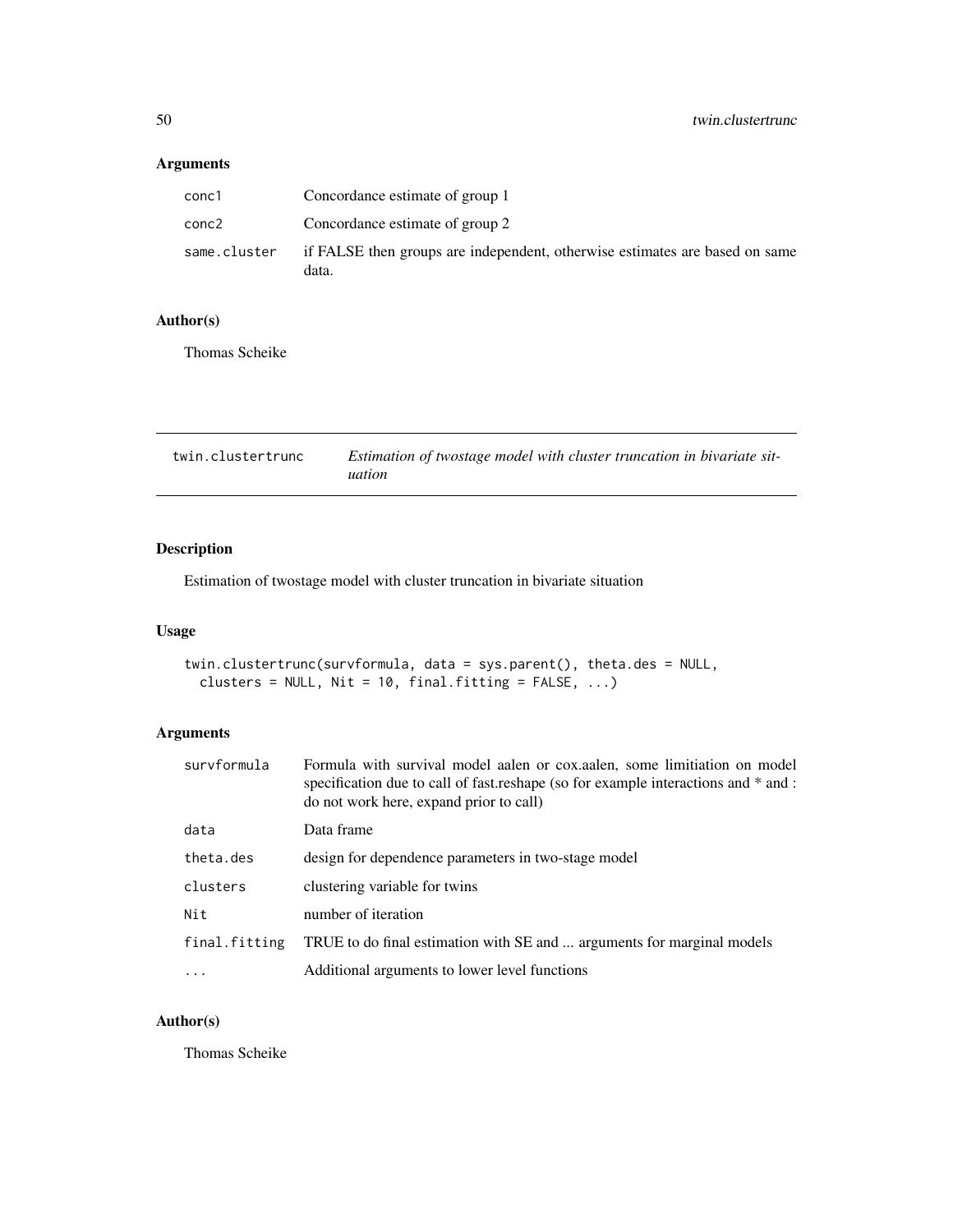#### <span id="page-50-0"></span>twinbmi 51

#### Examples

```
data(diabetes)
v <- diabetes$time*runif(nrow(diabetes))*rbinom(nrow(diabetes),1,0.5)
diabetes$v <- v
aout <- twin.clustertrunc(Surv(v,time,status)~1+treat+adult,
data=diabetes,clusters="id")
aout$two ## twostage output
par(mfrow=c(2,2))
plot(aout$marg) ## marginal model output
out <- twin.clustertrunc(Surv(v,time,status)~1+prop(treat)+prop(adult),
data=diabetes,clusters="id")
out$two ## twostage output
plot(out$marg) ## marginal model output
```
twinbmi *BMI data set*

#### Description

BMI data set

### Format

Self-reported BMI-values on 11,411 subjects

tvparnr: twin id bmi: BMI (m/kg^2) age: Age gender: (male/female) zyg: zygosity, MZ:=mz, DZ(same sex):=dz, DZ(opposite sex):=os

<span id="page-50-1"></span>twinlm *Classic twin model for quantitative traits*

#### <span id="page-50-2"></span>Description

Fits a classical twin model for quantitative traits.

#### Usage

```
twinlm(formula, data, id, zyg, DZ, group = NULL, group.equal = FALSE,
 strata = NULL, weight = NULL, type = c("ace"), twinnum = "twinnum",
 binary = FALSE, keep = weight, estimator = "gaussian",
 constrain = TRUE, control = list(), messages = 1, ...)
```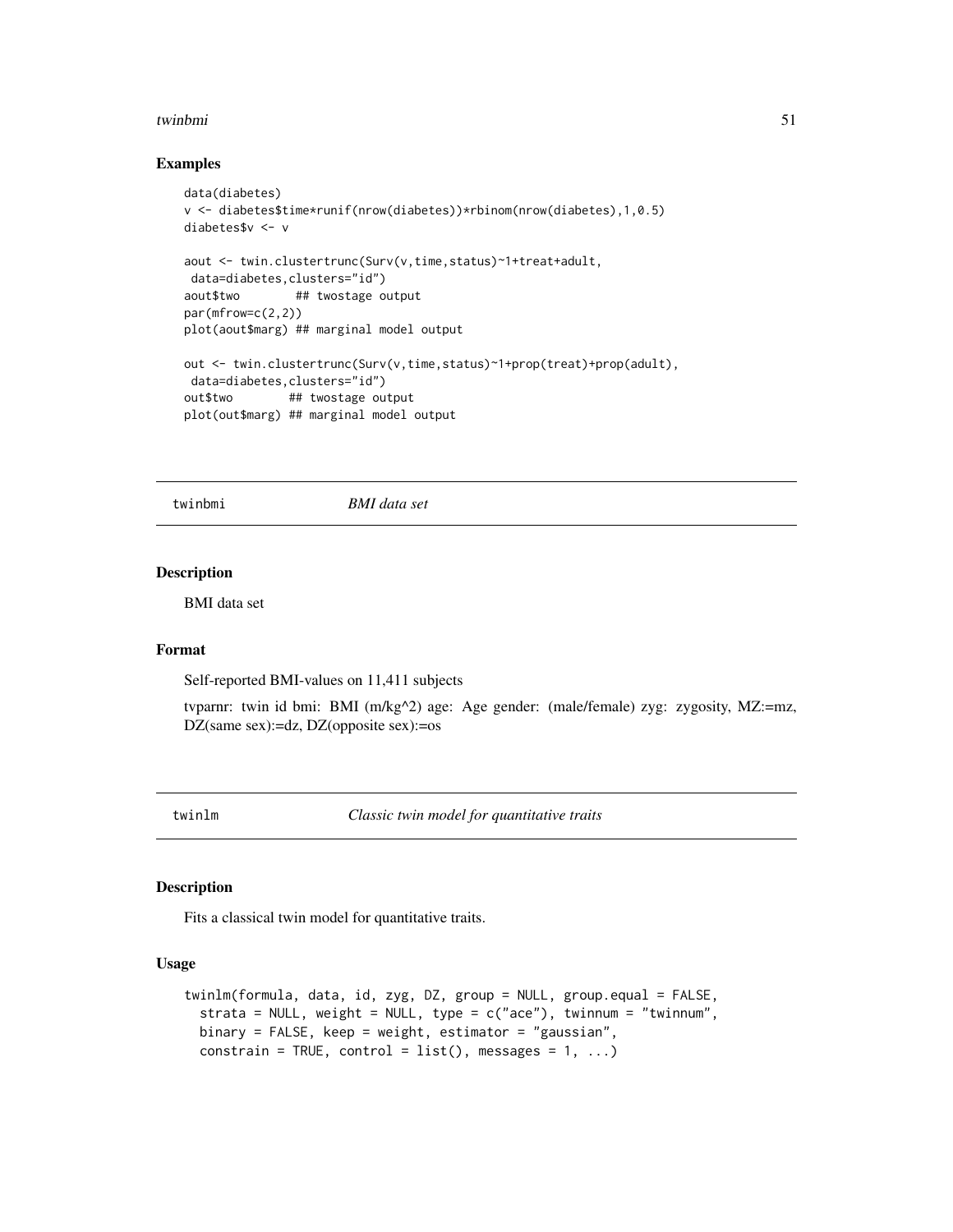# <span id="page-51-0"></span>Arguments

| formula     | Formula specifying effects of covariates on the response                                                                                                                                                                                        |
|-------------|-------------------------------------------------------------------------------------------------------------------------------------------------------------------------------------------------------------------------------------------------|
| data        | data. frame with one observation pr row. In addition a column with the zygosity<br>(DZ or MZ given as a factor) of each individual much be specified as well as a<br>twin id variable giving a unique pair of numbers/factors to each twin pair |
| id          | The name of the column in the dataset containing the twin-id variable.                                                                                                                                                                          |
| zyg         | The name of the column in the dataset containing the zygosity variable                                                                                                                                                                          |
| DZ.         | Character defining the level in the zyg variable corresponding to the dyzogitic<br>twins. If this argument is missing, the reference level (i.e. the first level) will be<br>interpreted as the dyzogitic twins                                 |
| group       | Optional. Variable name defining group for interaction analysis (e.g., gender)                                                                                                                                                                  |
| group.equal | If TRUE marginals of groups are asummed to be the same                                                                                                                                                                                          |
| strata      | Strata variable name                                                                                                                                                                                                                            |
| weight      | Weight matrix if needed by the chosen estimator. For use with Inverse Probabil-<br>ity Weights                                                                                                                                                  |
| type        | Character defining the type of analysis to be performed. Should be a subset of<br>"aced" (additive genetic factors, common environmental factors, unique envi-<br>ronmental factors, dominant genetic factors).                                 |
| twinnum     | The name of the column in the dataset numbering the twins $(1,2)$ . If it does not<br>exist in data it will automatically be created.                                                                                                           |
| binary      | If TRUE a liability model is fitted. Note that if the right-hand-side of the for-<br>mula is a factor, character vector, og logical variable, then the liability model is<br>automatically chosen (wrapper of the bptwin function).             |
| keep        | Vector of variables from data that are not specified in formula, to be added to<br>data.frame of the SEM                                                                                                                                        |
| estimator   | Choice of estimator/model                                                                                                                                                                                                                       |
| constrain   | Development argument                                                                                                                                                                                                                            |
| control     | Control argument parsed on to the optimization routine                                                                                                                                                                                          |
| messages    | Control amount of messages shown                                                                                                                                                                                                                |
| .           | Additional arguments parsed on to lower-level functions                                                                                                                                                                                         |

## Value

Returns an object of class twinlm.

# Author(s)

Klaus K. Holst

### See Also

[bptwin](#page-10-2), [twinlm.time](#page-10-1), [twinlm.strata](#page-50-2), [twinsim](#page-52-1)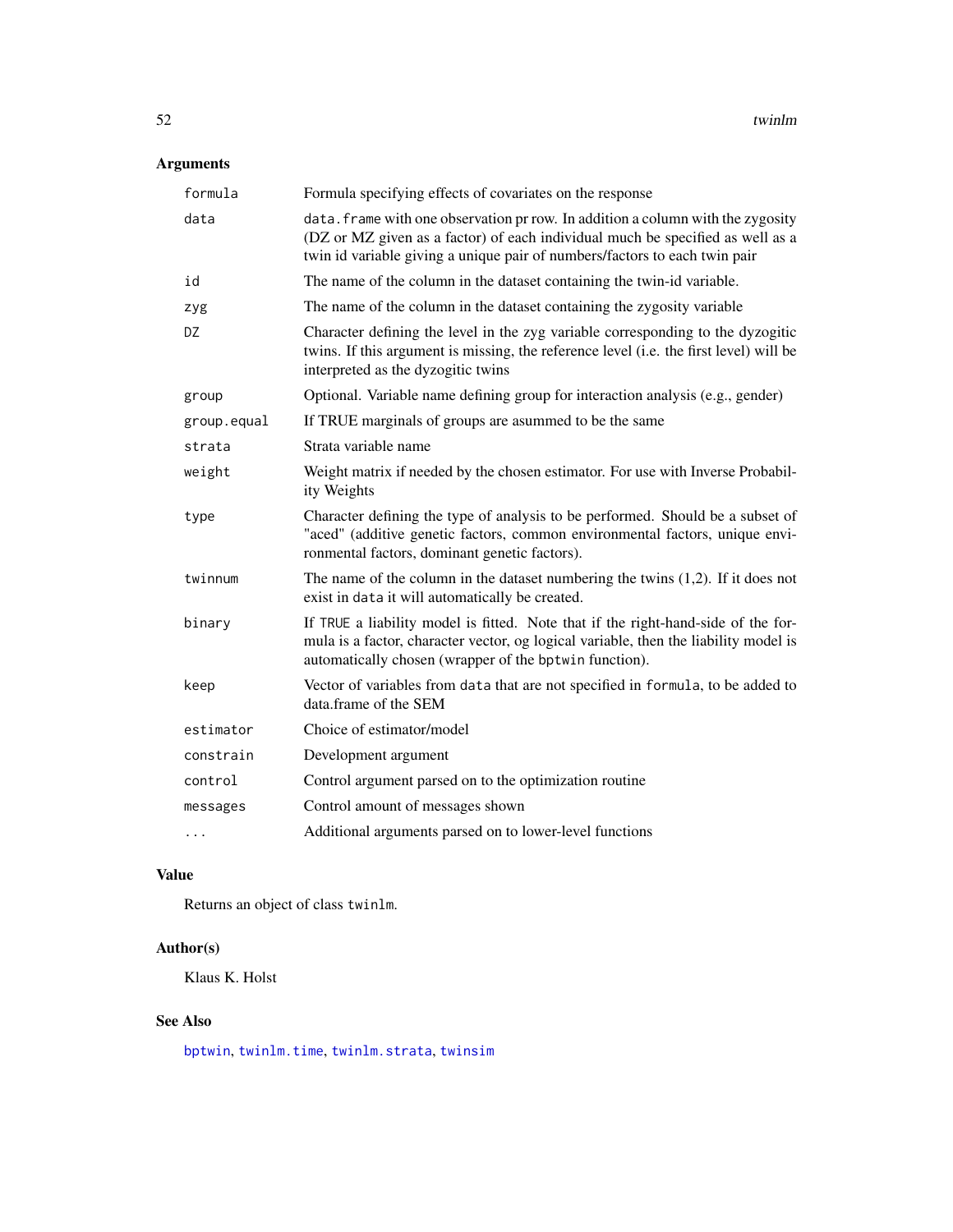#### <span id="page-52-0"></span>twinsim 53

#### Examples

```
## Simulate data
set.seed(1)
d <- twinsim(1000,b1=c(1,-1),b2=c(),acde=c(1,1,0,1))
## E(y|z1, z2) = z1 - z2. var(A) = var(C) = var(E) = 1
## E.g to fit the data to an ACE-model without any confounders we simply write
ace \le twinlm(y \sim 1, data=d, DZ="DZ", zyg="zyg", id="id")
ace
## An AE-model could be fitted as
ae \le twinlm(y \sim 1, data=d, DZ="DZ", zyg="zyg", id="id", type="ae")
## LRT:
lava::compare(ae,ace)
## AIC
AIC(ae)-AIC(ace)
## To adjust for the covariates we simply alter the formula statement
ace2 <- twinlm(y ~ x1+x2, data=d, DZ="DZ", zyg="zyg", id="id", type="ace")
## Summary/GOF
summary(ace2)
## An interaction could be analyzed as:
ace3 <- twinlm(y ~ x1+x2 + x1:I(x2<0), data=d, DZ="DZ", zyg="zyg", id="id", type="ace")
ace3
## Categorical variables are also supported##'
d2 <- transform(d,x2cat=cut(x2,3,labels=c("Low","Med","High")))
ace4 <- twinlm(y ~ x1+x2cat, data=d2, DZ="DZ", zyg="zyg", id="id", type="ace")
## plot the model structure
## Not run:
plot(ace4)
## End(Not run)
```
<span id="page-52-1"></span>

```
twinsim Simulate twin data
```
#### **Description**

Simulate twin data from a linear normal ACE/ADE/AE model.

#### Usage

```
twinsim(nMZ = 100, nDZ = nMZ, b1 = c(), b2 = c(), mu = 0,
  acde = c(1, 1, 0, 1), randomslope = NULL, threshold = 0, cens = FALSE,
 wide = FALSE, \ldots)
```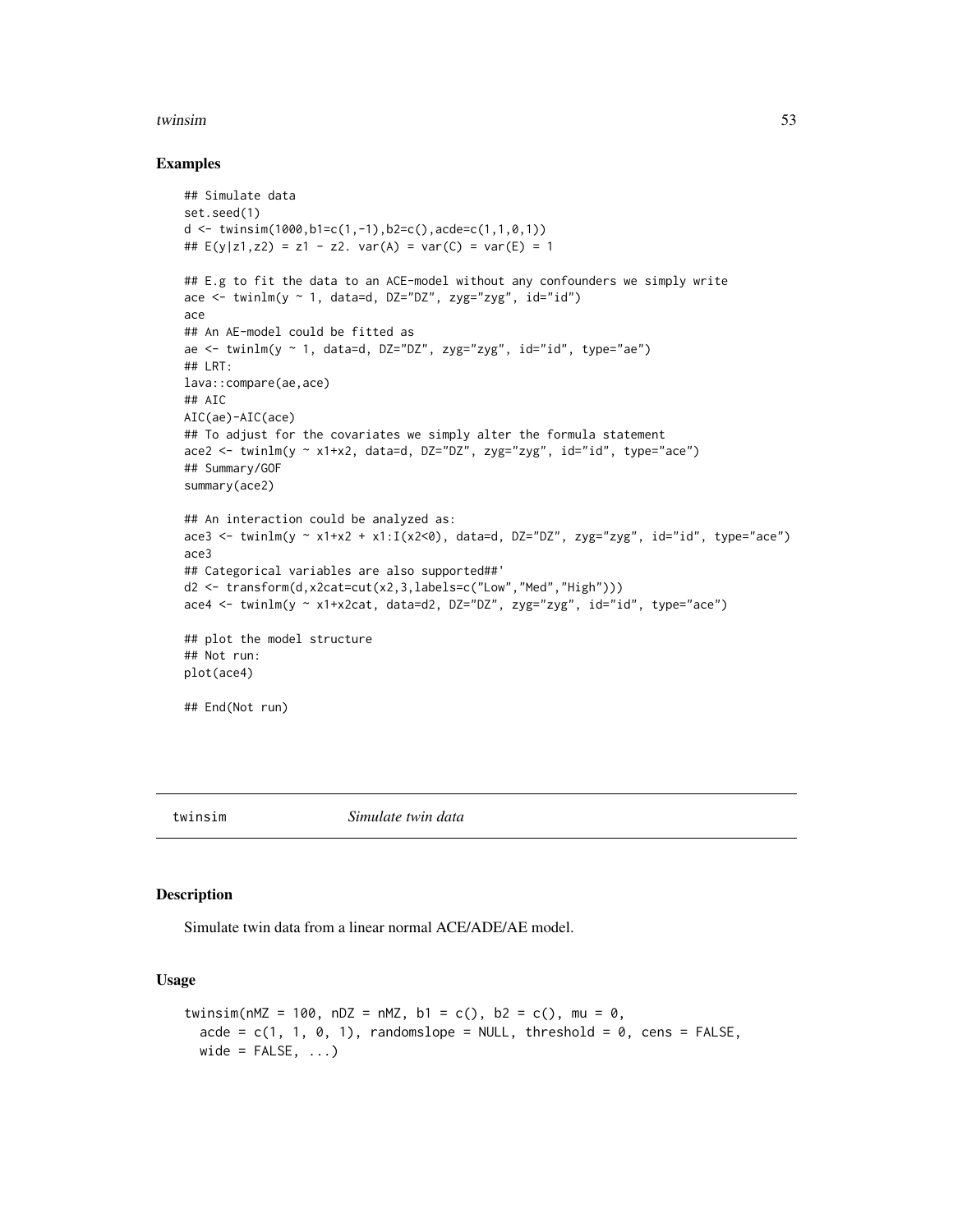### <span id="page-53-0"></span>Arguments

| nMZ            | Number of monozygotic twin pairs                                                                                 |
|----------------|------------------------------------------------------------------------------------------------------------------|
| nDZ            | Number of dizygotic twin pairs                                                                                   |
| b <sub>1</sub> | Effect of covariates (labelled $x1, x2, $ ) of type 1. One distinct covariate value<br>for each twin/individual. |
| b2             | Effect of covariates (labelled $g1, g2, \ldots$ ) of type 2. One covariate value for each<br>twin pair.          |
| mu             | Intercept parameter.                                                                                             |
| acde           | Variance of random effects (in the order A,C,D,E)                                                                |
| randomslope    | Logical indicating wether to include random slopes of the variance components<br>w.r.t. $x1, x2, $               |
| threshold      | Treshold used to define binary outcome y0                                                                        |
| cens           | Logical variable indicating whether to censor outcome                                                            |
| wide           | Logical indicating if wide data format should be returned                                                        |
| $\cdots$       | Additional arguments parsed on to lower-level functions                                                          |

### Author(s)

Klaus K. Holst

### See Also

[twinlm](#page-50-1)

twinstut *Stutter data set*

### Description

Based on nation-wide questionnaire answers from 33,317 Danish twins

### Format

tvparnr: twin-pair id zyg: zygosity, MZ:=mz, DZ(same sex):=dz, DZ(opposite sex):=os stutter: stutter status (yes/no) age: age nr: number within twin-pair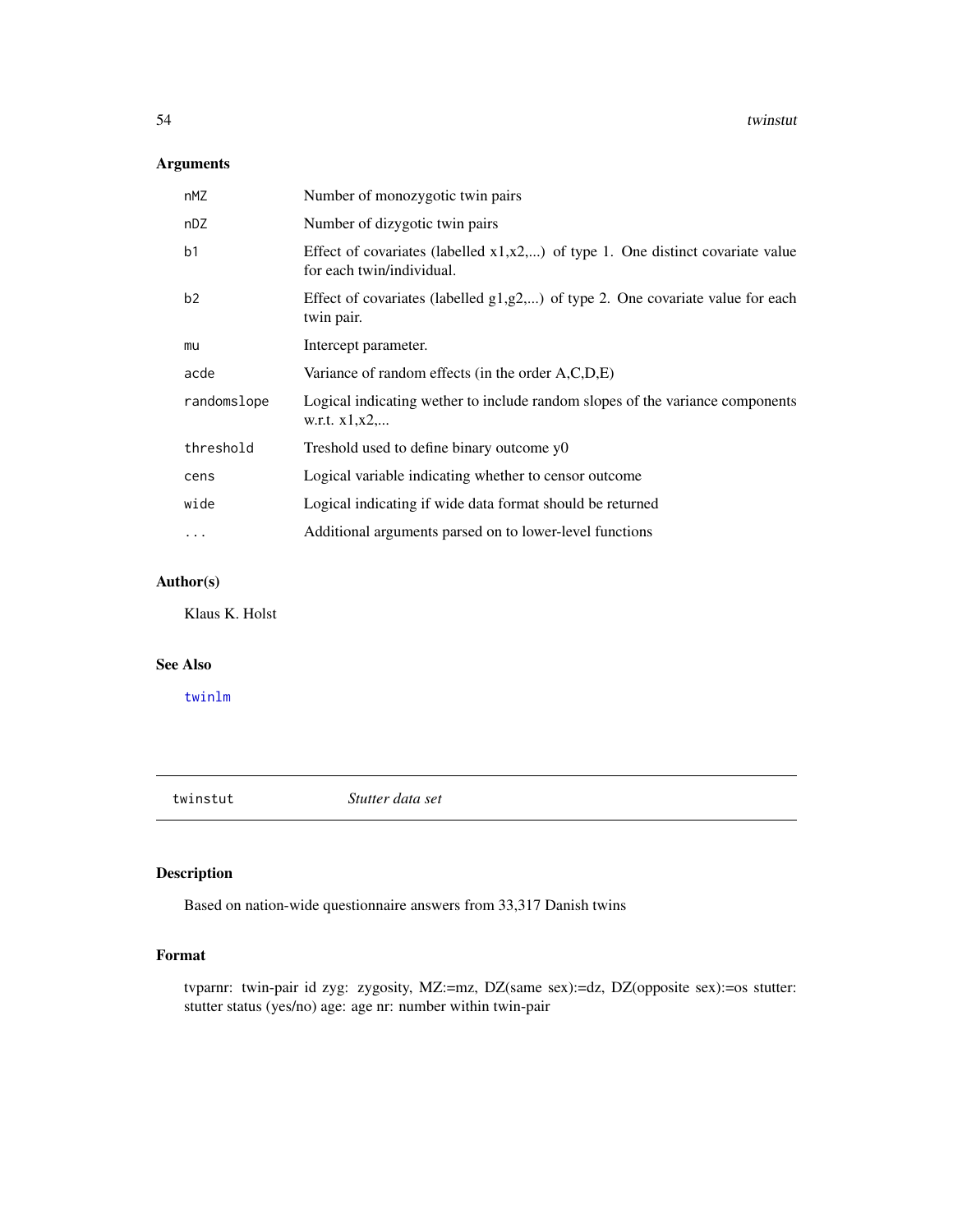<span id="page-54-0"></span>twostage *Fits Clayton-Oakes or bivariate Plackett models for bivariate survival data using marginals that are on Cox or addtive form. If clusters contain more than two times, the algoritm uses a compososite likelihood based on the pairwise bivariate models.*

### Description

The reported standard errors are based on the estimated information from the likelihood assuming that the marginals are known.

#### Usage

```
twostage(margsurv, data = sys.parent(), score.method = "nlminb", Nit = 60,
  \text{detail} = 0, clusters = NULL, silent = 1, weights = NULL,
  control = list(), theta = NULL, theta.des = NULL, var.link = 1,
  iid = 1, step = 0.5, notaylor = 0, model = "plackett",
 marginal.trunc = NULL, marginal.survival = NULL, marginal.status = NULL,
  strata = NULL, se.clusters = NULL, max.clust = NULL, numDeriv = 1)
```
#### Arguments

| margsurv          | Marginal model                                        |
|-------------------|-------------------------------------------------------|
| data              | data frame                                            |
| score.method      | Scoring method                                        |
| Nit               | Number of iterations                                  |
| detail            | Detail                                                |
| clusters          | Cluster variable                                      |
| silent            | Debug information                                     |
| weights           | Weights                                               |
| control           | Optimization arguments                                |
| theta             | Starting values for variance components               |
| theta.des         | Variance component design                             |
| var.link          | Link function for variance                            |
| iid               | Calculate <i>i.i.d.</i> decomposition                 |
| step              | Step size                                             |
| notaylor          | Taylor expansion                                      |
| model             | model                                                 |
|                   | marginal.trunc marginal left truncation probabilities |
| marginal.survival | optional vector of marginal survival probabilities    |
|                   |                                                       |

optional vector of marginal survival probabilities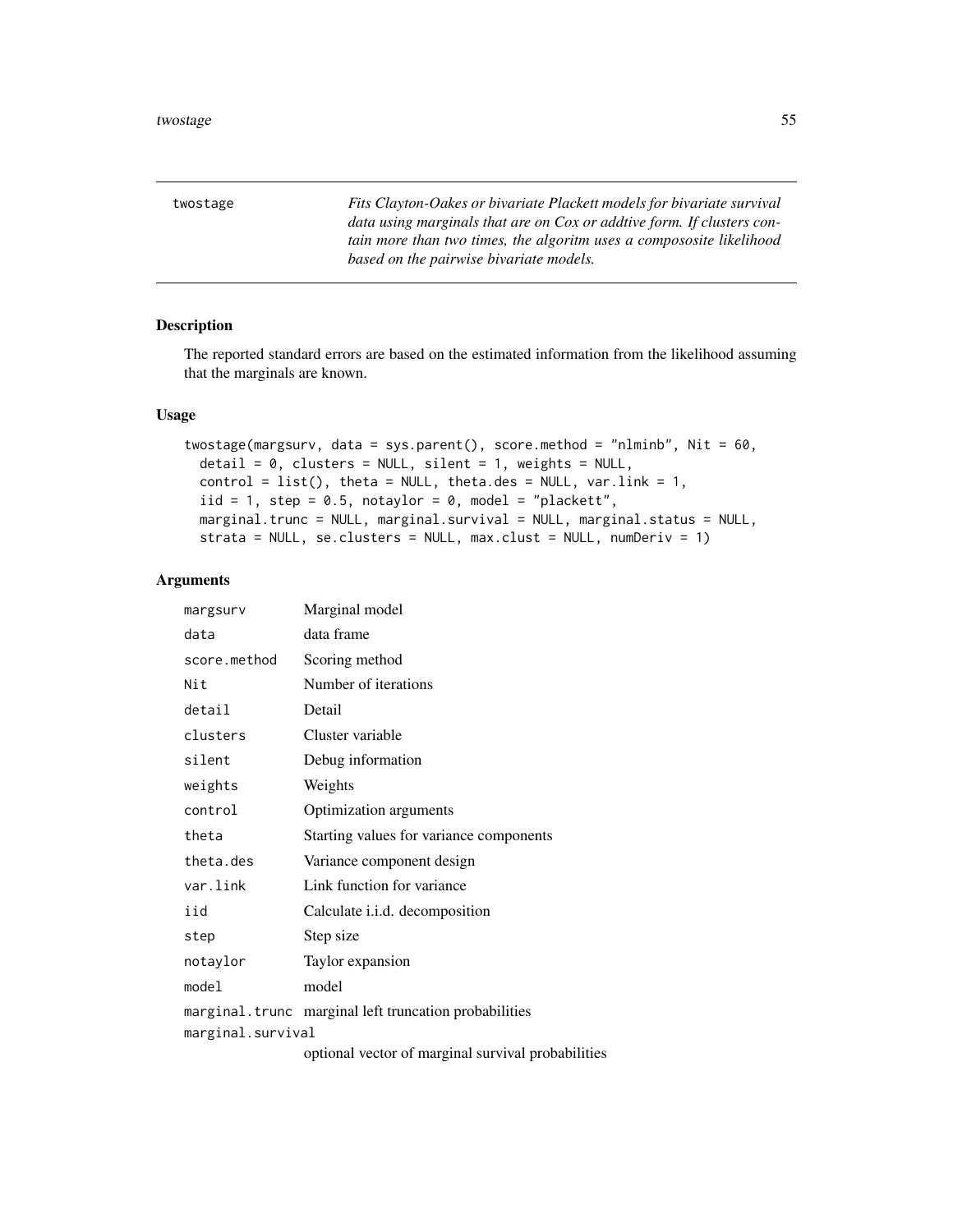| marginal.status |                                                                                      |
|-----------------|--------------------------------------------------------------------------------------|
|                 | related to marginal survival probabilities                                           |
| strata          | strata for fitting, see example                                                      |
| se.clusters     | for clusters for se calculation with iid                                             |
| max.clust       | max se clusters for se calculation with iid                                          |
| numDeriv        | to get numDeriv version of second derivative, otherwise uses sum of squared<br>score |

#### Author(s)

Thomas Scheike

#### References

Clayton-Oakes and Plackett bivariate survival distributions,

#### Examples

data(diabetes)

```
# Marginal Cox model with treat as covariate
margph <- coxph(Surv(time,status)~treat,data=diabetes)
### Clayton-Oakes, from timereg
fitco1<-two.stage(margph,data=diabetes,theta=1.0,detail=0,Nit=40,clusters=diabetes$id)
summary(fitco1)
### Plackett model
fitp<-twostage(margph,data=diabetes,theta=3.0,Nit=40,
               clusters=diabetes$id,var.link=1)
summary(fitp)
### Clayton-Oakes
fitco2<-twostage(margph,data=diabetes,theta=0.0,detail=0,
                 clusters=diabetes$id,var.link=1,model="clayton.oakes")
summary(fitco2)
fitco3<-twostage(margph,data=diabetes,theta=1.0,detail=0,
                 clusters=diabetes$id,var.link=0,model="clayton.oakes")
summary(fitco3)
### without covariates using Aalen for marginals
marg <- aalen(Surv(time,status)~+1,data=diabetes,n.sim=0,max.clust=NULL,robust=0)
fitpa<-twostage(marg,data=diabetes,theta=1.0,detail=0,Nit=40,
                clusters=diabetes$id,score.method="optimize")
summary(fitpa)
fitcoa<-twostage(marg,data=diabetes,theta=1.0,detail=0,Nit=40,clusters=diabetes$id,
                 var.link=1,model="clayton.oakes")
summary(fitcoa)
### Piecewise constant cross hazards ratio modelling
########################################################
d <- subset(simClaytonOakes(2000,2,0.5,0,stoptime=2,left=0),!truncated)
```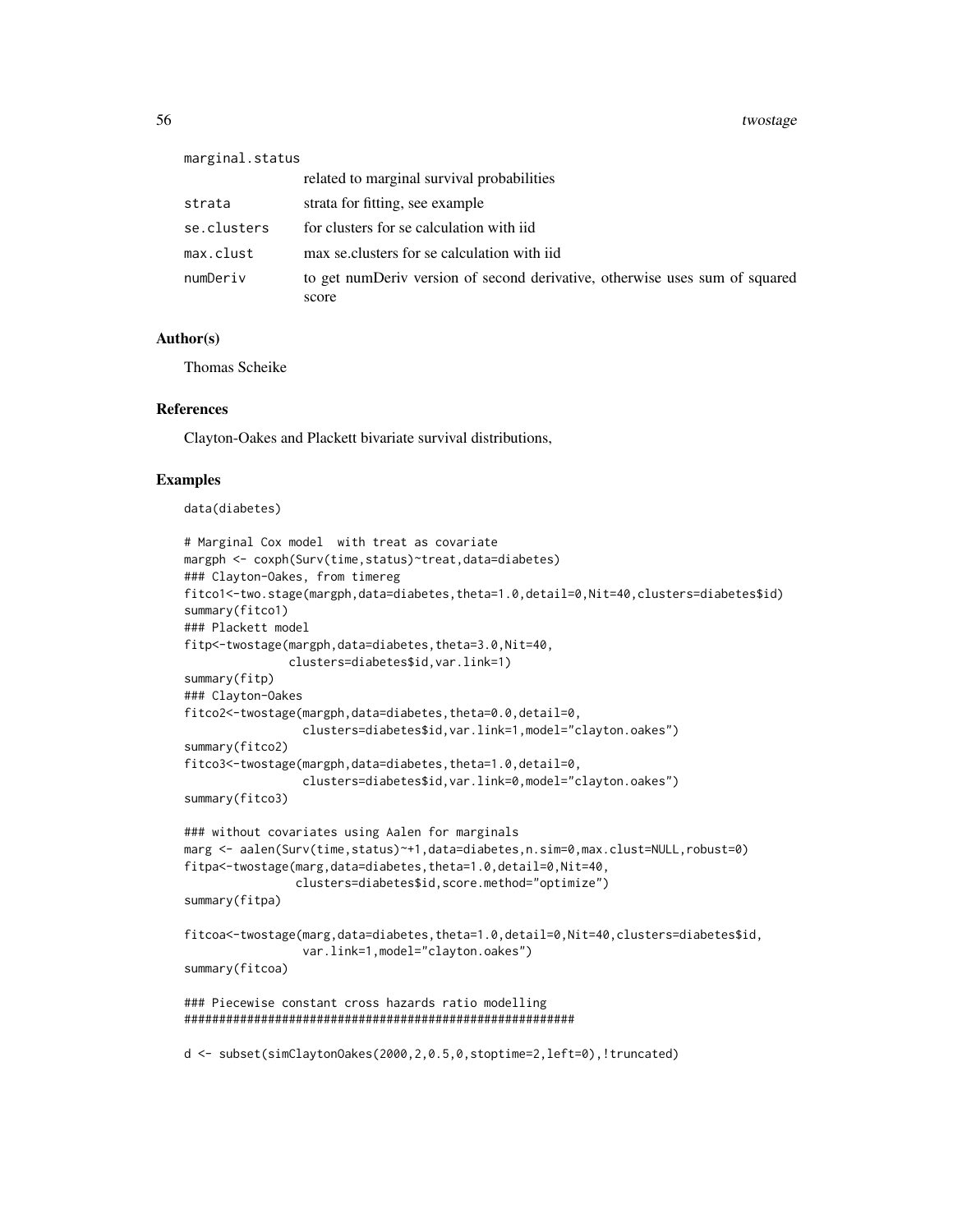#### twostage 57

```
udp <- piecewise.twostage(c(0,0.5,2),data=d,score.method="optimize",
                          id="cluster",timevar="time",
                          status="status",model="clayton.oakes",silent=0)
summary(udp)
### Same model using the strata option, a bit slower
########################################################
## makes the survival pieces for different areas in the plane
##ud1=surv.boxarea(c(0,0),c(0.5,0.5),data=d,id="cluster",timevar="time",status="status")
##ud2=surv.boxarea(c(0,0.5),c(0.5,2),data=d,id="cluster",timevar="time",status="status")
##ud3=surv.boxarea(c(0.5,0),c(2,0.5),data=d,id="cluster",timevar="time",status="status")
##ud4=surv.boxarea(c(0.5,0.5),c(2,2),data=d,id="cluster",timevar="time",status="status")
## everything done in one call
ud <- piecewise.data(c(0,0.5,2),data=d,timevar="time",status="status",id="cluster")
ud$strata <- factor(ud$strata);
ud$intstrata <- factor(ud$intstrata)
## makes strata specific id variable to identify pairs within strata
## se's computed based on the id variable across strata "cluster"
ud$idstrata <- ud$id+(as.numeric(ud$strata)-1)*2000
marg2 <- aalen(Surv(boxtime,status)~-1+factor(num):factor(intstrata),
               data=ud,n.sim=0,robust=0)
tdes <- model.matrix(~-1+factor(strata),data=ud)
fitp2<-twostage(marg2,data=ud,se.clusters=ud$cluster,clusters=ud$idstrata,
                score.method="fisher.scoring",model="clayton.oakes",
                theta.des=tdes,step=0.5)
summary(fitp2)
### now fitting the model with symmetry, i.e. strata 2 and 3 same effect
ud$stratas <- ud$strata;
ud$stratas[ud$strata=="0.5-2,0-0.5"] <- "0-0.5,0.5-2"
tdes2 <- model.matrix(~-1+factor(stratas),data=ud)
fitp3<-twostage(marg2,data=ud,clusters=ud$idstrata,se.cluster=ud$cluster,
                score.method="fisher.scoring",model="clayton.oakes",
                theta.des=tdes2,step=0.5)
summary(fitp3)
### same model using strata option, a bit slower
fitp4<-twostage(marg2,data=ud,clusters=ud$cluster,se.cluster=ud$cluster,
                score.method="fisher.scoring",model="clayton.oakes",
                theta.des=tdes2,step=0.5,strata=ud$strata)
summary(fitp4)
```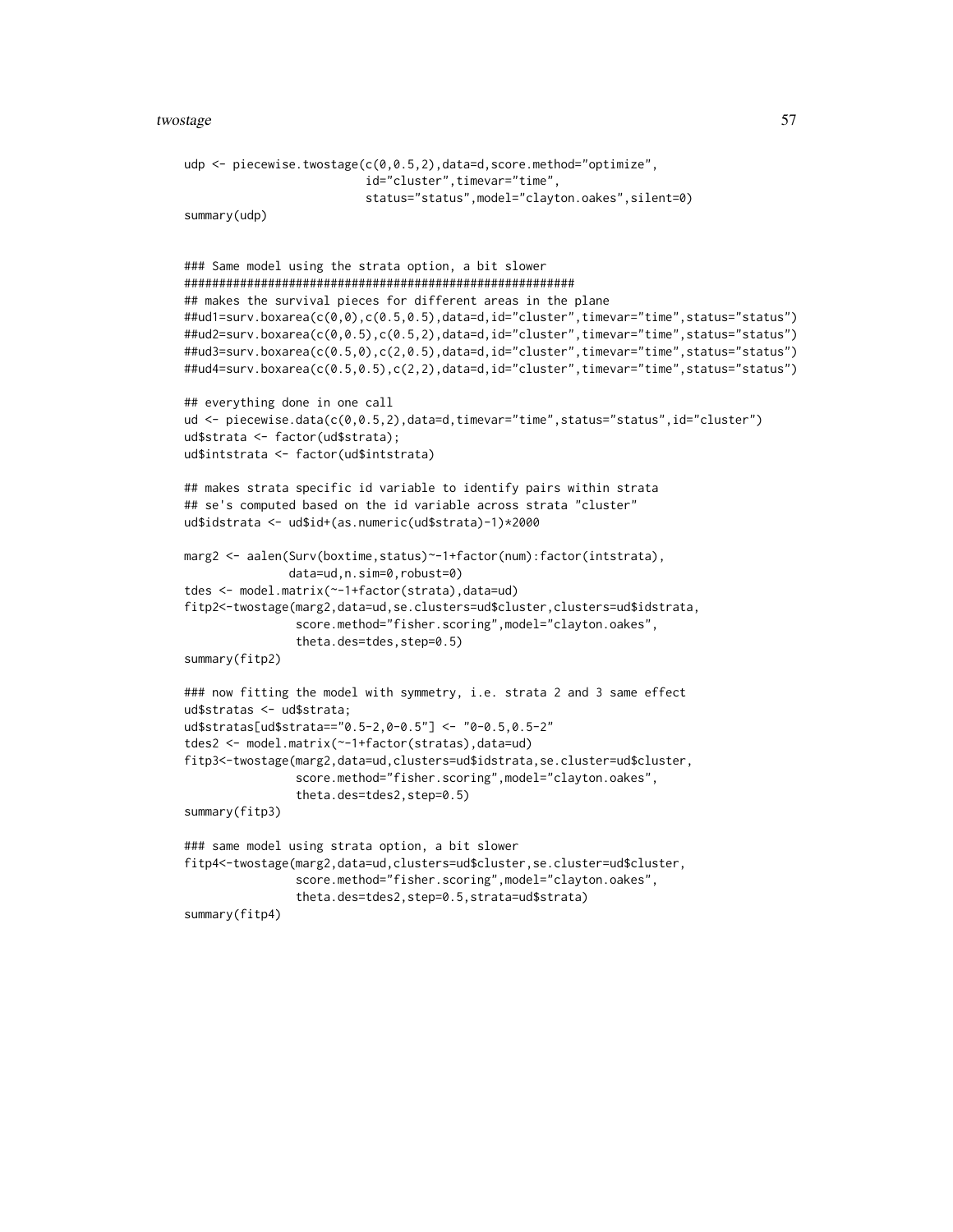# <span id="page-57-0"></span>Index

∗Topic binomial binomial.twostage, [6](#page-5-0) easy.binomial.twostage, [25](#page-24-0) ∗Topic data dermalridges, [22](#page-21-0) dermalridgesMZ, [23](#page-22-0) mena, [40](#page-39-0) migr, [40](#page-39-0) multcif, [40](#page-39-0) np, [41](#page-40-0) prt, [43](#page-42-0) twinbmi, [51](#page-50-0) twinstut, [54](#page-53-0) ∗Topic models blocksample, [10](#page-9-0) twinlm, [51](#page-50-0) twinsim, [53](#page-52-0) ∗Topic package mets-package, [3](#page-2-0) ∗Topic regression binomial.twostage, [6](#page-5-0) easy.binomial.twostage, [25](#page-24-0) twinlm, [51](#page-50-0) twinsim, [53](#page-52-0) ∗Topic survival cor.cif, [17](#page-16-0) easy.twostage, [28](#page-27-0) Grandom.cif, [35](#page-34-0) random.cif, [44](#page-43-0) summary.cor, [48](#page-47-0) twostage, [55](#page-54-0) ∗Topic twostage easy.twostage, [28](#page-27-0) ∗Topic utilities blocksample, [10](#page-9-0) npc, [41](#page-40-0) aalenfrailty, [3](#page-2-0) alpha2kendall *(*npc*)*, [41](#page-40-0) alpha2spear *(*npc*)*, [41](#page-40-0)

back2timereg, [4](#page-3-0) bicomprisk, [5](#page-4-0) binomial.twostage, [6](#page-5-0) biprobit, [8](#page-7-0) blocksample, [10](#page-9-0) bptwin, [11,](#page-10-0) *[52](#page-51-0)* casewise, [13](#page-12-0) casewise.bin *(*casewise.test*)*, [14](#page-13-0) casewise.test, [14](#page-13-0) ClaytonOakes, [15](#page-14-0) cluster.index *(*npc*)*, [41](#page-40-0) coefmat *(*npc*)*, [41](#page-40-0) concordance, [17](#page-16-0) cor.cif, [17](#page-16-0) corsim.prostate *(*npc*)*, [41](#page-40-0) Dbvn, [21](#page-20-0) dermalridges, [22](#page-21-0) dermalridgesMZ, [23](#page-22-0) divide.conquer, [23](#page-22-0) divide.conquer.timereg, [24](#page-23-0) easy.binomial.twostage, [25](#page-24-0) easy.twostage, [28](#page-27-0) Event, [30](#page-29-0) familycluster.index *(*npc*)*, [41](#page-40-0) fast.approx, [31](#page-30-0) fast.pattern, [32](#page-31-0) fast.reshape, [33](#page-32-0) faster.reshape *(*npc*)*, [41](#page-40-0) folds *(*npc*)*, [41](#page-40-0) Grandom.cif, [35](#page-34-0) grouptable *(*npc*)*, [41](#page-40-0) ipw, [38](#page-37-0)

jumptimes *(*npc*)*, [41](#page-40-0)